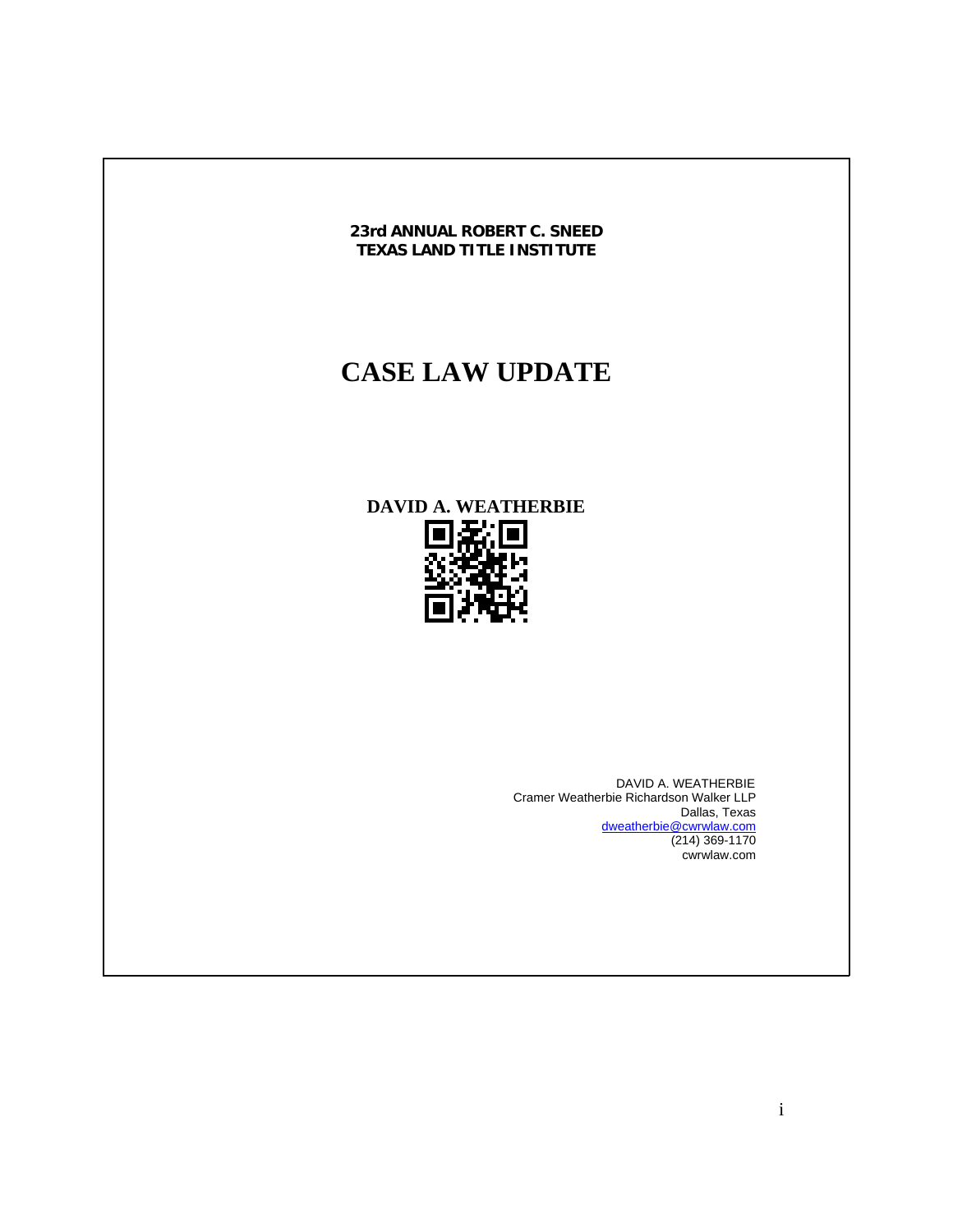## **DAVID A. WEATHERBIE CRAMER WEATHERBIE RICHARDSON WALKER LLP**

#### **EDUCATION**:

 B.A., Southern Methodist University - 1971 Juris Doctor, *cum laude*, Southern Methodist University - 1976 Order of the Coif Research Editor, Southwestern Law Journal

#### **PROFESSIONAL ACTIVITIES**:

 Licensed to practice in the State of Texas Partner - Cramer Weatherbie Richardson Walker LLP, Dallas, Texas, a U.S News & World Report Best Law Firm – Tier 1 - Real Estate

#### **ACADEMIC APPOINTMENTS, PROFESSIONAL ACTIVITIES, AND HONORS**

 Past Chair, Real Estate, Probate & Trust Law Section, State Bar of Texas Chair, Real Estate, Probate & Trust Law Section, State Bar of Texas 2010-2011 Vice Chair, Real Estate, Probate & Trust Law Section, State Bar of Texas 2009-2010 Treasurer, Real Estate, Probate & Trust Law Section, State Bar of Texas 2008-2009 Council Member, Real Estate, Probate & Trust Section, State Bar of Texas 2003-2007 Adjunct Professor of Law, Southern Methodist University School of Law / Real Estate Transactions - 1986 to 1995 Fellow, American College of Real Estate Lawyers Life Fellow, Texas Bar Foundation Listed *Texas Monthly* "Super Lawyer" each year since 2003 Listed in *Best Lawyers in America* and *Who's Who Legal* Namesake and first recipient of the Weatherbie Work Horse Award given annually by the State Bar Advanced Real Estate Law Course Recipient of the Standing Ovation Award for 2008 given by TexasBarCLE for extraordinary commitment to State Bar continuing legal education programs. Finalist – Texas Lawyer "Go-To Lawyer" for 2012

#### **LAW RELATED PUBLICATIONS AND PRESENTATIONS**:

Course Director for the State Bar of Texas, Advanced Real Estate Law Course and for the University of Texas at Austin - Mortgage Lending Institute

 Author/Speaker for the State Bar of Texas, Advanced Real Estate Law Course - 1987 to present Author/Speaker for the University of Texas at Austin - Mortgage Lending Institute - 1992 to present

Author/Speaker for Texas Land Title Institute - 1992 to present

Author/Speaker for the State Bar of Texas, Advanced Real Estate Drafting Course

Panel Member for State Bar of Texas, Advanced Real Estate Strategies Course – 2007 and 2008

Author of "Annual Survey of Texas Law -- Real Estate," 51 SMU L. Rev. 1321 (1998) and 52 SMU L. Rev. 1393 (1999)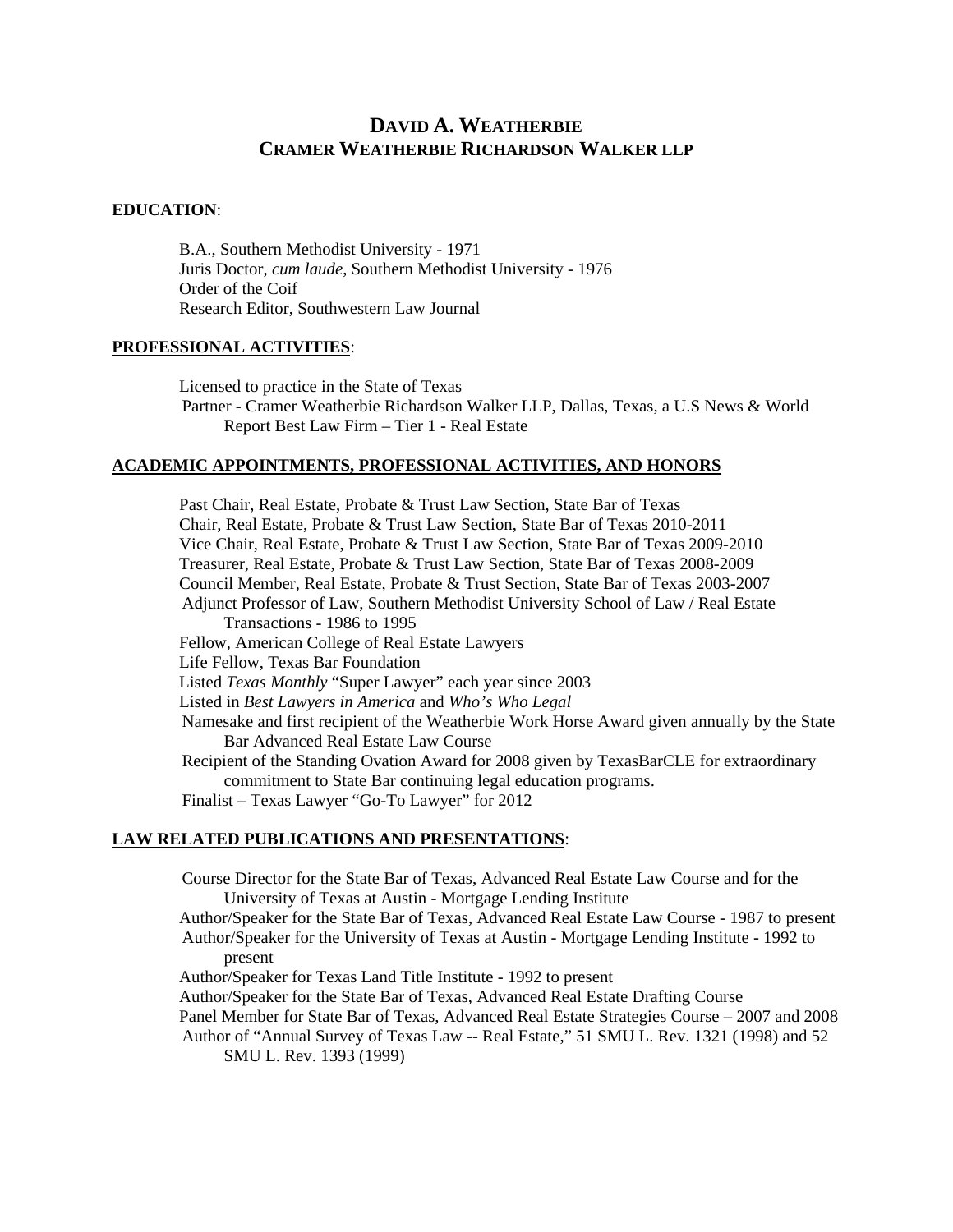### **CASE LAW UPDATE DAVID A. WEATHERBIE CRAMER WEATHERBIE RICHARDSON WALKER LLP DALLAS, TEXAS**

 The case selection for this episode of Case Law Update, like all of them in the past, is very arbitrary. If a case is not mentioned, it is completely the author's fault. Cases are included through 403 S.W.3d and Supreme Court opinions released through November 15, 2013.

The Texas Property Code and the other various Texas Codes are referred to by their respective names. The references to various statutes and codes used throughout this presentation are based upon the cases in which they arise. You should refer to the case, rather than to my summary, and to the statute or code in question, to determine whether there have been any amendments that might affect the outcome of any issue.

 A number of other terms, such as Bankruptcy Code, UCC, DTPA, and the like, should have a meaning that is intuitively understood by the reader, but, in any case, again refer to the statutes or cases as presented in the cases in which they arise.

This and past Case Law Updates are available at our website cwrwlaw.com.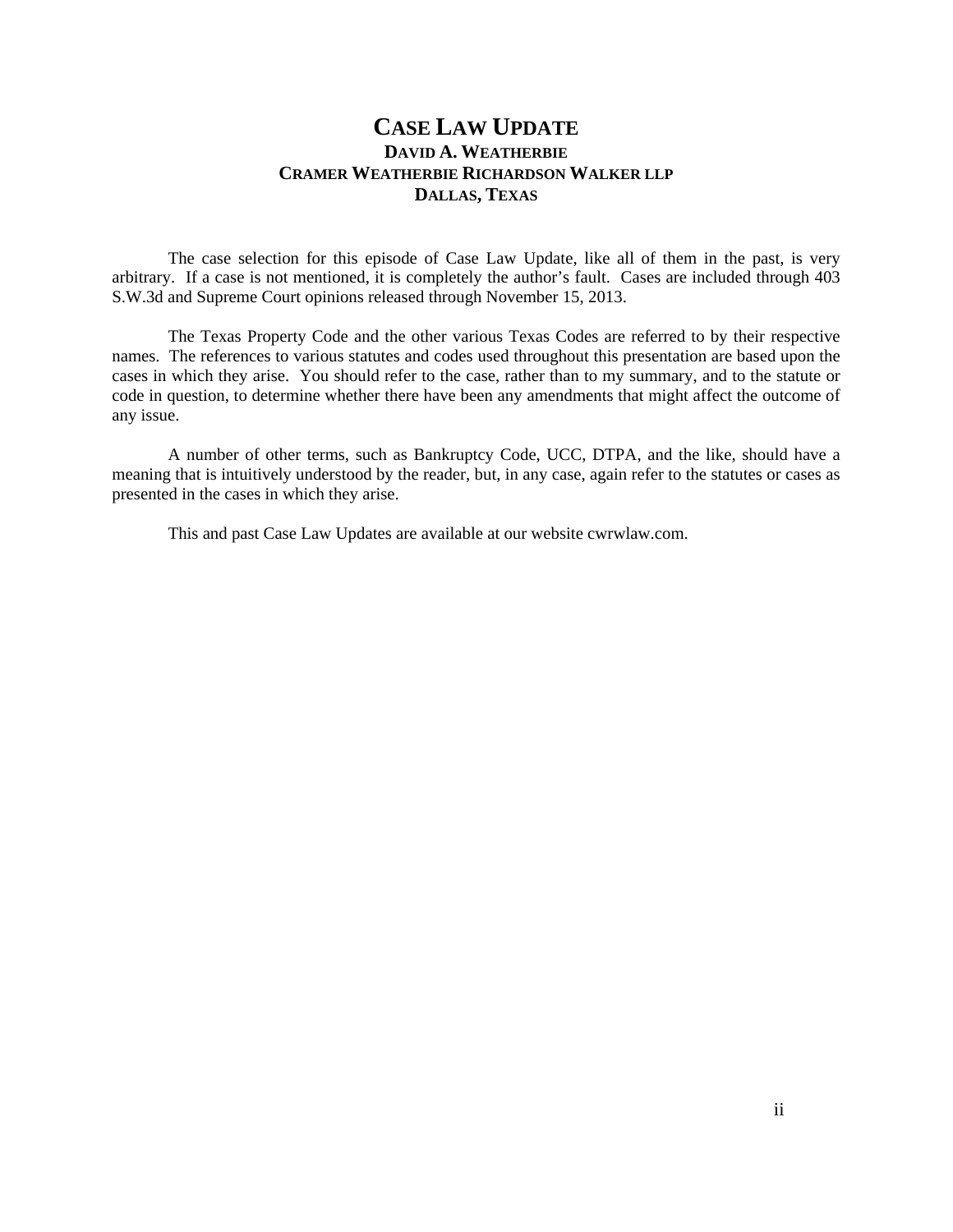## **TABLE OF CONTENTS**

| PART III PROMISSORY NOTES, LOAN COMMITMENTS, LOAN AGREEMENTS 6     |  |
|--------------------------------------------------------------------|--|
|                                                                    |  |
|                                                                    |  |
|                                                                    |  |
|                                                                    |  |
|                                                                    |  |
| PART IX ADVERSE POSSESSION, TRESPASS TO TRY TITLE, QUIET TITLE  23 |  |
|                                                                    |  |
|                                                                    |  |
|                                                                    |  |
|                                                                    |  |
|                                                                    |  |
|                                                                    |  |
|                                                                    |  |
|                                                                    |  |
|                                                                    |  |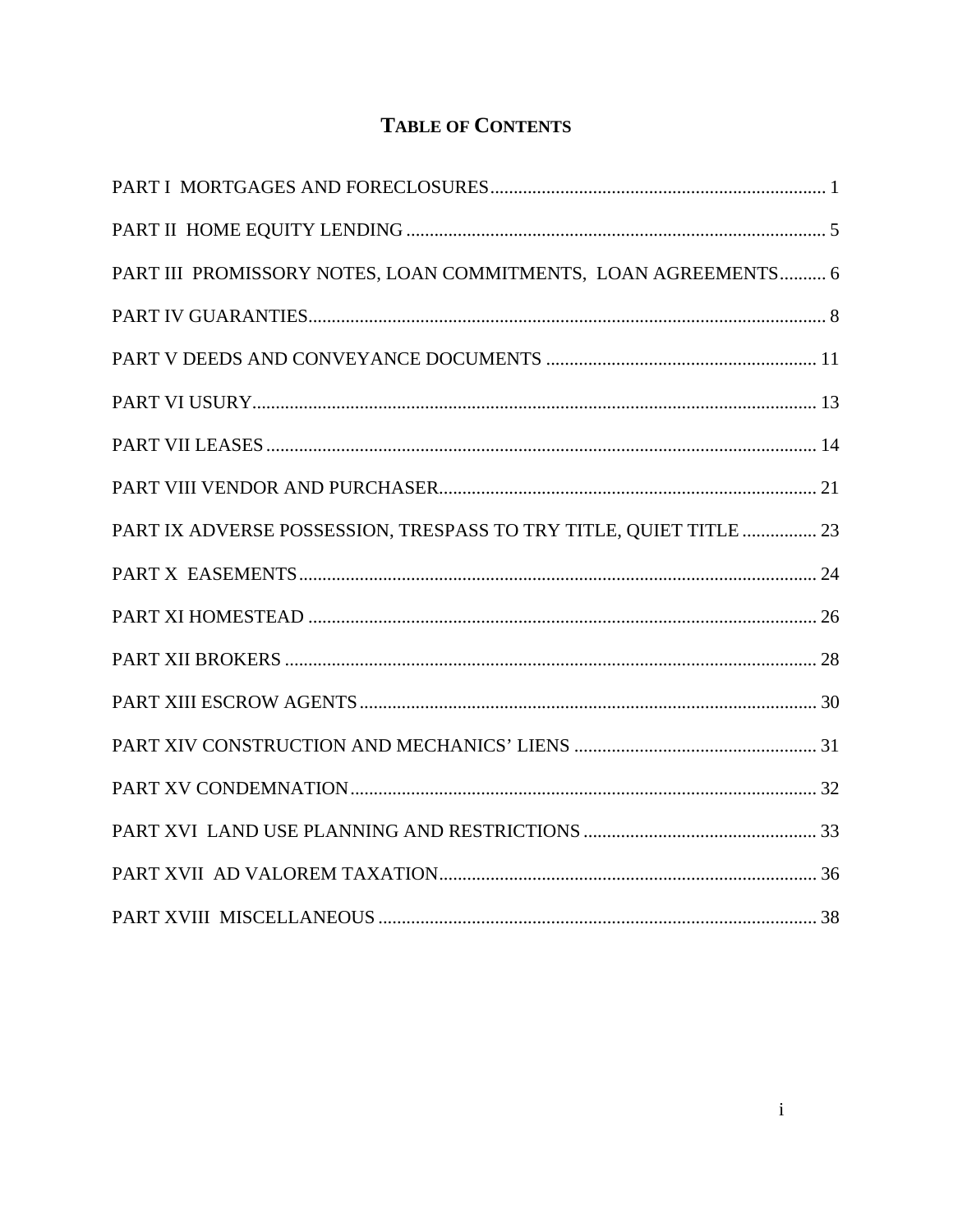#### **PART I MORTGAGES AND FORECLOSURES**

*Jarvis* **v.** *K&E RE One, LLC*, 390 S.W.3d 631 (Tex.App.-Dallas 2012, no pet.). Lofton bought an apartment complex. At the time of the purchase, Lofton used the services of NAC to obtain financing. NAC obtained financing for the complex from the Jarvises and from that point on Lofton used NAC as the servicer. She would pay NAC, who would forward payments to the Jarvises. The loan documents named the Jarvises as the beneficiaries of the deed of trust and gave their address as "c/o" NAC.

Lofton transferred the property to her entity, CAS and continued to make payments to the Jarvises via NAC. In 2008, CAS agreed to sell the property to K&E. Stewart Title handled the closing. Stewart obtained a payoff letter from NAC and at closing funds were wired to NAC to pay off the loan.

NAC didn't forward the payoff to the Jarvises. Instead, NAC continued to send monthly checks to the Jarvises, purporting to be payments on the Lofton/CAS loan. After a while, the monthly payments stopped. The Jarvises contacted Lofton and learned of the sale of the property and the payoff to NAC. They promptly sent NAC a letter terminating it as servicer. They posted the property for foreclosure.

K&E filed suit, seeking a declaratory judgment that the deed of trust had been discharged and seeking an injunction against foreclosure. The trial court entered judgment in favor of K&E. The trial court declared the loan had been fully paid and the deed of trust had been discharged and no longer constitutes a valid and subsisting lien on the property. It also enjoined the Jarvises from foreclosing, or attempting to foreclose, or from otherwise interfering, or attempting to interfere, with K&E's possession and use of the property.

The Jarvises argue the loan documents

reviewed by Stewart identified the Jarvises as the beneficiaries, the lender, or the secured parties, did not identify NAC as the "servicer," and unambiguously required Stewart to forward payment to the Jarvises in care of NAC. However, the documents reviewed by Stewart stated that all contact with the Jarvises was to be " c/o" NAC. Further, other documents relating to the loan, although not reviewed by Stewart, refer to NAC as the "servicer" on the loan.

The Jarvises argued that the trial court erred in admitting testimony about NAC's authority to act as servicer. The loan documents clearly indicated NAC had authority to act on behalf of the Jarvises. However, although the loan documents established that NAC had authority to accept payments on behalf of the Jarvises, the documents did not define the extent of NAC's duties and authority under the term "servicer" or in relation to the term "c/o." Evidence of a collateral agreement between NAC and the Jarvises regarding the scope of NAC's authority under either of the undefined terms "servicer" or " c/o" did not vary or contradict any of the express or implied terms or obligations set out in the documents relating to the Lofton loan. Accordingly, the parol evidence rule did not bar evidence of the Jarvises' and NAC's conduct on other loans, and the trial court did not err by overruling the Jarvises' motion to exclude evidence.

The Jarvises also argued that NAC did not have authority to act as their agent and, even if it had some authority, it exceeded that authority when it accepted the payoff.

The question of agency is usually a fact issue. Because an agency relationship cannot be presumed, the party who alleges agency has the burden of proving it. K&E alleged NAC was the Jarvises' agent and, therefore, had the burden of proof on the issue.

An agent's authority to act on behalf of a principal depends on some communication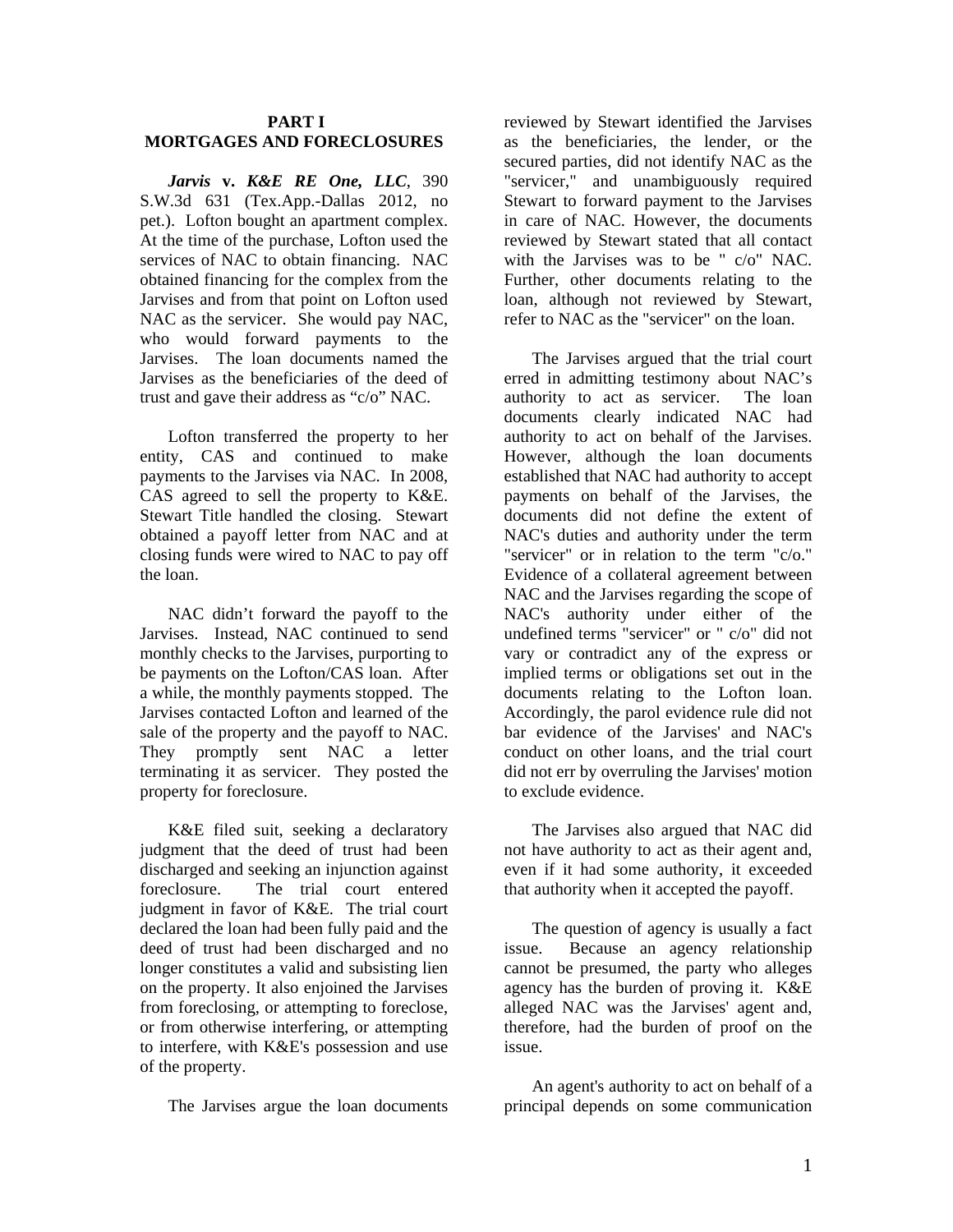by the principal either to the agent (actual or express authority) or to the third party (apparent or implied authority). Actual authority is authority a principal (1) intentionally confers upon on the agent (2) intentionally allows the agent to believe he possesses, or (3) by want of due care allows the agent to believe he possesses. Apparent authority is created by written or spoken words or conduct by the principal to third parties, not to the agent. Apparent authority is based on estoppel, arising either from a principal knowingly permitting an agent to hold himself out as having authority or by a principal's actions which lack such ordinary care as to clothe an agent with the indicia of authority, thus leading a reasonably prudent person to believe that the agent has the authority he purports to exercise.

Payment to an authorized agent of the obligee constitutes payment to the principal. The court looked first to whether there is sufficient evidence to support the trial court's finding NAC had actual authority to accept the loan payoff funds. The Jarvises assert that, after a loan closed, NAC was authorized to act only as a contact point to forward loan payments and did not have authority to accept the payoff funds on the loan for the Jarvises. However, it was undisputed that NAC had authority to perform a number of functions for lenders, including the Jarvises, after a loan closed. Not only did NAC collect and forward loan payments to lenders, it calculated when a late penalty was due and contacted the borrower about the penalty. It held construction funds in escrow while the property was being rehabilitated. When necessary, it was involved in retaining counsel to foreclose on a piece of property or to represent the lender if a borrower filed for bankruptcy. Further, after discovering the property had been sold, the Jarvises terminated NAC's authority to act on their behalf. The evidence established that NAC had some actual authority to act for the Jarvises following the closing of the Lofton loan. The issue is whether NAC's authority included the ability to accept loan payoff

funds on behalf of the Jarvises.

In this case, it seems there were three loans which Jarvises participated with NAC, including the Lofton loan, that were paid off. In the two loans paid off prior to the Lofton loan, NAC provided a loan payoff amount to the closing company. The closing company forwarded payment to NAC, and NAC paid the Jarvises and other lenders the proceeds by check written on NAC's operating account. The Jarvises accepted these payments without protesting that NAC was not authorized to receive loan payoffs on their behalf. That provided the court with more than a scintilla of evidence of NAC's implied actual authority to accept the payoff.

*Givens* **v.** *Midland Mortgage Company*, 393 S.W.3d 876 (Tex.App.-Dallas 2012, no pet.). Givens defaulted on his loan and Midland prepared for foreclosure. It had its lawyers send a notice of substitute trustee's sale to Givens, post the notice at the courthouse, and file a copy with the County Clerk. Midland foreclosed and Givens sued claiming all sorts of things, including DTPA violations, theft liability, fraud, etc. The trial court granted summary judgment in favor of Midland on all issues.

Givens appealed making various arguments about irregularities in the foreclosure notice.

First, Givens noted that the deed of trust required that foreclosure notices were to be sent by the trustee or the lender. Here, the notice was sent by Midland's lawyers and was a notice of substitute trustee's sale. He tried to convince the court to take the wording of the deed of trust literally and require the notice be from the original trustee or the lender. The court did not buy this argument. Property Code § 51.0025 provides that that a mortgage servicer may administer the foreclosure of property under section 51.002 on behalf of a mortgagee if the mortgage servicer and the mortgagee have entered into an agreement granting the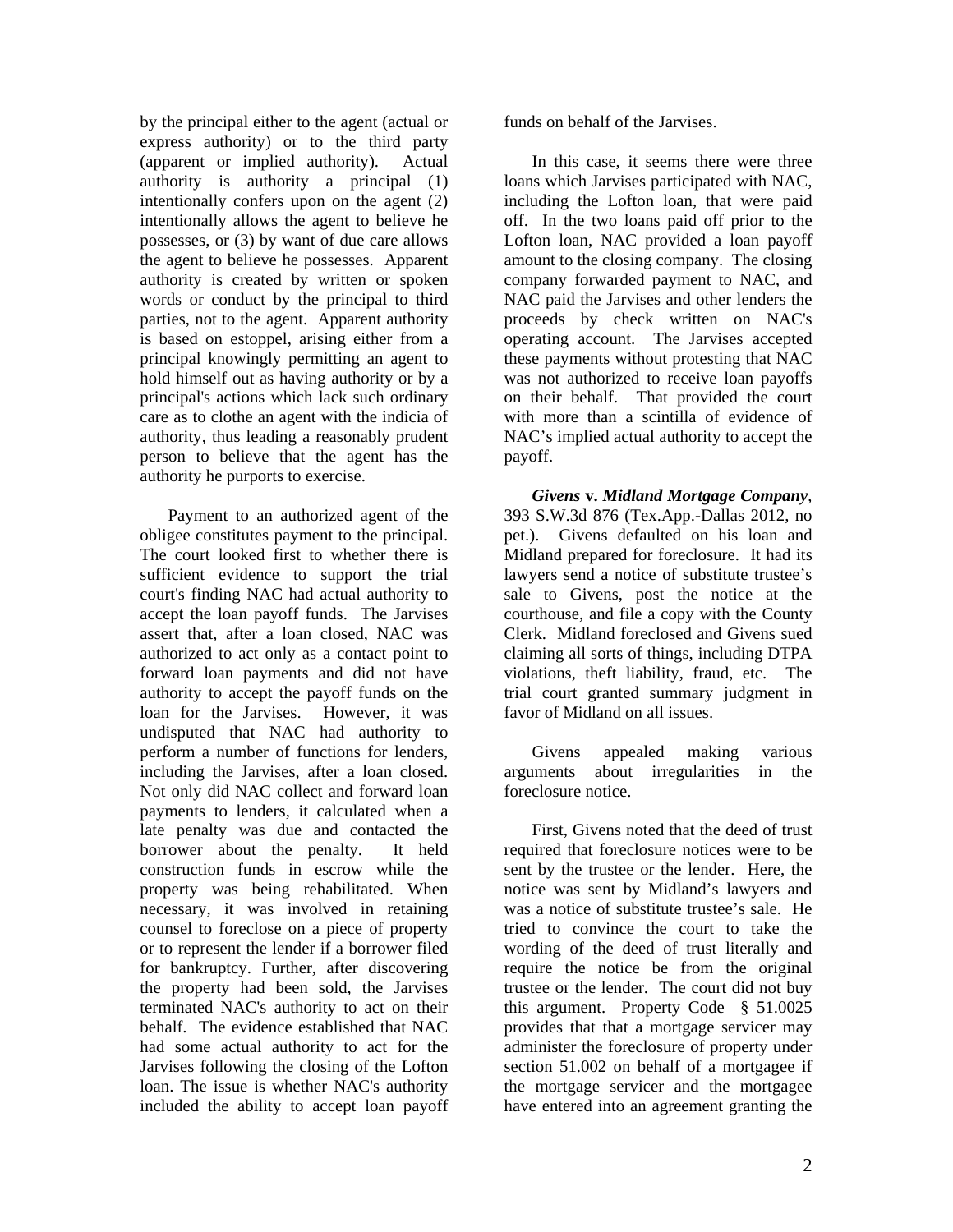current mortgage servicer authority to service the mortgage and if the notices required under Section 51.002(b) disclose that the mortgage servicer is representing the mortgagee under a servicing agreement with the mortgagee. The court was "unpersuaded" by Given's arguments in this regard.

Second, Givens complained that the foreclosure notice had not been recorded in the deed records. The court noted that there is no requirement to record the notice in the deed records. Property Code § 51.002(b)(2) requires the notice to be filed with the County Clerk. The plain wording of the statute makes it clear that there is no requirement to record the notice in the deed records.

*Mosby* **v.** *Post Oak Bank*, 401 S.W.3d 183 (Tex.App.-Houston [14th Dist.] 2011, \*\*). The Bank had a deed of trust lien on the property. After the deed of trust was recorded, Morrell got a judgment against the property owners. The property was sold to Mosby at an execution sale. After a default on the Bank's loan, it send foreclosure notices to the parties obligated on the debt. The Bank acquired the property at its foreclosure sale.

The Bank then filed suit to remove the cloud on title caused by the execution sale. The Bank asserted that at the time of the execution sale it held a perfected lien on the Property by virtue of its deed of trust and that neither the Morrell Judgment nor the execution sale could impair the Bank's prior perfected lien. According to the Bank, whatever interest Mosby may have acquired in the Property at the execution sale was subject to the Bank's prior perfected lien. The Bank asserted that the Foreclosure terminated Mosby's inferior interest in the Property and that the Execution Deed created a cloud on the Bank's title to the Property, which the Bank sought to remove.

Mosby countered that the Bank had unlawfully dispossessed her and that Mosby

was entitled to notice of the foreclosure. Mosby sought to establish title via a trespass-to-try-title claim.

The first question dealt with by the court was whether application of Property Code § 5.004 meant that Mosby held title to the property. Section 5.004 states:

"(a) A conveyance of real property by an officer legally authorized to sell the property under a judgment of a court within the state passes absolute title to the property to the purchaser.

"(b) This section does not affect the rights of a person who is not or who does not claim under a party to the conveyance or judgment."

The court was addressing a case of first impression regarding § 5.004. Notably, the Bank is asserting its rights as purchaser at the Foreclosure. The Bank is not a party to any conveyance in the Execution Deed, nor does the Bank claim under a party to any such conveyance. Likewise, the Bank is not a party to the Morrell Judgment, nor does the Bank claim under a party to this judgment. Therefore, the court concluded that, under  $\S$  5.004(b),  $\S$  5.004(a) does not affect the Bank's rights.

Next the court dealt with whether the Bank's deed of trust required the Bank to give notice of the foreclosure to Mosby. Mosby's argument was based upon the "successors and assigns" provision of the deed of trust, which stated that the covenants and agreements inured to the benefit of and were binding on each party's successors and assigns. Without any discussion, the court held that this provision did not require the bank to give notice of the foreclosure to Mosby.

Then Mosby argued that equity required the Bank to provide notice of foreclosure. The evidence showed that the Bank followed the requirements of Property Code 51.002. Mosby cited no authority that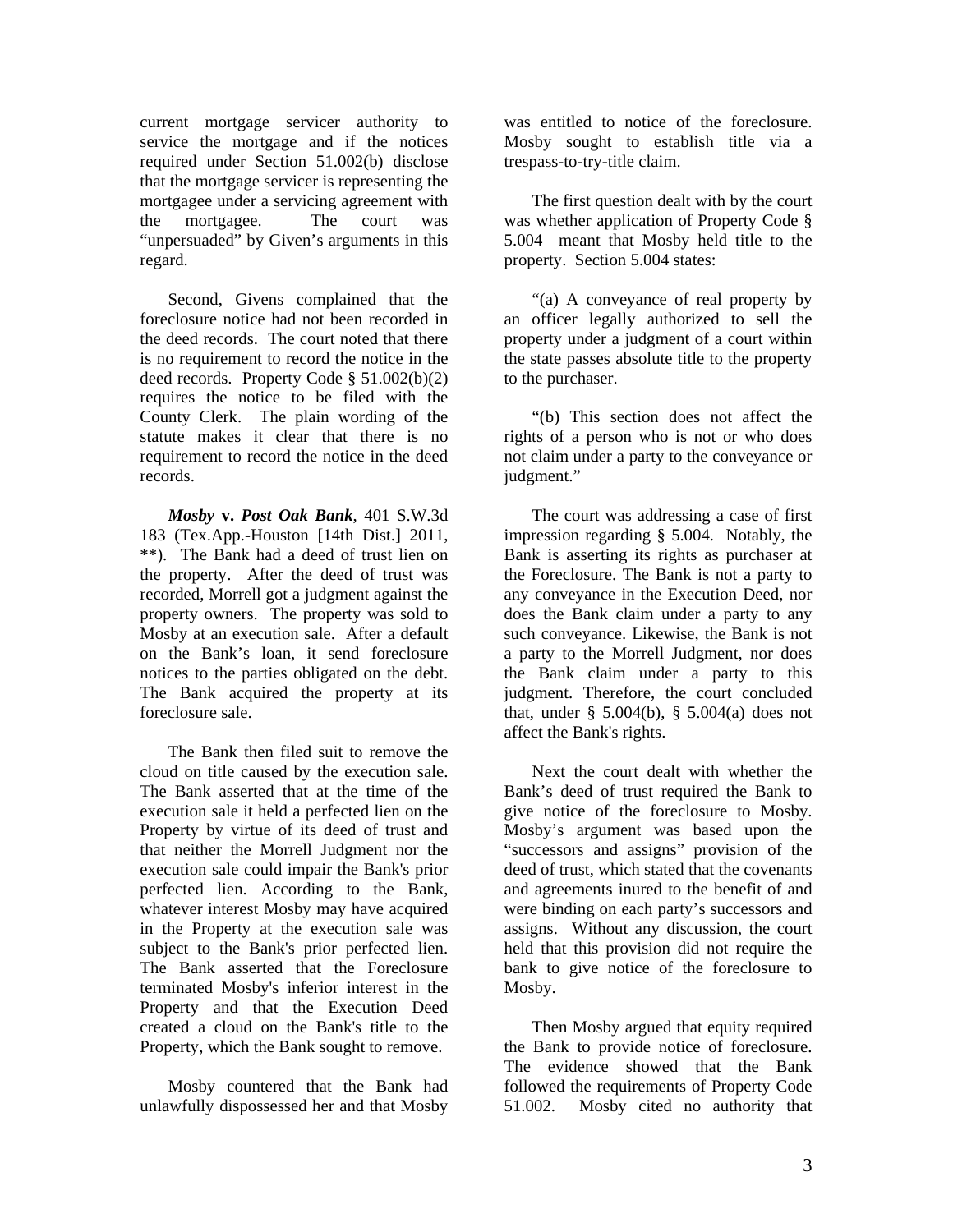would require the Bank to give her notice.

*Wells Fargo Bank, N.A.* **v.** *Robinson*, 391 S.W.3d 590 (Tex.App.-Dallas 2012, no pet.). Robinson borrowed a home equity loan. He defaulted and Wells Fargo accelerated the note. Robinson continued to live at the home for three years, without making any payments on the note.

Wells Fargo filed an application for an expedited foreclosure. Robinson didn't contest the right to foreclose, but requested additional time to sell his home. The parties entered into an agreement and the court entered an order stating that Wells Fargo was authorized to proceed with the foreclosure and was to post in April for a May foreclosure. Contrary to the order, Wells Fargo did not post until May and foreclosed at a June foreclosure sale.

About two months after the foreclosure, Robinson sued, claiming that Wells Fargo was not authorized to foreclose because it did not comply with the agreed court order. The trial court found that Wells Fargo was not authorized to sell at the June foreclosure because it did not have an order authorizing a sale on that date. Damages and attorneys' fees were awarded to Robinson.

On appeal, Wells Fargo argued that there is no evidence of a causal connection between the alleged wrongful foreclosure or the alleged breach of the deed of trust and the monetary damages asserted by Robinson. According to Wells Fargo, Robinson suffered neither prejudice nor harm as a result of the delay in the foreclosure sale. Robinson responds that he is entitled to damages based solely on the fact that the sale was conducted in violation of both the deed of trust and the Texas Constitution. The court disagreed with Robinson.

Article 16, Section 50(a)(6) of the Texas Constitution sets forth the requirements for an extension of credit secured by a lien on the borrower's homestead. Among these is

the requirement that the lien may be foreclosed upon only by a court order. The court order in this case authorized Wells Fargo to foreclose on the property only on May 6, 2008. Because the foreclosure sale was conducted on a different date, it was not authorized by a court order and, therefore, violated the constitutional requirement set forth in the deed of trust.

A foreclosure sale not conducted in accordance with the terms of the deed of trust gives rise to a cause of action to set aside the sale and the resulting trustee's deed. The trial court did not set aside the trustee's deed however, but instead awarded damages. For a party to recover damages for wrongful foreclosure and breach of the deed of trust, he must show that he has suffered a loss or material injury as the result of an irregularity in the foreclosure sale. In general, this is shown where the actions of the lender or note holder have caused the property to be sold for a grossly inadequate price. In such a case, the damages are measured by the difference between the market value of the land and the remaining balance on the outstanding mortgage debt.

The recovery of damages is not appropriate, however, where title to the property has not passed to a third party and the borrower's possession of the property has not been materially disturbed. Where the note holder obtains title to the property at the foreclosure sale and the borrower retains possession, the proper remedy is to set aside the trustee's deed and to restore the borrower's title, subject to the note holder's right to establish the debt owed and foreclose its lien. If the borrower's possession has not been disturbed and no third party rights to the property have been created, the borrower has suffered no compensable injury.

*McCray* **v.** *Hoag*, 372 S.W.3d 237 (Tex.App.-Dallas 2012, no pet.). The Federal Truth in Lending Act, 15 U.S.C. § 1603(3), applies to credit transactions in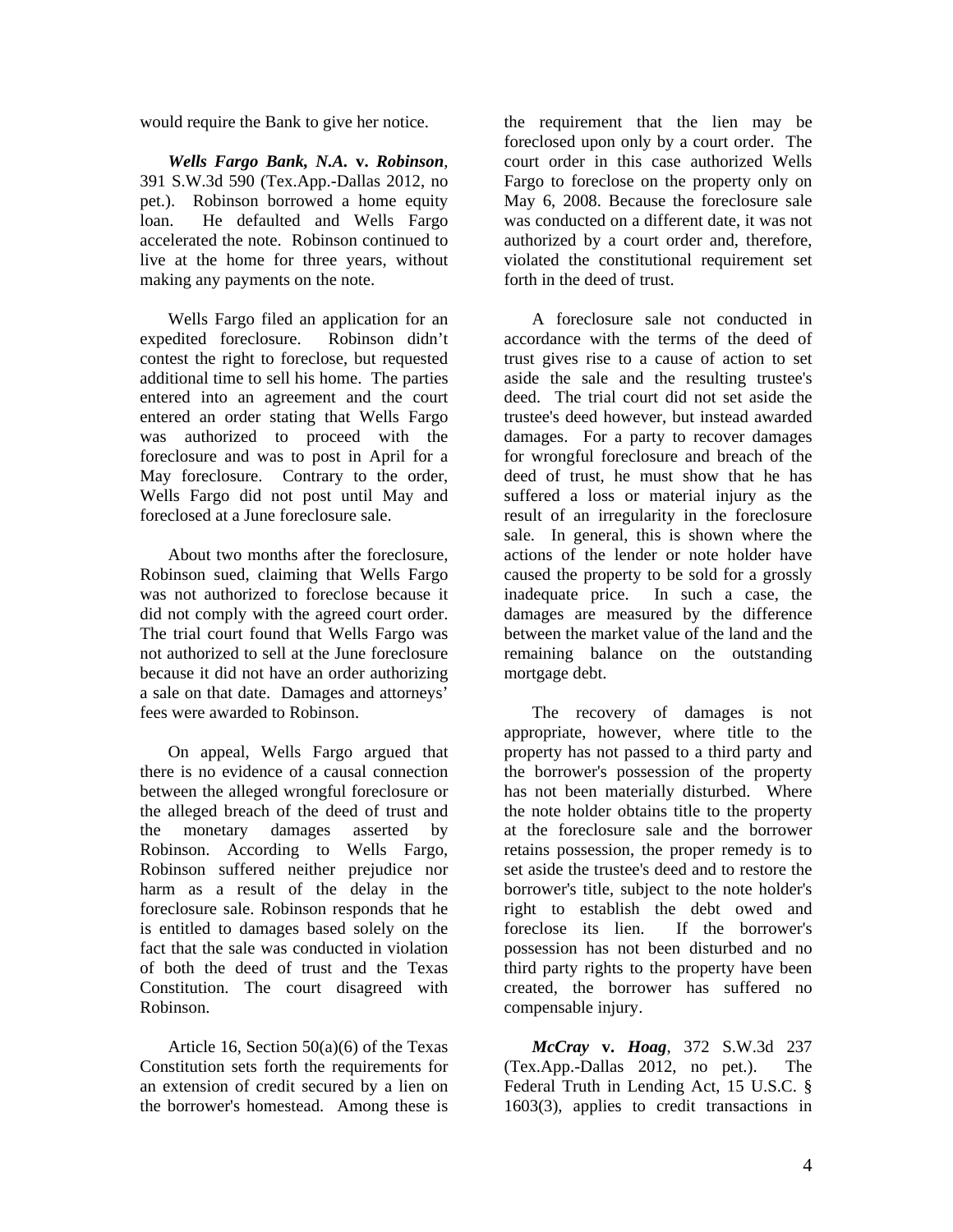which a security interest is or will be acquired in real property used or expected to be used as the principal dwelling of the consumer. A borrower has certain rescission rights under the TILA. If those rights are available, they are exercisable by notifying the creditor of the rescission "by mail, telegram or other means of written communication." 12 C.F.R. § 226.23(a)(2); 15 U.S.C. § 1635(a). Once the borrower exercises the right of rescission, the creditor has twenty calendar days after receipt of a notice of rescission to return the money or property given and take any action necessary to reflect the termination of the security interest.

In this case, the Hoags' rescission rights, if any, were exercisable under the TILA by notifying McCray, the lender, of the rescission "by mail, telegram or other means of written communication." The Hoags claim they exercised a right of rescission by directing their attorney to send certified mail letter. The summary-judgment evidence shows the unopened envelope associated with the Hoags' rescission letter was marked "RETURN TO SENDER," "UNCLAIMED," "UNABLE TO FORWARD."

McCray contends that because the Hoags sent their rescission letter by certified mail, the notice was sent by "other means of written communication" under the statute. He argues the Hoags had to show the notice was actually delivered because the clear intent of the TILA is to make sure the creditor gets notice of the intent to rescind.

The court concluded, under the plain language of the statute, that "mail" as used in 12 C.F.R.  $\S$  226.23(a)(2) is not equivalent to certified mail and that rescission notice requires actual notice. Accordingly, the Hoags failed to show they exercised any rescission remedy under the TILA because their summary-judgment evidence negates actual receipt by McCray.

The statute provides that notice of

rescission is presumed given "when mailed." If sent by "other means," notice is considered given "when delivered."

In the present case, any distinction between "mail" as used in the statute and certified mail makes no difference, because the summary-judgment record shows McCray did not receive the notice sent by certified mail. It was returned marked "unclaimed." Yet a fundamental difference exists generally between mail and certified mail. Specifically, regular United States mail does not require a delivery notice or receipt; it is placed in the mail receptacle at the posted address. Certified mail, sent return receipt requested as here, is returned to the sender if not signed for. Common sense thus dictates that regular mail is presumed delivered and certified mail enjoys no presumption unless the receipt is returned bearing an appropriate notation.

*Comiskey* **v.** *FH Partners, LLC*, 373 S.W.3d 620 (Tex.App.-Houston [14th Dist.] 2012, no pet.). This case discusses whether a renewal and modification agreement relating to a loan that was crosscollateralized with another loan did away with the cross-collateralization. After an extensive discussion of the evidence, the court held that it did not and that the crosscollateralization provision was still in effect. Wording to the effect that the borrower "extends said liens on said property until said indebtedness and note as so renewed, modified and extended has been fully paid" does not indicate that the parties intended to nullify the cross-collateralization clause. The wording, rather, indicates that the terms of the existing lien, which included crosscollateralization, were extended as written.

#### **PART II HOME EQUITY LENDING**

*Wells Fargo Bank, N.A.* **v.** *Robinson*, 391 S.W.3d 590 (Tex.App.-Dallas 2012, no pet.). The facts of this case are summarized in the Mortgages section. In this case involving a home equity loan,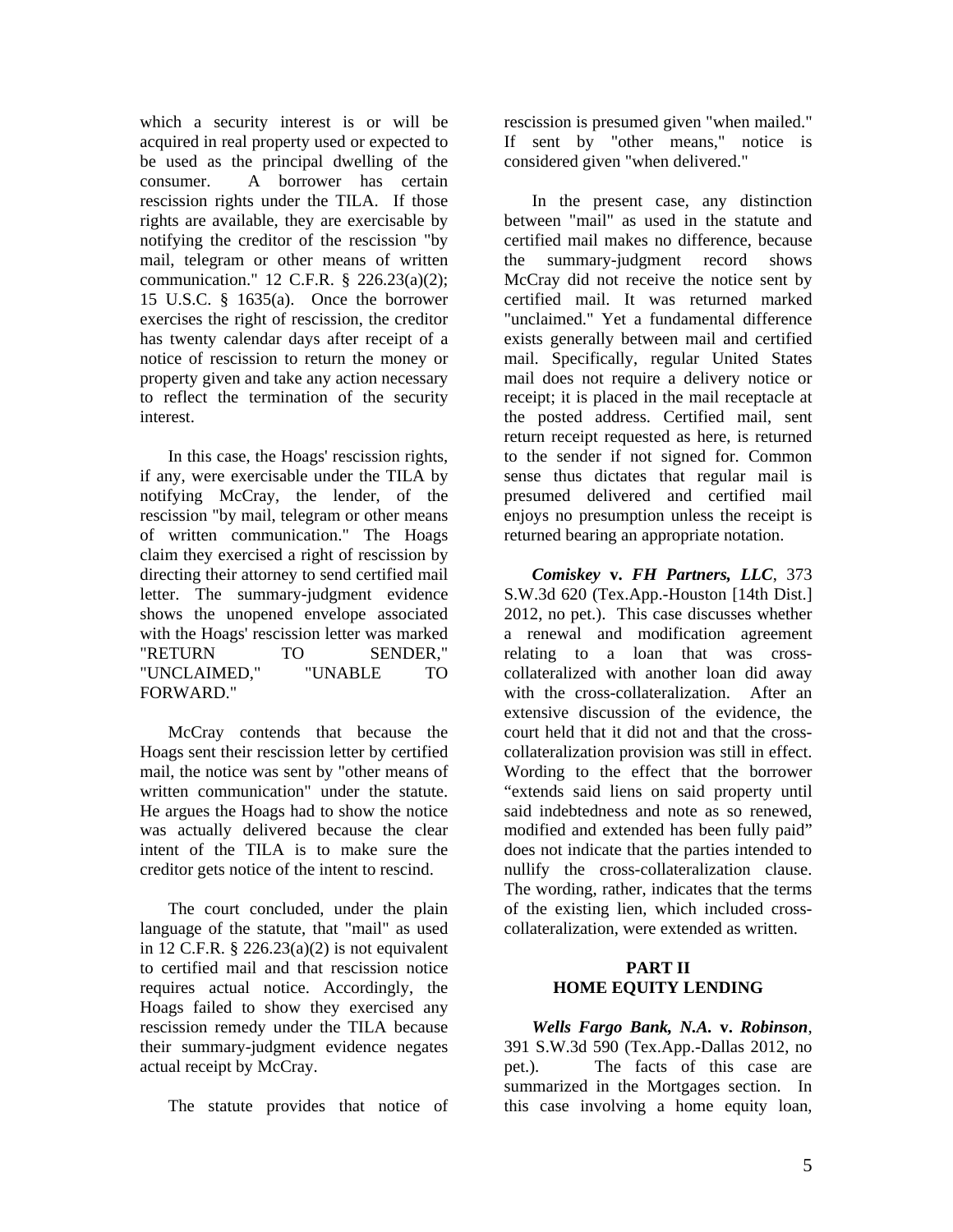Robinson, the borrower, claimed that the trial court erred in not awarding forfeiture of principal and interest collected on the note because of a wrongful foreclosure by Wells Fargo.

Robinson bases his argument on Article 16, section  $50(a)(6)(Q)(x)$  of the Texas Constitution that states if a lender fails to comply with the requirements for an extension of credit found in section 50(a)(6), the lender forfeits all principal and interest of the loan. But, as this court has held, so long as the loan agreement originally entered into by the parties complies with the constitutional requirements, forfeiture is not an appropriate remedy. A borrower's recourse for a lender's failure to abide by the terms of his loan agreement is to assert traditional tort and breach of contract causes of action, not constitutionally mandated forfeiture.

As stated above, section  $50(a)(6)(D)$ requires that a home equity note be secured by a lien that may only be foreclosed upon by court order. The deed of trust at issue here required a court order for foreclosure. Because the loan agreement entered into by the parties complied with the constitutional requirements, the trial court did not err in denying forfeiture.

#### **PART III PROMISSORY NOTES, LOAN COMMITMENTS, LOAN AGREEMENTS**

*Mathis* **v.** *DCR Mortgage III Sub I, L.L.C.*, 389 S.W.3d 494 (Tex.App.-El Paso 2012, no pet.). The Note Mathis signed contained the following waiver provision: "Each of Makers, each guarantor of any of the Indebtedness, and each person who grants any lien or security interest to secure payment of any of the Indebtedness, (i) except as expressly provided herein, waives all notices (including, without limitation, notice of intent to accelerate, notice of acceleration and notice of dishonor),

demands for payment, presentment, protest and diligence in bringing suit and in the handling of any security...."

The holder of a note must ordinarily give notice to the maker of the holder's intent to accelerate the time for payment as well as notice of acceleration. It is also well settled that the maker may waive his right to notice of intent to accelerate and notice of acceleration. Such waivers are effective if they are contained in either a note or a deed of trust. The reasoning behind this rule is that to require that every instrument executed in conjunction with a promissory note contain the necessary language would be "unnecessarily duplicative." Regardless of whether the waiver appears in the note or the deed of trust, the waiver must be "clear and unequivocal."

Mathis claims that the trial court erred in finding that Mathis waived all notices, including, notice of intent to accelerate and notice of acceleration." Mathis recognizes the quoted waiver provision in the Note is sufficient to show a clear and unequivocal intent to waive both notice of intent to accelerate and notice of acceleration. But he argues that when read together as a single instrument, the note and the deed of trust do not demonstrate a clear and unequivocal waiver of the maker's right to receive notice of the holder's intent to accelerate maturity of the note. In support of his argument he relies on the following provision from the deed of trust: "If Grantor defaults on the note or fails to perform any of Grantor's obligations or if default occurs on a prior lien note or other instrument, and the default continues after Beneficiary gives Grantor notice of the default and the time within which it must be cured, as may be required by law or by written agreement, then Beneficiary may [accelerate the Note]."

Mathis contends that when this provision is construed along with the Note, it renders the waiver provision of the Note ineffective.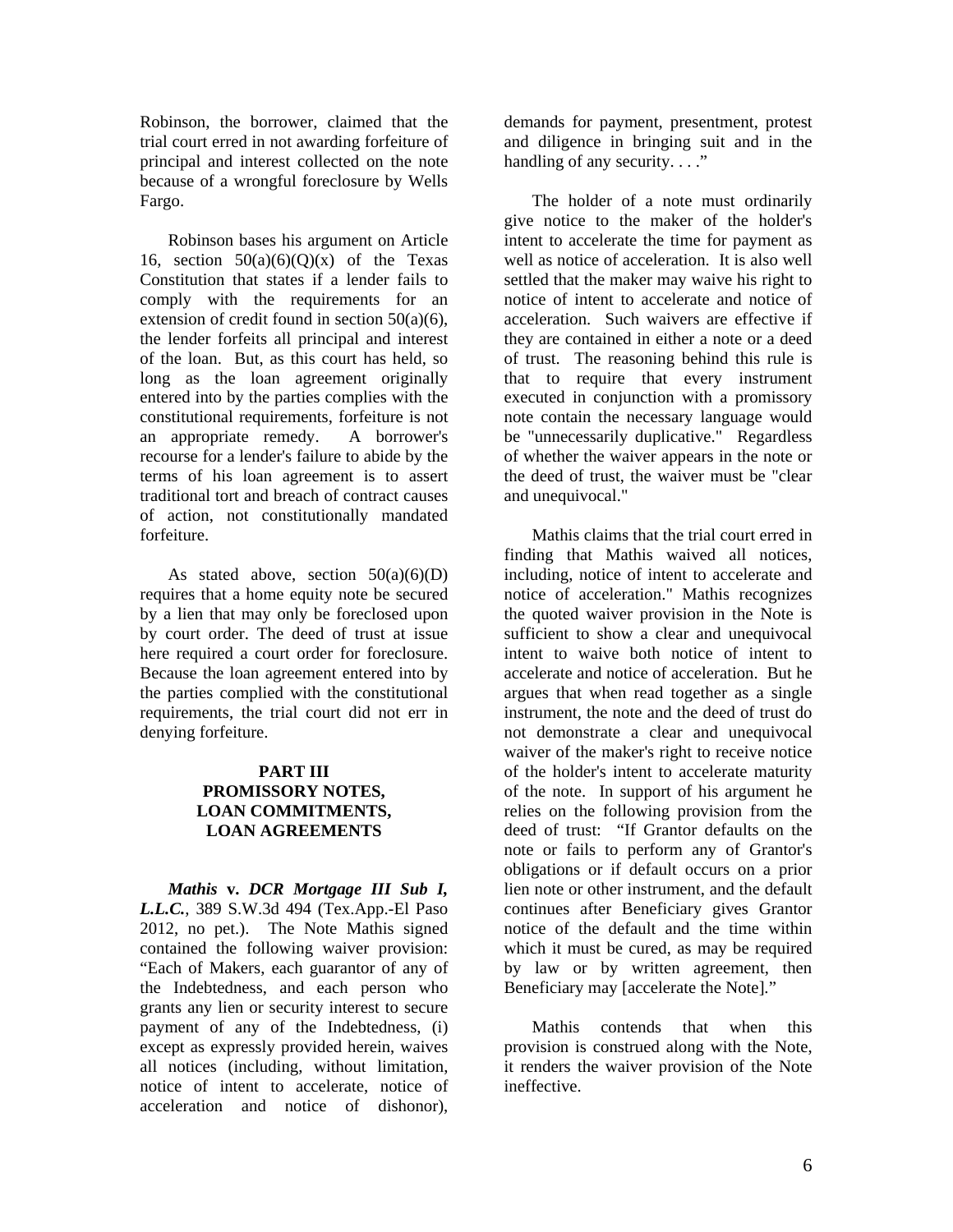Here, the note and the deed of trust must be construed together because they were executed by the same parties on the same day, they pertain to the same real property, each document references the other, and the deed of trust is identified as the security for the note. Under the Supreme Court's holding in *Shumway* **v***. Horizon Credit* Corp., 80 S.W.2d 890 (Tex. 1991), the waiver language in the note would be considered a "clear and unequivocal" waiver of both notice of intent to accelerate and notice of acceleration. If the deed of trust were silent on the issue, the waiver would be valid and enforceable. But the deed of trust is not silent. Acceleration is not favored in the law. In fact, under Texas law, we apply strict scrutiny to acceleration provisions, and if any reasonable doubt exists as to the parties' intent, we resolve such doubt against acceleration.

The court held that the deed of trust creates a reasonable doubt as to whether the parties clearly and unequivocally intended to waive notice of default and time to cure, which amounts to notice of intent to accelerate. It is undisputed that there was no notice of intent to accelerate and time to cure. Because there was not an effective waiver of notice, of intent to accelerate, acceleration was void as a matter of law.

*Chance* **v.** *CitiMortgage, Inc.*, 395 S.W.3d 311 (Tex.App.-Dallas 2013, pet. denied). Chance borrowed and then defaulted on a home equity loan. When CitiMortgage, the loan servicer, sought a court order allowing it to foreclose on the loan, Chance raised various arguments, mostly of a spurious nature.

The note was stamped "Void" across a blank indorsement block. Chance argued that the stamp made the entire note void. But, noted the court, the stamp appears nowhere else on the note. In fact, on the following page of the note was an allonge that indorsed the note to CitiMortgage. While UCC  $§$  3.604(a)(1) provides that a note may be discharged by cancellation or

renunciation by an intentional voluntary act, such as surrender of the instrument to the party obligated to pay it, or the destruction, mutilation, or cancellation of the instrument, the cancellation or striking out the party's signature, or the addition of words to the instrument indicating discharge, there is nothing in the record to suggest the void stamp over the blank indorsement block was intended to discharge, cancel, or otherwise renounce Chance's obligations under the note. Moreover, UCC § 3.604(b) states that the cancellation or striking out of an indorsement pursuant to subsection (a) does not affect the status and rights of a party derived from the indorsement, suggesting that cancellation or voiding of an indorsement is distinct from the discharge or cancellation of the underlying instrument.

In his next argument, Chance attempted to make a point out of the fact that CitiMortgage did not produce the original note. He made various allegations questioning the authenticity of the copy. The court noted that CitiMortgage was not suing on the note, but was seeking a foreclosure. The deed of trust gave CitiMortgage, as assignee of the holder of the note, the right to seek a foreclosure in the event of a default under the note. Introduction of the original of the note is not necessary. In any event, said the court, a photocopy of an original promissory note, authenticated by an otherwise proper affidavit showing that the photocopy is a true and correct copy of the original, may suffice, in lieu of the original, as proper summary judgment evidence of the note.

Finally, Chance argued that there was a fact issue as to CitiMortgage's ownership of the note. Specifically, Chance argues that because CitiMortgage presented no summary judgment evidence of the transaction that led to its purported ownership, it cannot enforce the note. As explained above, CitiMortgage did not seek enforcement of the note. And the affidavit of CitiMortgage's officer stated that CitiMortgage was in possession of the note.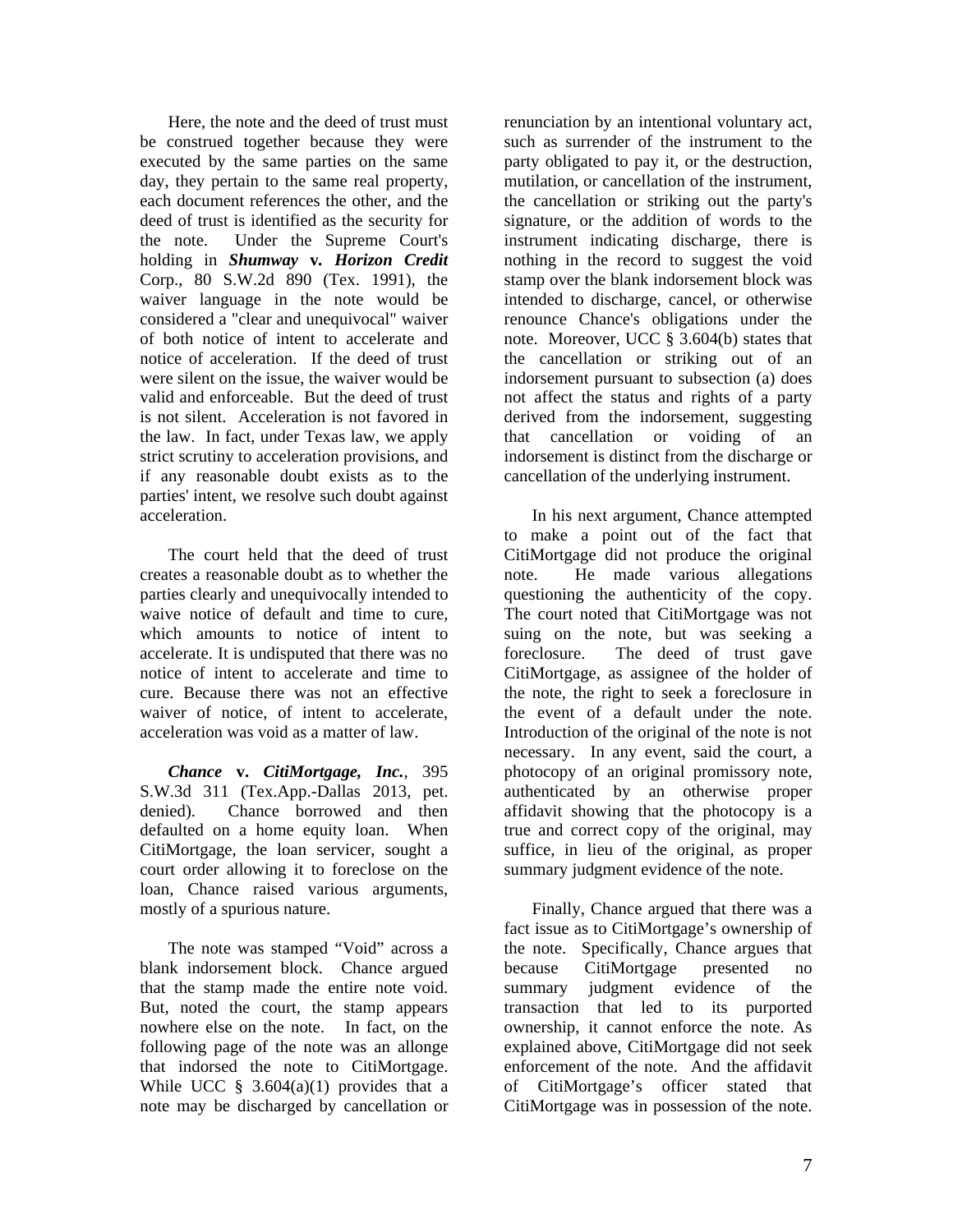This evidence was uncontroverted and establishes an unbroken chain of title to the note from the original holder to CitiMortgage.

*Dorsett* **v.** *Hispanic Housing and Education Corporation*, 389 S.W.3d 609 (Tex.App.-Houston [14 Dist.] 2012, no pet.). Melanie Foster loaned \$79,000 HHEC. HHEC's president and secretary executed a promissory note setting forth the terms of the five-year loan. HHEC defaulted in payment of the loan. After Foster's death, her daughter Melanie Dorsett, the executor of Foster's estate sued HHEC to recover on the note.

To recover on a promissory note, the plaintiff must prove: (1) the note in question; (2) the party sued signed the note; (3) the plaintiff is the owner or holder of the note, and (4) a certain balance is due and owing on the note. HHEC stated in its motion that Dorsett had no evidence that HHEC (1) had a duty to pay the Promissory Note, (2) had a duty to pay late fees and accrued interest under the Note, (3) defaulted in paying the Note, (4) breached the contract, (5) failed to pay, or (6) caused the Estate damages.

HHEC's assertion that there was no evidence that it had a duty to pay the Note was, in effect, an assertion that there was no evidence that it had signed the note. Similarly, by representing that there was no evidence that it failed to pay, HHEC was asserting that there was no evidence that a balance was due. HHEC did not challenge the existence or ownership of the note, and did not contend that that a particular amount of the unspecified outstanding balance lacked support.

In response, Dorsett relied on her own affidavit and a document prepared on HHEC's letterhead and titled, "Promissory Note." Dorsett authenticated the note, and HHEC neither disputed that the signatures identified as those of HHEC's president and secretary were in fact the signatures of those

individuals, nor denied that they were authorized to bind HHEC; thus, Dorsett's summary-judgment evidence was sufficient to defeat HHEC's argument that it had no duty to pay the Note.

This leaves only HHEC's assertion that there was no evidence that it failed to pay, but this basis for summary judgment was rebutted by Dorsett's affidavit. There, she attested that HHEC made periodic payments for a period of time on the note. However, HHEC missed numerous payments, was late with payment many times and in June 2007, ceased paying on the note altogether. The effect of the late payments and non-payments was to extend the duration of the note significantly. This evidence is sufficient to raise a question of fact as to the existence of an outstanding balance under the Note. Because a question of fact was raised, summary judgment for Dorsett was improper, so the case was remanded.

#### **PART IV GUARANTIES**

*Interstate 35/Chisam Road, L.P.* **v.** *Moayedi*, 377 S.W.3d 791 (Tex.App.-Dallas 2012, pet. pending). Villages borrowed a loan secured by real property in Denton County. Moayedi executed a guaranty. The guaranty included two provisions dealt with in this case. First, in paragraph 7 of the guaranty, it provided that the guaranty would not be discharged, impaired, or affected by any defense that the guarantor might have, Second, in paragraph 13 of the guaranty, it provided that the guarantor waived and relinquished "all rights and remedies of surety."

The borrower defaulted and the lender foreclosed. At the time of foreclosure, the fair market value of the property was \$840,000, but the lender bid only \$487,200 at the sale. The lender sued the guarantor. He answered, claiming that Property Code § 51.003 provided an offset to the deficiency. The lender argued that the waiver of "all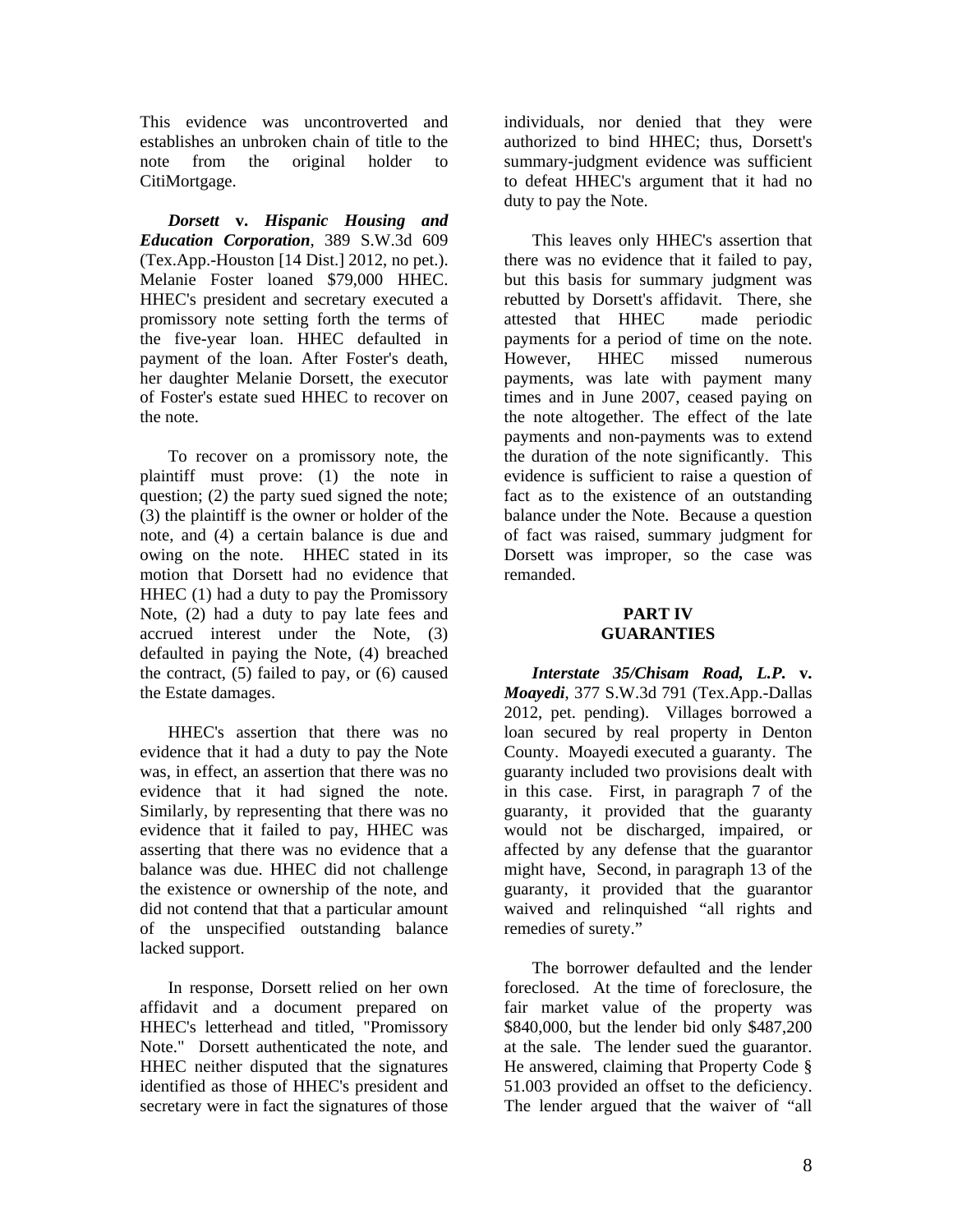rights and remedies" and the waiver of defenses meant that § 51.003 did not apply.

Section 51.003 provides for a determination of the fair market value of the property sold at foreclosure. Then, if the fact-finder determines the fair market value is greater than the foreclosure sale price, the person obligated on the indebtedness is entitled to offset the deficiency amount by the difference be-tween the fair market value and the sale price.

The guarantor argued that the broad, vague language of the waiver provisions of the guaranty was not a waiver of any rights, much less the § 51.003 right to offset." The guarantor reasoned paragraph seven's language purporting to waive any defense to any undertakings, liabilities, and obligations did not encompass his right to offset because the offset right is not a defense to actual payment, but a claim for proper calculation of the deficiency. He contended paragraph thirteen's language stating he waived "all rights and remedies of surety" did not encompass his section 51.003 right to offset because by its own terms it applied to sureties. He also argued that the waivers in paragraphs seven and thirteen are too broad and general to waive his specific statutory right to offset. If the general language in the guaranty at issue were construed to waive a specific statutory right, that result would frustrate the stated purpose of § 51.003. The lender argued that the broad waiver language was enforceable as to any § 51.003 rights.

The court pointed out that the Texas Constitution protects the freedom to contract, and the Texas Supreme Court has long recognized a strong public policy in favor of preserving the freedom of contract. Absent a statute or fundamental public policy precluding waiver, a party may contractually waive even constitutional or statutory rights, whether present or future. In examining an agreement to determine if it is contrary to public policy, a court looks to whether the agreement has a tendency to

injure the public good and considers the development and policies underlying any applicable statutes. Unless the agreement contravenes some positive statute or some well-established rule of law, a court should refrain from characterizing the agreement as unenforceable and void as against public policy

Section 51.003 was designed to protect borrowers and guarantors in deficiency suits brought following the non-judicial foreclosure on realty. Further, § 51.003 provides for a judicial determination of the fair market value of the property and allows an offset against the deficiency in the amount by which the fair market value exceeds the sale price. However, in passing the bill into law, the legislature did not make the offset right non-waivable.

Based on the legislature's failure to preclude waiver of the offset right, the Fifth Circuit Court of Appeals, *in LaSalle Bank N.A.* **v.** *Sleutel*, 289 F.3d 837, 842 (5th Cir.2003), and the Houston First District Court of Appeals in *Segal* **v***. Emmes Capital, L.L.C.*, 155 S.W.3d 267 (Tex.App.- Houston  $[1<sup>st</sup> Dist.]$  2004, pet. dism'd) have concluded waiver of the offset right provided in section 51.003 is not void as against public policy.

Applying the law to the facts, the court refused to agree with the guarantor that § 51.003 was not a defense but a direction on how to calculate the true deficiency. The court said it was a defense because, if given effect, it would negate the lender's deficiency claim by the § 51.003 allowed offset.

The court also rejected the guarantor's argument that the waivers were too broad and vague and that the waivers needed to specifically express that § 51.003 or the right of offset was waived. It said that *LaSalle* and *Segal* did not stand for those propositions. Reaching for the dictionary, the court examined the meaning of "any," "each," and "every" and concluded that that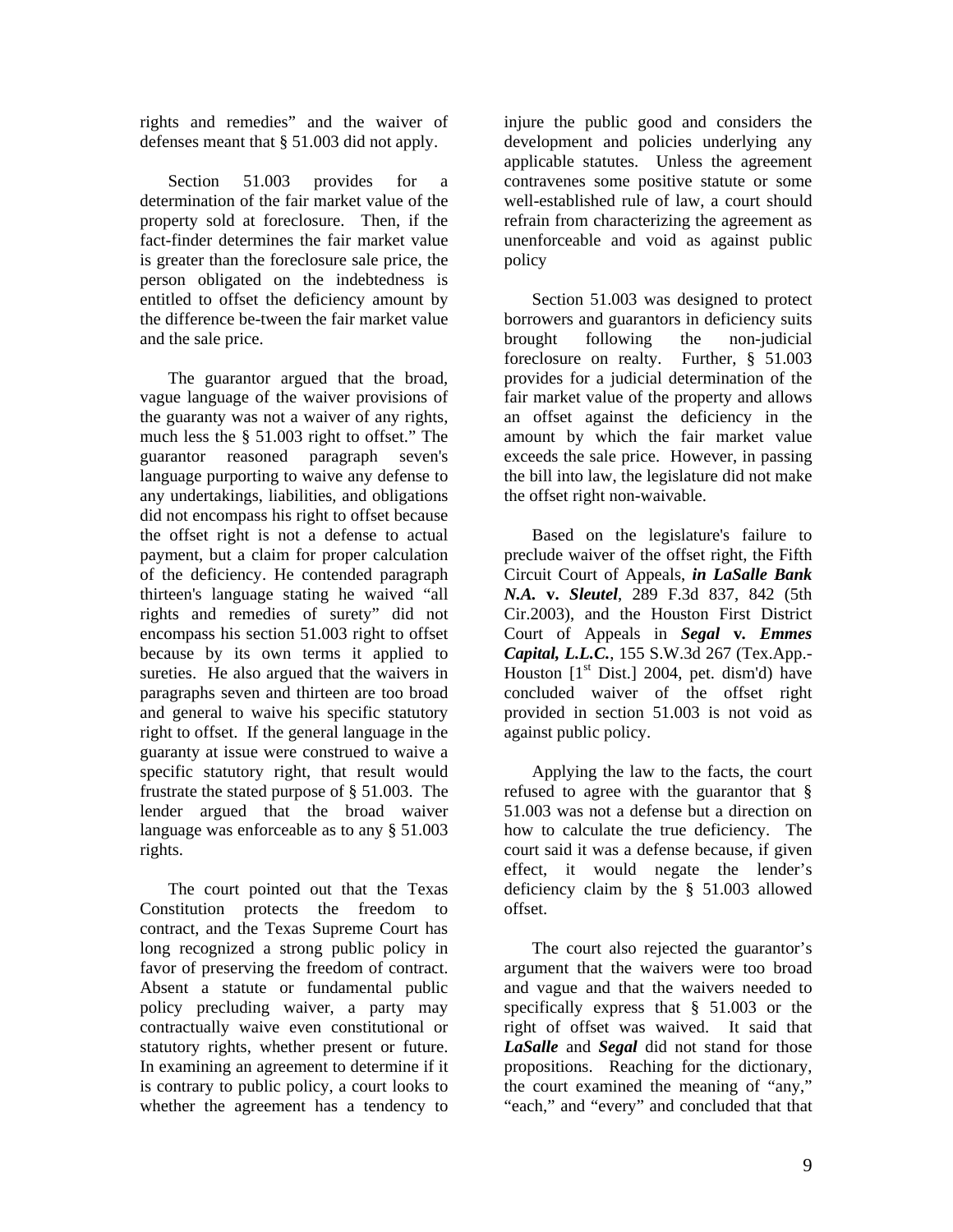just about covered it. In the context of paragraph seven of the guaranty, the use of the words "any," "each," and "every" encompass not just "some" or "certain" defenses, but all possible defenses that might exist. Paragraph seven is broad, inclusive, and conveys an intent that the guaranty would not be subject to any defense other than payment. That includes section 51.003's right of offset. Giving the words used their ordinary and generally accepted meanings, and considering the entire writing, the court concluded paragraph seven waives all defenses, statutory or otherwise, other than full payment of the debt.

Finally, the court rejected the guarantor's argument that the public policy embodied in § 51.003, is to prevent lenders from recovering more than their due at the guarantor's expense. The court noted that the *Segal* court did point that out, but that that court ultimately held that the statute could be waived. Again, the court cited the strong public policy in favor of freedom of contract.

Also, take a look at *U.S. Bank* **v.** *Kobernick*, 402 S.W.3d 748 (Tex.App.- Houston [1 Dist.] 2012, \*\*), which deals with various procedural issues under Property Code § 51.005.

*White* **v.** *Harrison*, 390 S.W.3d 666 (Tex.App.-Dallas 2012, no pet.). VSC leased the premises from Harrison. White guarantied the lease. He signed the lease as a principal of VSC the same day he signed the guaranty "as personal guarantor." The first paragraph of the guaranty said that he was executing the guaranty in order to induce Harrison to enter into the lease with VSC. It described the lease and the leased premises. It referred to the property as being 2000 California Crossing in Dallas, while the lease referred to it as 2160 California Crossing, although both the lease and the guaranty went further by describing the property by the recording information of the city lot and block.

White claimed that he wasn't liable on the guaranty because of the difference in the two addresses. The court tossed this out pretty quickly The legal description in the lease and the guaranty, rather than the street address, controls. At best, White pointed out a mutual mistake in the address. The court held that the documents evidence a clear intent that White be personally liable on the lease.

*84 Lumber Company, L.P.* **v***. Powers*, 393 S.W.3d 299 (Tex.App.-Houston  $[1<sup>st</sup>]$ Dist.] 2012, pet. denied). Powers's company applied for credit with the lumber company. The credit application contained a printed provision in all caps that said "I do unconditionally and irrevocably personally guarantee this credit account. . ." Powers signed the application with an asterisk by his name and "as officer" hand-written beside it. In the "Print Name" line was handwritten "President David Powers."

When the credit account became delinquent, 84 Lumber sued the company and Powers individually. 84 Lumber claimed Powers was liable on the personal guaranty. 84 Lumber argues that Powers's signature immediately below the unambiguous recital that he was to "unconditionally and irrevocably personally guarantee the credit account" binds Powers as a matter of law.

Powers counters that the credit application was signed only in a representative capacity and thus does not bind him individually and is ambiguous. The construction of an unambiguous contract is a question of law for the court. If a written instrument is so worded that it can be given a certain or definite legal meaning or interpretation, it is not ambiguous and the reviewing court will construe it as a matter of law. A contract is ambiguous only when its meaning is uncertain and doubtful or it is reasonably susceptible to more than one meaning.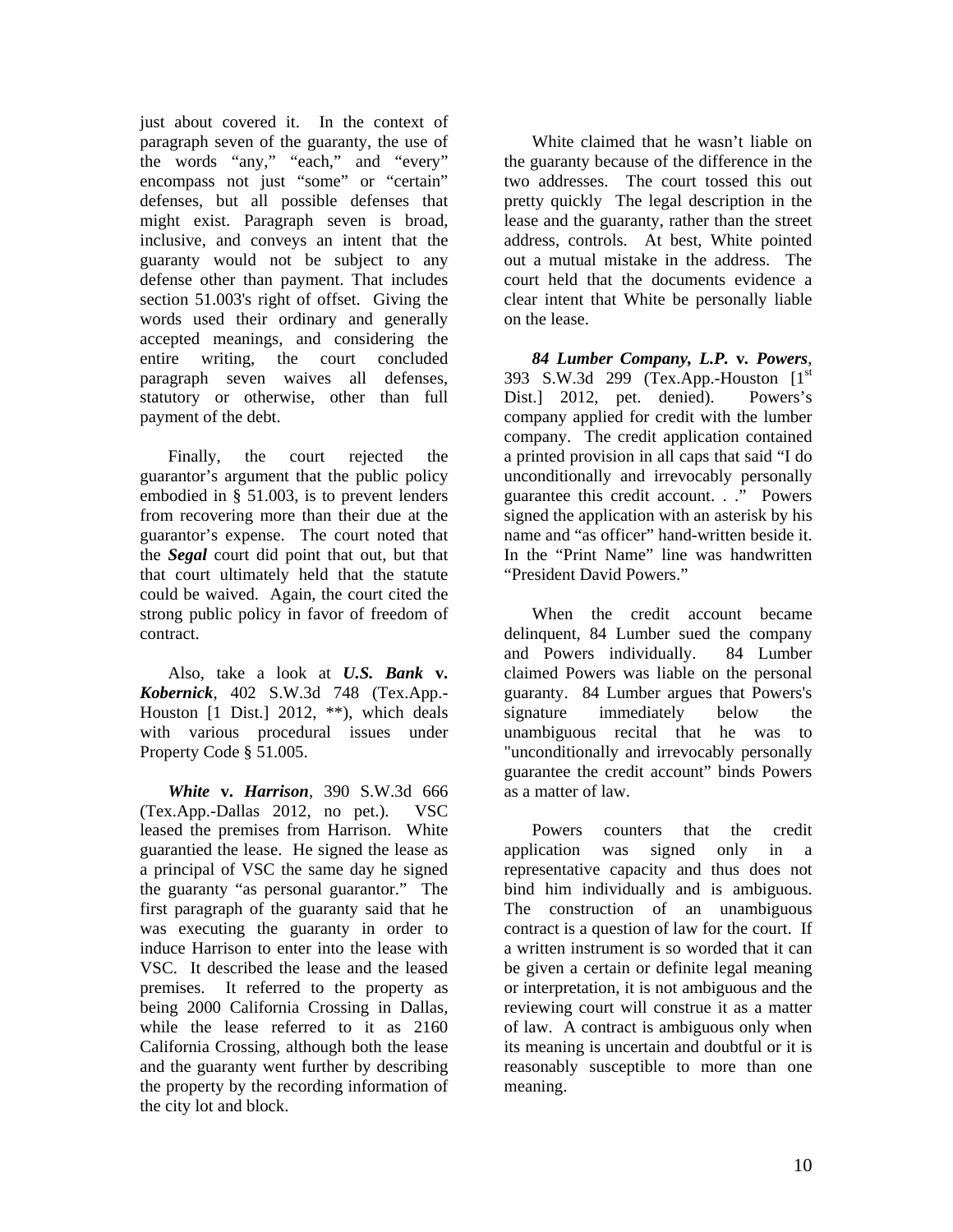Here, the application specifically states that, by his execution of the application, Powers certified that he was the owner, general partner, or president of his company and that he unconditionally and irrevocably personally guaranteed the credit account. Powers's signature creates not only a corporate liability, but individual liability for the debt of the corporation. And, noted the court, this is the company president securing credit for his own business. It concluded that a president of the corporation is liable for the credit his company received by means of his personal guaranty of his own company's debts.

Also, take a look at *Williams* **v.** *Bell*, 402 S.W.3d 28 (Tex.App.-Houston [14 Dist.] 2013, \*\*), where the note was clearly signed in a representative capacity rather than individually.

#### **PART V DEEDS AND CONVEYANCE DOCUMENTS**

*Farm & Ranch Investors, Ltd.* **v.** *Titan Operating, L.L.C.*, 369 S.W.3d 679 (Tex.App.-Fort Worth 2012, pet. denied). Caldwell's Creek, Ltd. was the owner of roughly sixty acres of land in Colleyville known as the Caldwell's Creek Addition. In 1994, Caldwell's Creek, Ltd. recorded a dedication and restrictions for the land in the deed records. One of the restrictions stated, "No oil drilling, oil development operations, oil refining, quarrying or mining operations of any kind shall be permitted upon or on any lot. All mineral rights shall belong and shall continue to belong to the limited partnership of Caldwell's Creek, LTD."

After the restrictive covenants were recorded, Caldwell's Creek, Ltd. divided the land into lots and sold the lots to individual owners. Caldwell's Creek, Ltd. executed the first of the nine deeds at issue in 1994 and the last in 1999. The warranty deeds that conveyed the property to the individual owners stated, "This conveyance is made subject to any and all easements,

restrictions, and mineral reservations affecting said property that are filed for record in the office of the County Clerk of Tarrant County, Texas." The deeds did not contain a separate reservation of the mineral interest. In October 2005, Caldwell's Creek, Ltd. purported to convey all of the oil, gas, and mineral rights to Farm & Ranch by special mineral deed. Caldwell's Creek, Ltd. believed it had retained the mineral rights to the Caldwell's Creek Addition based on the recorded restrictions and the statement in the lot owners' deeds that conveyed the property subject to any recorded restrictions.

When Farm & Ranch tried to lease the minerals to Titan, it was unable to do so because Titan had decided that the individual lot owners owned the minerals. Titan leased from them and then filed suit for a declaratory judgment that it controlled the minerals through its leases with the individual owners.

Farm & Ranch argues that the deed restrictions reserved the mineral rights to Caldwell's Creek, Ltd. and that the statement in the lot owners' deeds that conveyed the property subject to any recorded restrictions means that Caldwell's Creek, Ltd. conveyed only the surface estate to the lot owners.

At the time that Caldwell's Creek, Ltd. filed the restrictions, it owned both the mineral and surface rights to the Caldwell's Creek land. An owner cannot reserve to himself an interest in property that he already owns, and the restrictions did not convey any surface or mineral estates to another party. Thus, the trial court held that the restrictions were not a reservation of the mineral rights by Caldwell's Creek, Ltd. Farm & Ranch does not directly challenge the trial court's finding but instead argues that the restrictions and the deeds must be read as an integrated instrument of conveyance. Farm & Ranch argues that the "subject to" language in the individual deeds imports the language of the restrictions into the deed and is constructive notice of the restrictions. The court disagreed. If the lot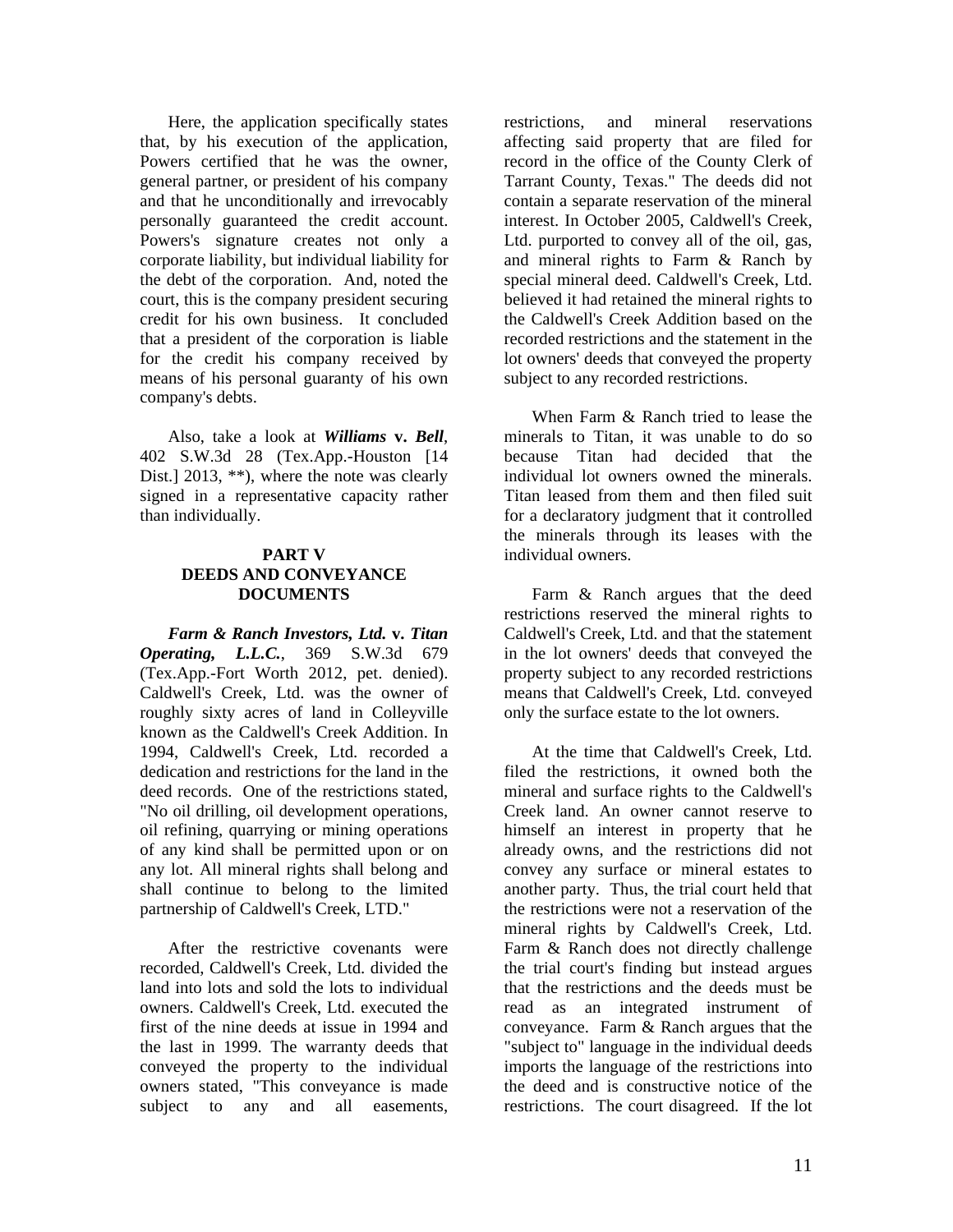owners had looked back to the restrictions, they would only have found an affirmative statement that Caldwell's Creek, Ltd. did indeed own the mineral rights in fee simple and were thus able to convey them to the lot owners.

Farm & Ranch argues that the phrase "shall continue to belong" serves as a clear reservation of mineral rights. This argument first neglects both that the restrictions are neither a lease nor an instrument of conveyance, and thus, cannot reserve an interest, and that an owner cannot reserve to himself an interest that he already owns. A reservation must be made at the time of the conveyance or lease. Also, the court did not believe that the phrase "shall continue to belong" can only be interpreted as a future reservation. The trial court correctly interpreted it to mean that nothing in the restrictions and reservations deprived Caldwell's Creek, Ltd. of its ownership of the mineral rights in the property. Thus, Caldwell's Creek, Ltd. continued to possess the mineral rights and was therefore able to convey them in future deeds.

*Singer* **v.** *State of Texas*, 391 S.W.3d 627 (Tex.App.-El Paso 2012, pet. denied). The Singers executed two donation deeds to the State for highway purposes. Each of the deeds stated: "In the event the land herein described is not used for public highway purposes, which includes construction contract letting, on S.H. 121 (Lewisville Bypass) on or before January 1, 2000, then all or that portion of the land not so used, as the case may be, will revert to and be revested in the Grantor named herein or their successors in interest[s]." The highway construction was done in two stages. The contract for the second stage was not let until 2003. The Singers alleged that because the State had not used portions of the land for public highway purposes and had not let a construction contract as defined in the deeds as of January 1, 2000, the unused portions of the deeded land reverted to them.

 Further, the Singers asserted that the State's continued dominion over and construction on the unused portions of land after January 1, 2000, constituted an inverse condemnation. A required element to prove inverse condemnation is ownership of the property. The Singers argued that the donation deeds meant that ownership reverted to them when the State failed to let the second contract before January 2000. The State contended that the language of the deeds creates a condition subsequent which, having been satisfied, cannot have resulted in the automatic reversion and revestment of title in the Singers.

In interpreting the language of deeds, the court must ascertain the intent of the parties as set forth within the four corners of the document and attempt to harmonize all portions of the deeds. In ambiguous cases, the Texas Supreme Court has held that where language in a deed creates doubt as to whether the grantor intended a limitation or a condition subsequent, the language should be construed as a condition subsequent because a condition subsequent is less onerous than a limitation upon the grantee as the estate would not terminate automatically, but would continue until the grantor acts to terminate the estate. Moreover, when there is doubt in the construction of a deed's language, the doubt is resolved against the grantor.

The court held that the language of the deeds' conditions is ambiguous. It is unclear whether the Singers intended to create a condition subsequent or a possibility of reverter as the deeds contain language that is generally used to create both. First, the granting clause of the donation deeds includes the words Grant, Give and Convey. The habendum clause uses the words "to have and hold the premises herein described and herein conveyed ... unto the State of Texas and its assigns forever," which indicate an intent to convey a fee simple absolute. Second, the language "[i]n the event the land ... is not used for public highway purposes ... on or before January 1,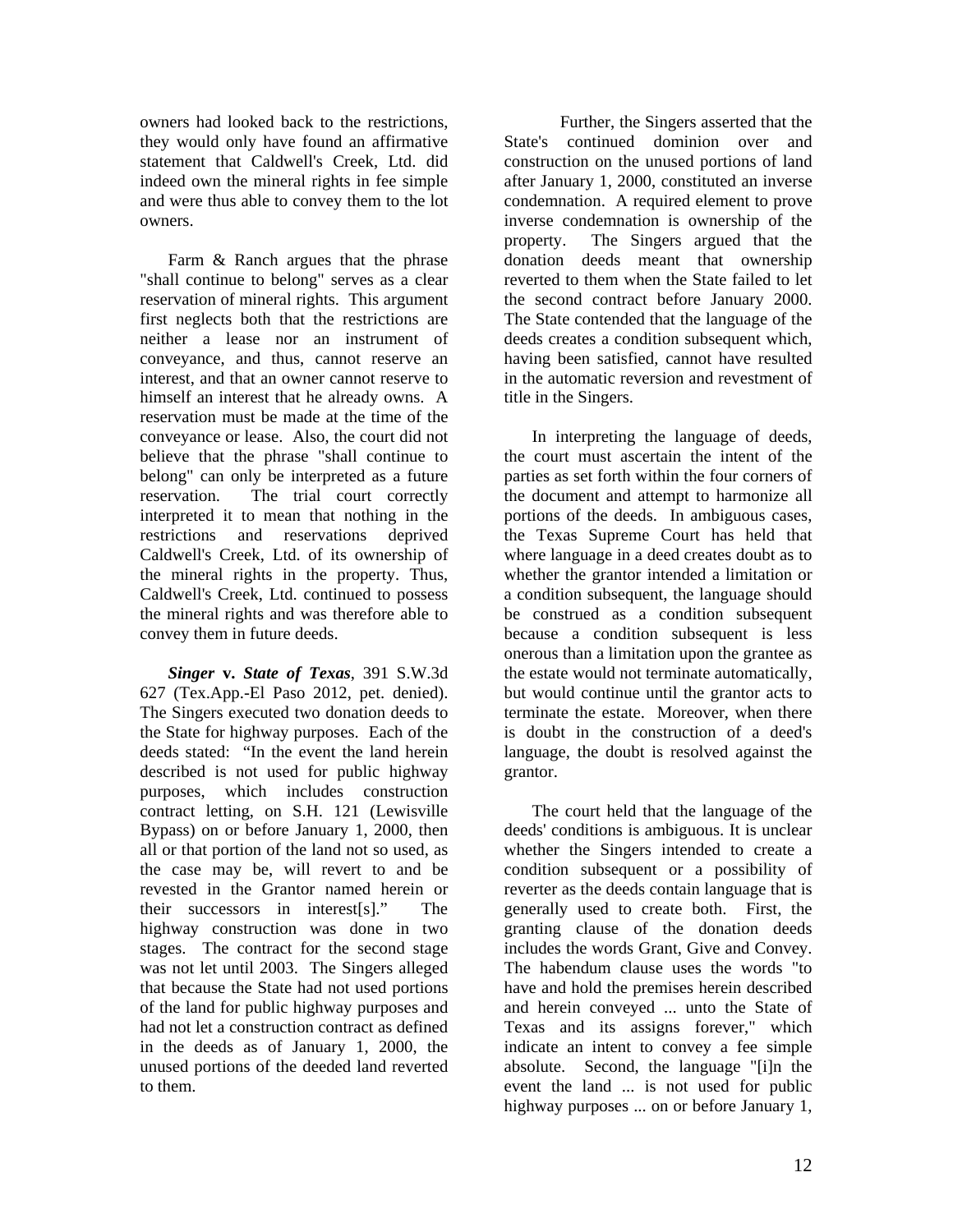2000," creates a condition that the State must satisfy. Third, the words "revert to and be revested" express a reverter in the Singers.

The court thought that the deeds, when viewed and construed in their entirety, create a fee simple subject to a condition subsequent. Because it found the language of the deeds is unclear as to whether a condition subsequent or possibility of reverter was created, it resolved that doubt in favor of a condition subsequent.

*Buckingham* **v.** *McAfee*, 393 S.W.3d 372 (Tex.App.-Amarillo 2012, pet. pending). This case involves the question of ownership of a riverbed along the Red River. Property was deeded to the Buckinghams. It encompasses all land lying south of the south bank and north of the north bank of the North Fork of the Red River found in the tract of land in question. The conveyance excepted ninety acres "reserved for river bed."

To support their claim for ownership of the riverbed, the Buckinghams invoked the doctrine of riparian rights, i.e., the rights of the owners of land on the banks of watercourses, relating to water, its use, and ownership of soil under the stream or river. Per the theory, a riparian proprietor owns the bed of the stream. In other words, when a private party makes a conveyance of land bordering on a stream, the grantor purportedly conveys title to the one-half of the stream bed abutting his land. The court agreed with the argument and held that when a private person (including corporations, etc.) conveys title to lands owned by him abutting a stream -- whether navigable or not -- such conveyance passes to the grantee (unless the conveyance clearly shows a contrary intention), title to the onehalf of such stream bed abutting his land, subject, of course, to whatever rights the state may have in the stream bed.

As previously mentioned, the operative deed contained the following language:

"except ninety (90) acres reserved for river bed." While that passage mentions no metes or bounds, it nonetheless reveals a clear intent on the part of the grantor to exclude "riverbed" from the conveyance. The Buckinghams cited no authority that the "contrary intention" mentioned above could be satisfied only through a valid legal description of the excepted riverbed.

#### **PART VI USURY**

*Lagow* **v***. Hamon,* 384 S.W.3d 411 (Tex.App.-Dallas 2012, no pet.). Hamon sued Lagow alleging claims for payment of promissory notes, breach of contract, money had and received, unjust enrichment, and restitution. The Lagows counterclaimed alleging usury. Hamon answered Lagow's counterclaim, generally denying the allegation, and requested an abatement that would allow her to correct any alleged usury violation as permitted by section 305.006 of the Texas Finance Code.

Section 305.006(d) of the Texas Finance Code provides that when a debtor files a counterclaim alleging usurious interest in an original action by the creditor, the debtor shall provide notice at the time of filing the counterclaim and, on application of the creditor to the trial court, the action is subject to abatement for a period of sixty days. During the abatement period, the creditor may correct a violation. A creditor who corrects a violation is not liable to the debtor for the violation, but must offer to pay the obligor's reasonable attorney's fees incurred "with regard to the alleged violation before the abatement."

The trial court granted Hamon's plea in abatement. During the abatement, Hamon sent Lagow a usury correction letter, a partial release, and offered to pay her reasonable attorney's fees in accordance with section 305.006 of the Texas Finance Code. After the trial, the court awarded damages and attorneys' fees to Hamon. It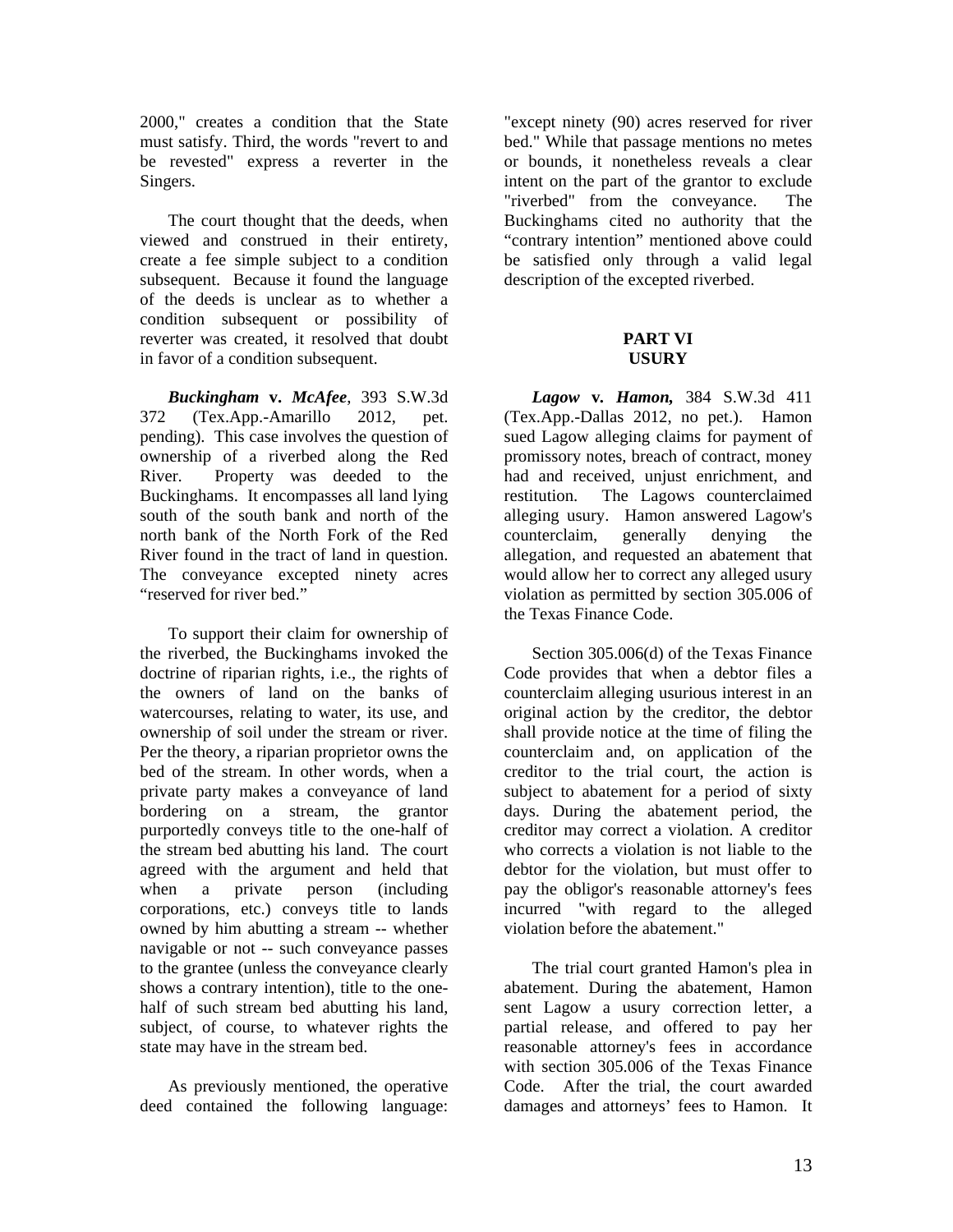also awarded attorneys' fees to Lagow related to the usury cure and then ordered that those fees be offset against the damage award to Hamon.

Lagow appealed, claiming that the trial court erred by abating the trial to permit the usury cure. She argued that Hamon waived her right to correct the usury violation by failing to exercise the right in a timely fashion. Brenda Lagow contends that section 305.006 of the Texas Finance Code has a similar abatement provision as the Texas Deceptive Trade Practices-Consumer Protection Act. As a result, she claims this Court should follow the Texas Supreme Court's ruling in *Hines* **v.** *Hash*, 843 S.W.2d 464 (Tex.1992) which required a defendant in a DTPA case to "request abatement with the filing of an answer or very soon thereafter" and conclude that Hamon waived her right to an abatement to correct the alleged usury violation because she did not seek abatement until she filed her motions for summary judgment.

Generally, a plea in abatement must be raised in a timely manner, or it is waived. However, unlike the DTPA that requires a plea in abatement be filed at the time the suit is answered or very "soon thereafter," the plain language of section 305.006(d), which addresses usury violations alleged in a counterclaim, is silent as to any time by which a creditor must seek an abatement to correct a violation of the usury law alleged in a counterclaim. Further, unlike the DTPA, the usury statutes are considered penal in nature. The court concluded that requiring Hamon to request abatement with the filing of an answer or very soon thereafter, like in a DTPA action, is inconsistent with the legislature's purpose as expressed in section 305.006(d) of the Texas Finance Code and as interpreted by the case law.

#### **PART VII LEASES**

*White* **v.** *Harrison*, 390 S.W.3d 666

(Tex.App.-Dallas 2012, no pet.). VSC leased the premises from Harrison. About a year after signing the lease and moving into the space, VSC asked Harrison for permission, as required by the lease, to assign the lease to Davis. Harrison denied permission, but VSC "transitioned control" of the premises to Davis. For almost two years, Harrison accepted payments from Davis. Then payment became spotty. Harrison demanded payment from VSC, but VSC didn't respond to Harrison's letters.

Harrison instituted an eviction proceeding. In the meantime Davis and Harrison met and entered into an agreement concerning back rent and forbearance of the forcible detainer. The agreement stated that it was not creating a landlord-tenant relationship with Davis and that he was essentially a tenant at the sufferance of VSC. VSC wasn't a party to the Davis agreement.

Davis paid the back rent, but eventually stopped paying current rent. Harrison then demanded rent from both Davis and VSC. Eventually, Davis moved out. Harrison sued VSC for unpaid rent and reimbursement for taxes paid and expenses on the property. The trial court found in favor of Harrison.

VSC raised a number of affirmative defenses, including ratification, repudiation, waiver, modification, novation, and failure to mitigate damages. Because these are affirmative defenses, the burden is on the defendant, VSC, to prove each one.

The elements of ratification are: (1) approval by act, word, or conduct; (2) with full knowledge of the facts of the earlier act; and (3) with the intention of giving validity to the earlier act. A party ratifies an agreement when, after learning all of the material facts, he confirms or adopts an earlier act that did not then legally bind him and that he could have repudiated. To establish a ratification, VSC was required to prove that Harrison confirmed Davis as his new tenant, replacing VSC, under the Lease. But the evidence was completely to the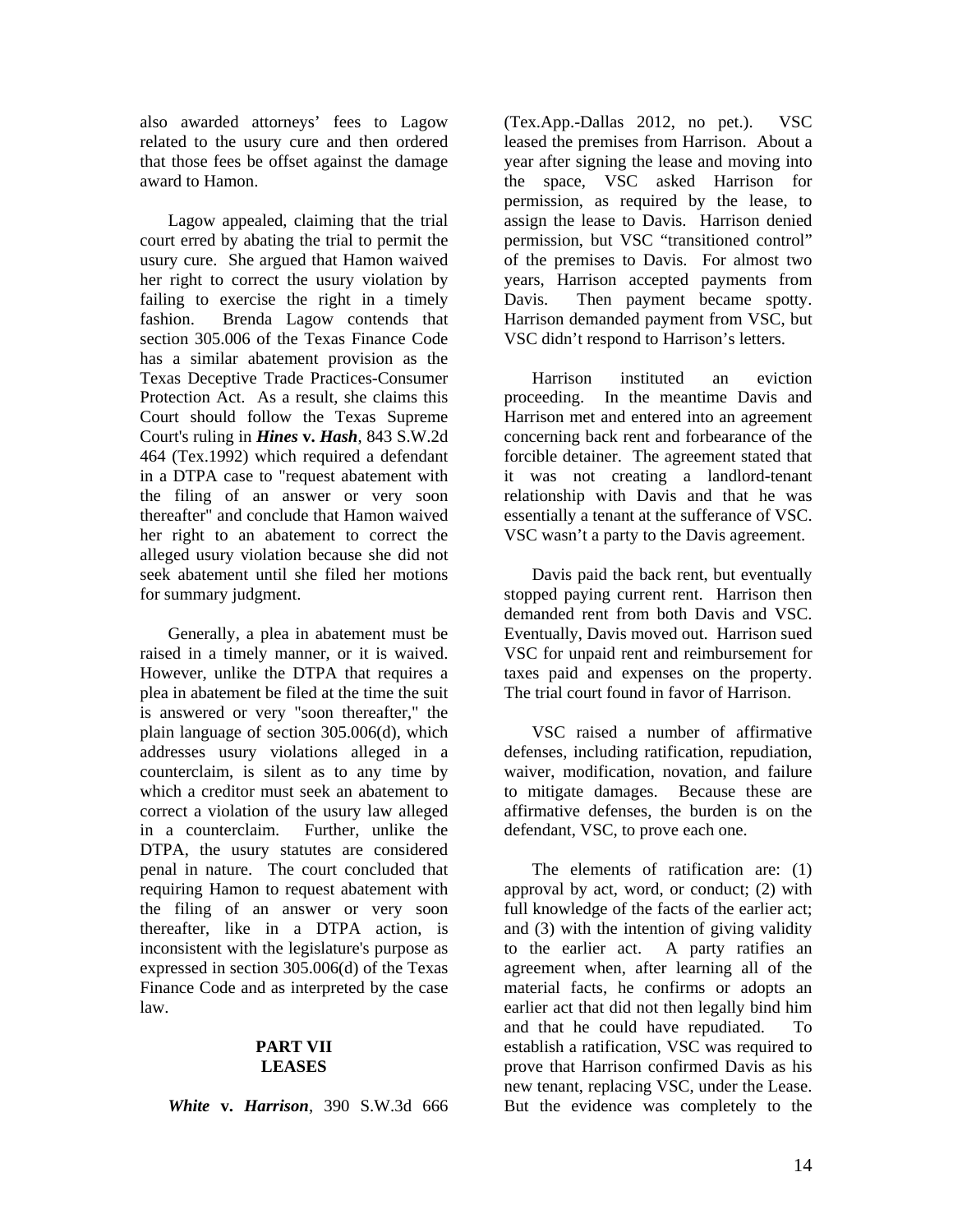contrary. The Davis agreement stated that Harrison would allow Davis to occupy the premises, at VSC's "sufferance," because VSC remained the tenant under the Lease. The Davis agreement specifically stated that Davis was not now the tenant and that VSC, as tenant, remained responsible under the Lease. Moreover, Harrison continued to look to VSC and its guarantor for rent pursuant to the Lease.

A repudiation is accomplished by a contracting party's words or actions that indicate he is not going to perform his contract in the future. VSC contended that by accepting rent from Davis, and allowing him to conduct business on the leased premises, Harrison expressed his fixed intention not to perform his contractual obligations under the Lease. The contractual obligation that appellants contend Harrison was refusing to perform was his warranty of their quiet enjoyment of the premises. VSC argued that Harrison deprived them of the use of the premises, but the evidence is to the contrary. VSC left the premises and " transitioned" the property to Davis. But Harrison specifically acknowledged in the Davis Agreement that Davis possessed the premises only at the pleasure of VSC.

The affirmative defense of waiver can be asserted against a party who intentionally relinquishes a known right or engages in intentional conduct inconsistent with claiming that right. Specifically, VSC alleged that Harrison indicated, expressly and through his conduct, that he did not intend to claim the right to enforce the Lease and Guaranty. Again, this was completely contrary to the evidence. The Davis agreement makes clear that there was no new lease between Harrison and Davis and that appellants remained liable on the lease. Furthermore, Harrison's actions were consistent with the acknowledgments in the Davis agreement. Harrison consistently sent rent demands to VSC, regardless of who was occupying the premises, whenever rent was overdue. In each correspondence, Harrison

indicated he intended to hold VSC to its obligations under the lease.

VSC then contended that the lease was modified when Harrison and Davis created a "new lease" for the same property. A valid contract modification must include a meeting of the minds supported by consideration. And importantly, an oral modification of a written contract is enforceable under the Statute of Frauds only if the modification does not materially alter the obligations imposed by the underlying agreement. Here VSC was relying on purported oral releases to support their argument for modification. The trial court had rejected that evidence. Even if they had bought the argument, the lease was subject to the Statute of Frauds and could only be modified in writing. The Davis agreement could not be a "new lease," as VSC claimed, when its own terms say it is not creating a landlord-tenant relationship and when it specifically said that the lease was not affected by the Davis agreement.

A novation, the next affirmative defense argued by VSC, requires a mutual agreement to substitute a new obligation for an existing one or to substitute a new party for an existing party. A novation requires a mutual agreement to make the substitution. There is no evidence that Harrison intended to create a new lease when he entered into the Davis agreement. On the contrary, that agreement expressly states that it does not create a landlord-tenant relationship between Harrison and Davis, and it expressly affirms that the Lease between Harrison and VSC remains in full force and effect.

In its final issue, VSC claimed that Harrison had failed to mitigate damages. A landlord has a duty to mitigate damages if a tenant abandons the leased premises in violation of the lease. The landlord's duty to mitigate requires him to use objectively reasonable efforts to re-lease the premises to a tenant suitable under the circumstances. The tenant bears the burden of proof to demonstrate that the landlord has failed to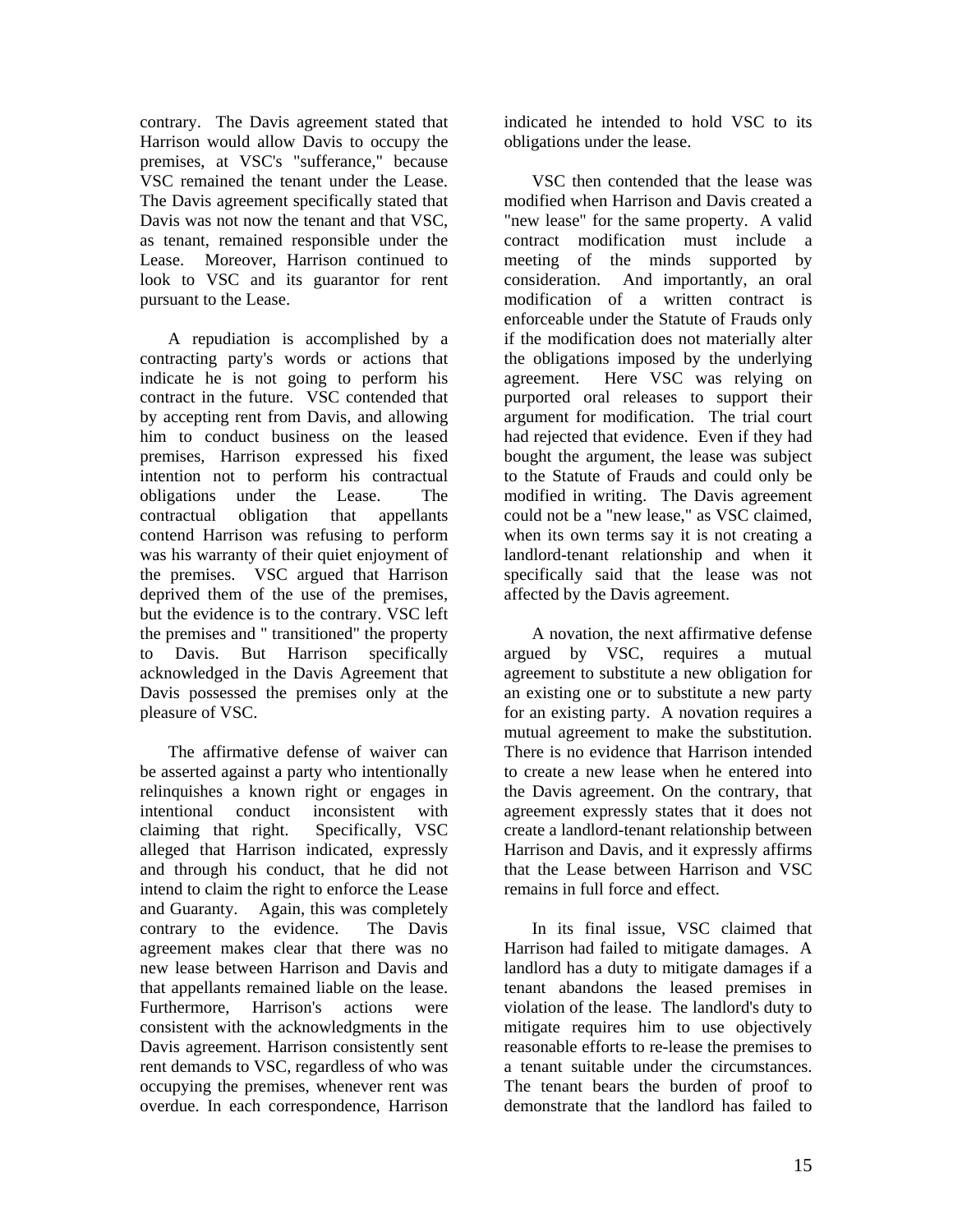mitigate damages and the amount by which the landlord could have reduced his damages. VSC first argued that Harrison could have mitigated by allowing Davis to stay at the premises; however, the evidence showed that Davis wasn't paying rent, so the court rejected that argument. What the evidence did show was that Harrison fixed up the place and found a temporary tenant, crediting VSC with the \$20,000 received from that tenant. He ultimately re-leased the premises to another tenant four years before the VSC lease would have expired. That looked like mitigation to this court.

*Cheung-Loon, LLC* **v.** *Cergon, Inc.*, 392 S.W.3d 738 (Tex.App.-Dallas 2012, no pet.). Primo's leased a parking lot from Cheung-Loon. It also executed an SNDA with Cheung-Loon's lender. The lease required Primo's to give Cheung-Loon 30 days' notice and an opportunity to cure any defaults before pursuing any remedies. The SNDA also required Primo's to give the lender 30-days' notice and an opportunity to cure the landlord's defaults. The lease also contained a provision that, if required, Primo's would obtain a certificate of occupancy for the lot.

The disputes in this case come from both directions. First, other tenants of Cheung-Loon's properties began using the parking lot, with the effect that Primo's customers had no place to park. Primo's made a number of oral complaints about the problem, but Cheung-Loon did nothing about it. Second, Cheung-Loon sent Primo's a notice stating that the City required a certificate of occupancy for the lot, which would require a number of improvements to it. Primo's did not do anything about getting the CO.

Cheung-Loon sent Primo's a default notice. After that, Primo's sent Cheung-Loon a letter stating that Primo's was rescinding the lease. A few weeks after that letter was sent, Primo's quit paying rent. Cheung-Loon responded by sending a letter rejecting Primo's "unilateral rescission" of the lease and demanding that Primo's continue paying rent and obtain the CO. Primo's took no action. Later, Cheung-Loon sent another default notice and again, Primo's did nothing. Cheung-Loon sued for breach of contract. Primo's answered and pled a number of affirmative defenses. It also brought counterclaims for fraud and breach of contract based on Cheung-Loon's violation of Primo's right to exclusive use of the parking lot.

The trial court granted summary judgment in favor of Primo's, declaring that: (1) Primo's possessed a contractual right to the exclusive use of the parking lot; (2) Cheung-Loon's actions undermined and rendered the lease between the parties useless and valueless; and (3) Primo's rightfully and properly rescinded and terminated the leasing arrangement.

Cheung-Loon argued that Primo's failure to provide 30-days' notice of default to it and to its lender meant that Cheung-Loon was not in default. The court agreed. The lease provision and the SNDA provision required 30-days' written notice. Except for the letter sent by Primo's rescinding the lease, all of its complaints about the parking lot were oral, and none were sent to the lender. The default notices were a condition precedent to bringing an action for breach of contract, so Primo's had no right to do so.

Primo's claimed that it was unnecessary for Primo's to provide notice of default because any such notice would have been futile and the law does not require a party to perform a futile act. But Primo's failed to provide any evidence of futility. The only evidence was that Cheung-Loon didn't do anything to fix the problem after the oral notifications.

The court then looked to Cheung-Loon's claims to determine whether it had met its burden to show it was entitled to summary judgment on its breach of contract claims. Cheung-Loon contended Primo's breached the lease in two different ways: by failing to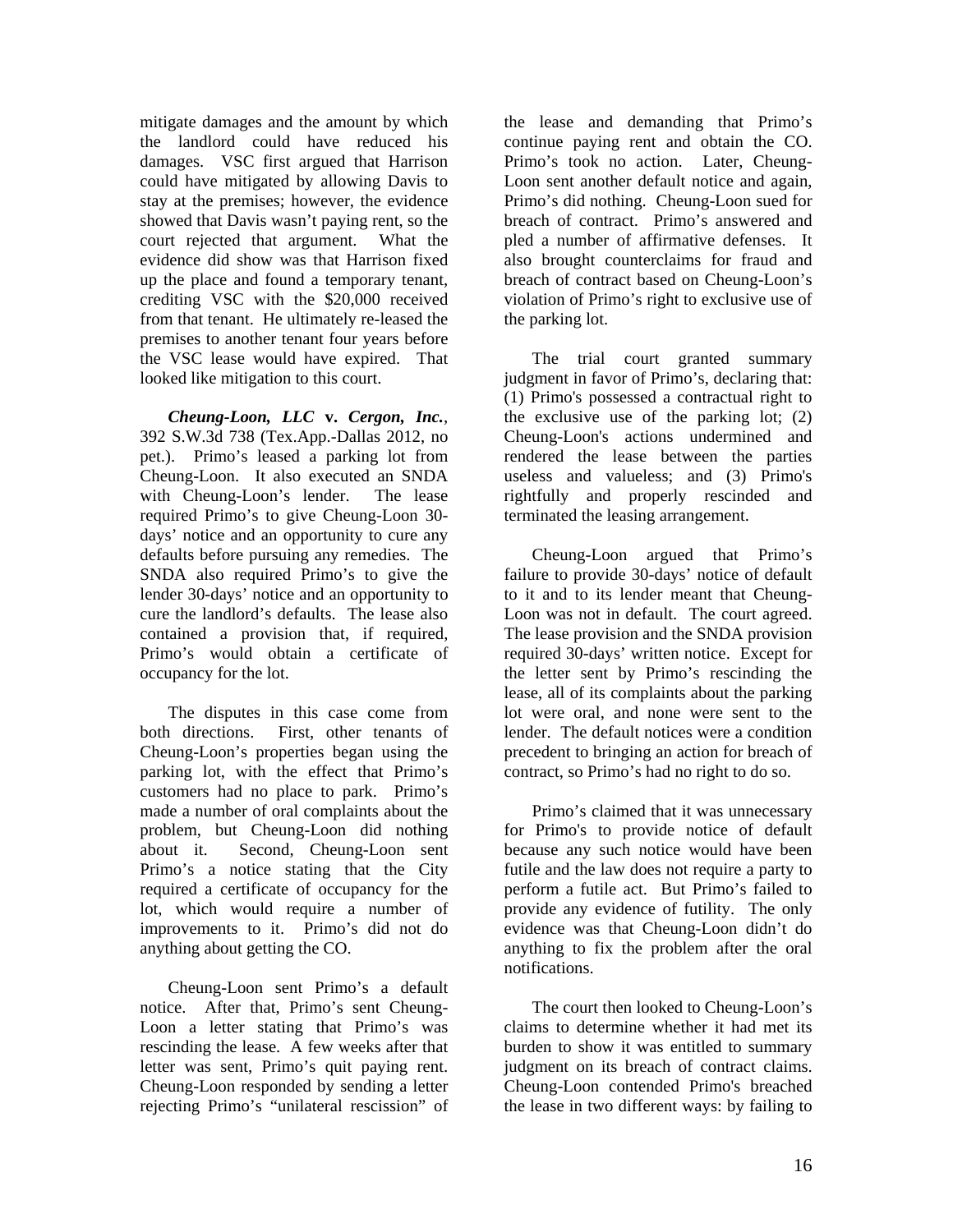obtain a certificate of occupancy and by improperly terminating the lease.

Primo's had submitted an affidavit stating that it was not able to verify with the City that a certificate of occupancy was required for the lot. The lease required a CO before the lot was to be used, but Primo's had been using the lot for a year after the City allegedly required the CO. The court said this was enough to raise a fact question as to whether Primo's had breached the lease by not obtaining a CO.

Cheung-Loon also argued that the unilateral rescission of the lease by Primo's was a breach of the lease. The improper termination of a contract is a breach of contract as a matter of law. No one disputed the fact that Primo's had terminated the lease and quit paying rent. Primo's argued, though, that its termination was proper because Cheung-Loon had breached its obligations regarding the parking lot. However, the court again pointed out that Primo's had failed to provide the default notices to Cheung-Loon and its lender, so Cheung-Loon could not be held to have breached the lease in a way that justified termination of the lease by Primo's.

*Jesperson* **v.** *Sweetwater Ranch Apartments*, 390 S.W.3d 644 (Tex.App.- Dallas 2012, no pet.). Part of the multifaceted dispute between the parties that involved claims of discrimination, breaches of the lease, and the like, the tenant, Jesperson, claimed that she had been wrongfully locked out of her apartment in violation of Property Code § 92.0081. That statute prohibits a landlord from intentionally preventing a tenant from entering the leased premises except by judicial process unless the exclusion results from (1) bona fide repairs, construction, or an emergency, (2) removing the contents of premises abandoned by a tenant, or (3) changing the door locks of a tenant who is delinquent in paying at least part of the rent. If the landlord changes the lock of a tenant who is delinquent in paying the rent, the

landlord must place a written notice on the tenant's front door containing information about where the tenant can get a key, that the landlord must provide the new key, and the amount of rent or other charges for which the tenant is delinquent. If a landlord violates section 92.0081, the tenant may either recover possession of the premises or terminate the lease and recover statutory penalties, actual damages, court costs, and reasonable attorney's fees.

Jespersen moved almost all of her belongings out of the apartment prior to the date the landlord changed the locks. About a week before the locks were changed, the landlord was notified that Jespersen's check for the current rent had been returned due to insufficient funds. The property managers entered Jespersen's apartment and, in their opinion, believed Jespersen had moved her belongings out of the apartment. The lease required the landlord to post a notice on the inside of any apartment that it believed had been abandoned by the tenant. The property manager posted this notice. Pursuant to the lease, Jespersen had two days to dispute whether she had abandoned the apartment. Jespersen failed to do so. Accordingly, under the lease, Jespersen abandoned the apartment prior to the date the landlord changed the locks and no longer had any right of possession to the apartment.

The party protected by § 92.0081 is a "tenant," which Property Code § 92.001(6) defines as "a person who is authorized by a lease to occupy a dwelling to the exclusion of others . . ." On the date the landlord changed the locks, Jespersen was not authorized by a lease to occupy her apartment and, therefore, was not a tenant for purposes of section 92.0081. Thus, summary judgment in favor of the landlord was appropriate.

*McGehee* **v.** *Hagan*, 367 S.W.3d 848  $(Tex. App.-Houston [14<sup>th</sup> Dist.] 2012, pet.$ denied). Hagan and McGehee, as colessees, entered into a lease with the landlord, Hansen. After signing the lease,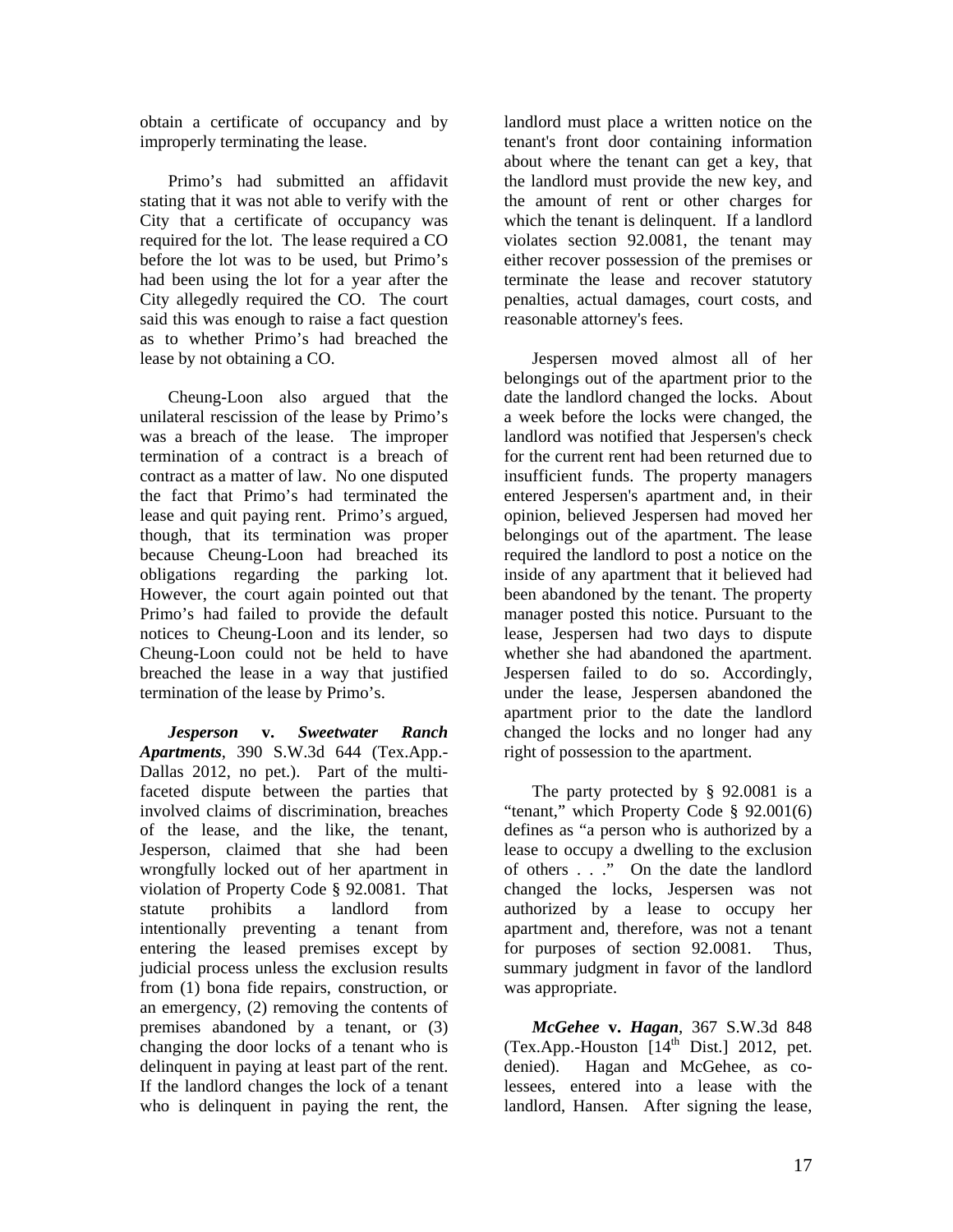there were substantial delays in the landlord delivering the premises and a good deal of wavering by both Hagan and McGehee. When the space wasn't completed four months after it was supposed to be delivered, McGehee decided to remain in his space and asked Hansen for his security deposit back. Hagan entered into a new lease with the landlord, then sued McGehee for breach of contract. The trial court ruled in favor of Hagan and awarded damages.

Hagan pled that McGehee owed a contractual duty to him under the joint lease. The lease provided that the co-lessees were obligated to pay rent and perform obligations in favor of the landlord; however, there was nothing in the lease providing that the co-lessees owed each other any duties. Nevertheless, Hagan argues that McGehee owed contractual duties to him simply because they were colessees. McGehee contends co-lessees do not inherently owe each other contractual duties.

Citing cases relating to co-obligors on notes that hold that co-obligors do not owe each other any duties arising from the note, the court held that a similar reasoning should apply in the present case. Under the joint lease, McGehee didn't promise Hagan that he would refrain from repudiating the lease. Thus the court concluded that the evidence is legally insufficient to support the trial court's finding that McGehee owed a contractual duty to Hagan under the joint lease. Consequently, the trial court erred by awarding benefit-of-the-bargain damages and damages for unreleased obligations under the joint lease against McGehee.

Assuming the trial court's award of damages for unreleased lease obligations was based on a theory of equitable contribution instead of on breach of express contract, the court also held that Hagan was not entitled to such award. Under the equitable theory of contribution, when two or more co-obligors share a common obligation, a co-obligor who makes

compulsory payment of more than its fair share of the common obligation may seek contribution from the other co-obligors. As part of this issue, McGehee argues that Hagan did not establish entitlement to contribution because it is undisputed Hagan has never made any rental payment to, or received any demands for payment from, Lessor under the joint lease. The general rule is that there can be no recovery of contribution until after payment by the party seeking contribution.

*Parkway Dental Associates, P.A.* **v.** *Ho & Huang Properties, LP*, 391 S.W.3d 596 (Tex.App.-Houston [14th Dist.] 2012, no pet.). Parkway Dental leased space from H&H. The lease contained an exclusive use provision which stated that H&H would not lease space to a competing general dentist business. H&H conveyed a portion of the land where the office building was located. In selling the portion of the land, H&H did not require the purchaser to agree to the exclusive use restriction. The purchaser of the portion of the land then entered into a lease with Aquarium Dental for the purpose of operating a dental clinic.

Parkway Dental complained to H&H and was told there was nothing H&H could do because the land had been sold to a third party. Parkway Dental sued H&H, the purchaser/owner of the adjacent tract, and Aquarium Dental, seeking injunctive and monetary relief. In the meantime, while trying to negotiate a settlement of the case, Parkway Dental's lease term ended, so it closed that office.

The trial court found that Parkway had failed to produce evidence supporting its claims and entered summary judgment in favor of H&H, dismissing Parkway Dental's claims. It awarded H&H attorneys' fees.

Part of the trial court's judgment was that Parkway Dental had failed to produce evidence that H&H had breached the exclusive use provision. The court of appeals took a look at the lease. The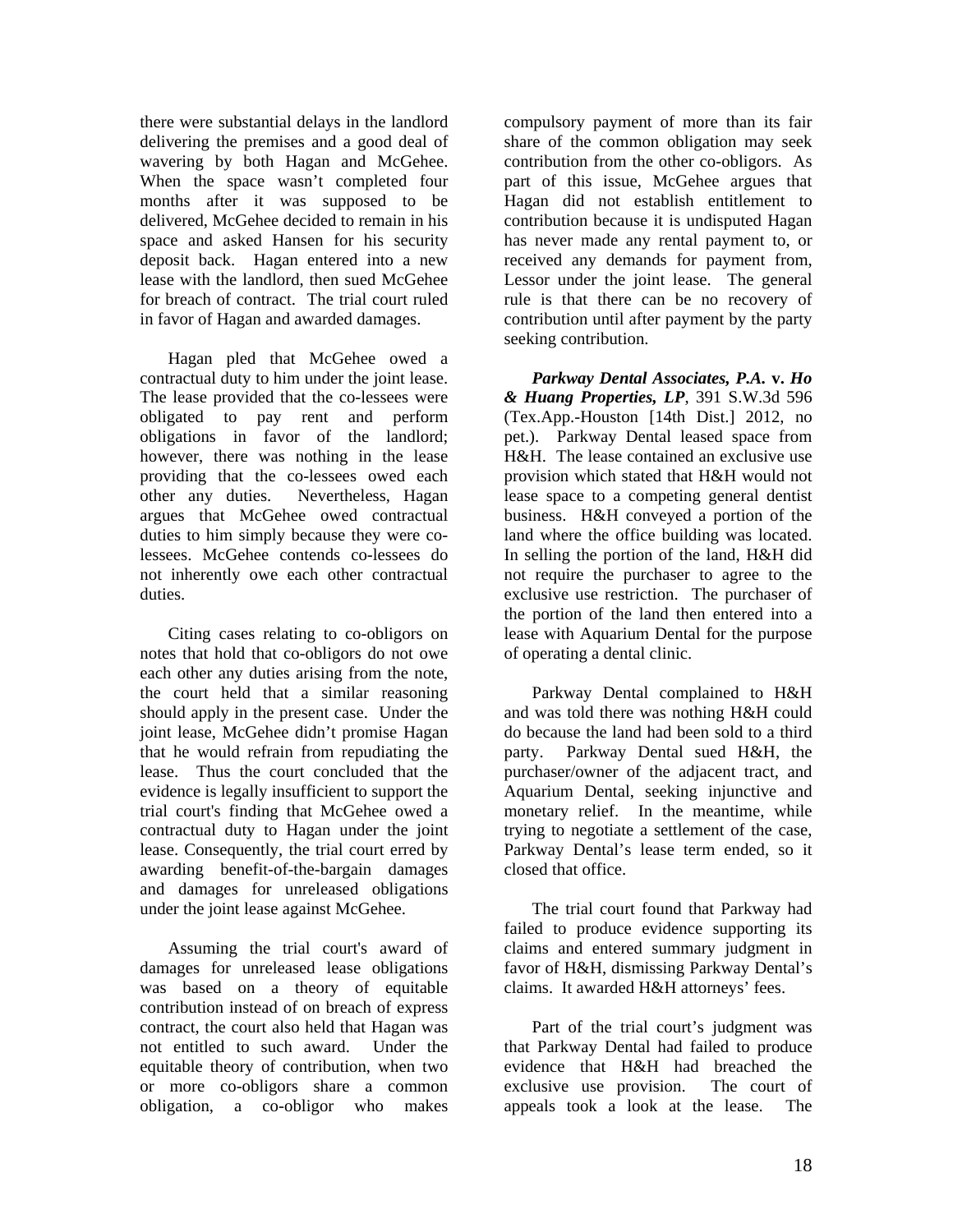covenant stated that H&H would not permit any portion of the "Project" to be used for a competitive business. The "Project" was defined as the building or complex where the premises were located, the common areas, as well as the parking areas in the shopping center. The Aquarium Dental offices were built on part of the parking areas that had been sold to the third party purchaser.

The court held that, under the unambiguous language of the Parkway Dental ease, (1) the parties placed no contractual restriction on H&H's ability to convey the Tract and (2) the Parkway Dental lease does not impose an obligation on H&H to have any party to whom it might convey the tract agree to be bound by the Covenant or to make a similar promise. Nonetheless, under the unambiguous language of the lease, H&H Landlord breaches the Covenant if, during the term of that lease, any portion of the Project is used for a business involving the practice of general dentistry. Thus, under the Parkway Dental lease, if H&H exercises its right to convey a part of the Project to a third party without having the third party agree to be bound by the covenant or without taking other measures to prevent the use of any portion of the Project for a business involving the practice of general dentistry, then H&H runs the risk of breaching the covenant.

*Dragon Fish, LLC* **v.** *Santikos Legacy, Ltd.,* 383 S.W.3d 175 (Tex.App.-San Antonio 2012, no pet.). The court held that a disclaimer provision that was written to comply with the guidelines set out in the *Italian Cowboy* case was enforceable. *Italian Cowboy Partners, Ltd.* **v***. Prudential Ins. Co. of America*, 341 S.W.3d 323 (Tex.2011). It reads as follows: LANDLORD AND TENANT HEREBY ACKNOWLEDGE THAT THEY ARE NOT RELYING UPON ANY BROCHURE. RENDERING. INFORMATION, REPRESENTATION OR PROMISE OF THE OTHER, OR AN AGENT OR BROKER, IF ANY, EXCEPT

AS MAY BE EXPRESSLY SET FORTH IN THIS LEASE. The court made an additional point that bears noting. A lease agreement, as here, which is the initiation of a business relationship, should be all the more clear and unequivocal in effectively disclaiming reliance and precluding a claim for fraudulent inducement, lest we forgive intentional lies regardless of context.

*Breof BNK Texas, L.P.* **v.** *D.H. Hill Advisors, Inc.*, 370 S.W.3d 58 (Tex.App.- Houston  $[14<sup>th</sup> Dist.]$  2012, no pet.). In connection with the renewal of a lease, the renewal agreement provided that the landlord would construct an ADA compliant restroom and complete the installation before November 1. November 1 came and went without any work being started on the restroom. Ultimately, the contractor told the landlord that it was impossible to build the restroom at the designated location. Ultimately the tenant, Hill, moved out. The landlord, Breof, sued and Hill countersued. The trial court awarded damages to Hill.

Breof appealed. It argued that the November 1 completion date was not a material term of the lease, so Hill was not released from its duties under the lease when Breof failed to build the restroom by that date. For timely performance to be a material term in a contract, the parties must expressly state that time is of the essence or there must be something in the nature or purpose of the contract and the circumstances surrounding it making it apparent that the parties intended that time be of the essence. Unless the contract expressly makes time of the essence, the issue is a fact question. When it is clear the parties intend that time is of the essence to a contract, untimely performance is a material breach discharging the duties of the nonbreaching party.

Exhibit C of the lease provides that Breof "shall use commercially reasonable efforts to cause [all the contemplated improvements, including the bathroom, repainting, and installation of new flooring]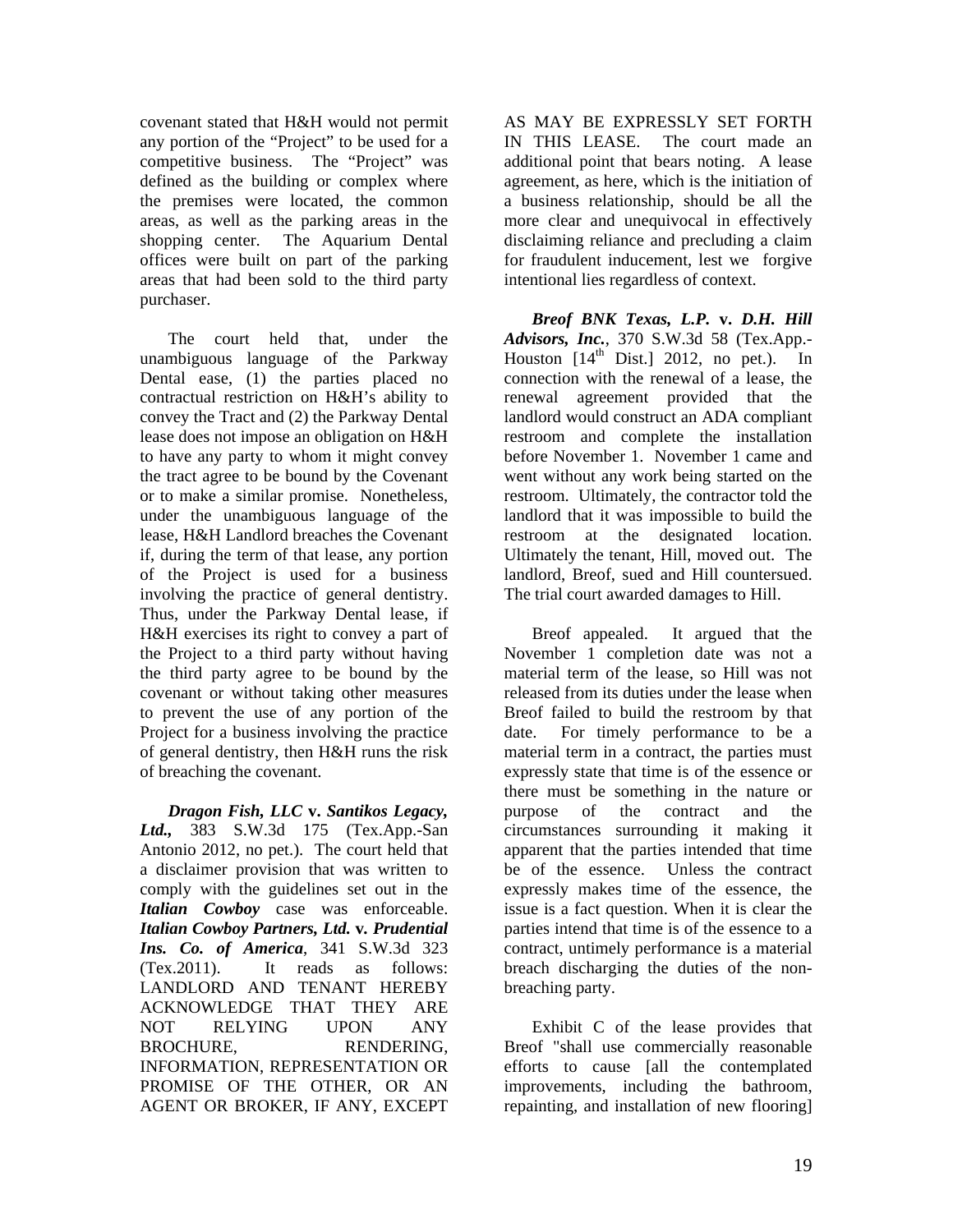to be completed prior to November 1, 2008." However, the lease does not go further to explicitly make time of the essence. This makes the parties' intent a fact issue. The trier of fact, the trial court, had found that November 1 was a material performance date based upon the history of negotiating the renewal. Because the November 1 date was material and because Breof failed to timely perform, it was a material breach by Breof, excusing Hill's performance.

*Fontaine* **v***. Deutsche Bank Nat. Trust Co.*, 372 S.W.3d 257 (Tex.App.-Dallas 2012, no pet.). The Protecting Tenants from Foreclosure Act of 2009 (Pub.L. No. 111- 22, § 702, 123 Stat. 1632, 1660-61; 12 U.S.C. § 5220 note.) provides two different types of protection to "bona fide tenants" of residential property after a foreclosure sale. First, "the successor in interest in such property pursuant to the foreclosure" must provide a bona fide tenant ninety days' notice before requiring the tenant to vacate. Second, if a "bona fide lease" was entered into before the notice of foreclosure, then the lease is not terminated, and the successor in interest takes the property subject to the tenant's rights under the lease to occupy the premises until the end of the remaining term of the lease. The only exception is if the successor in interest sells the property to a purchaser who will occupy the premises as his primary residence. In that situation, the successor in interest may terminate the lease on the day of the sale but must still provide the tenant ninety days' notice to vacate. If there is a bona fide tenant but there is no lease or the lease is terminable at will, then the successor in interest may take possession of the property after giving the tenant ninety days' notice to vacate.

The PTFA defines " bona fide lease or tenancy" as one where (1) the tenant is not the mortgagor or the mortgagor's spouse, parent, or child; (2) the lease was entered into in an arm's-length transaction; and (3) the rent required by the lease or tenancy is not substantially less than fair market rent for the property, or the unit's rent is reduced or subsidized due to a federal, state, or local subsidy.

The bank argues that under Texas law, the lease was terminated at the foreclosure. Thus, the bank argues, if Fontaine was a bona fide tenant under the PTFA, then the only protection provided by the Act was the right to ninety days' notice to vacate, which appellant received.

The PTFA provides that the successor in interest due to the foreclosure shall assume such interest subject to the rights of any bona fide tenant, as of the date of such notice of foreclosure. Thus, it is the tenant's rights as of the date of the foreclosure notice, not as of the date of foreclosure, that limit the interest of the successor in interest. The Bank does not dispute that as of the date of such notice of foreclosure, Fontaine's lease was in effect, so the 90-day notice provision did not apply.

*Stevenson* **v.** *Housing Authority of the City of Austin*, 385 S.W.3d 684 (Tex.App.- El Paso 2012, no pet.). Stevenson's lease expired in October 2008. Stevenson has not resided in the apartment since his eviction in May 2009, and HACA has leased the apartment at issue to another tenant. Because Stevenson's lease expired and because he presents no basis for claiming a current, actual right to possession of the premises, the issue of possession is moot.

*R.J. Suarez Enterprises Inc.* **v***. PNYX L.P.*, 380 S.W.3d 238 (Tex.App.-Dallas 2012, no pet.). Suarez Enterprises owned and operated a sandwich shop, leasing the premises where the shop was located. PNYX was the landlord. Suarez Enterprises notified PNYX that it did not intend to renew its lease. As a result, PNYX identified a new tenant, Sam Kim and Wha Kim d/b/a Super Sub and Smoothie+, who planned to open a sandwich shop on the premises.

Before the lease expired, Suarez Enterprises and PNYX disagreed over the ownership of a walk-in cooler, walk-in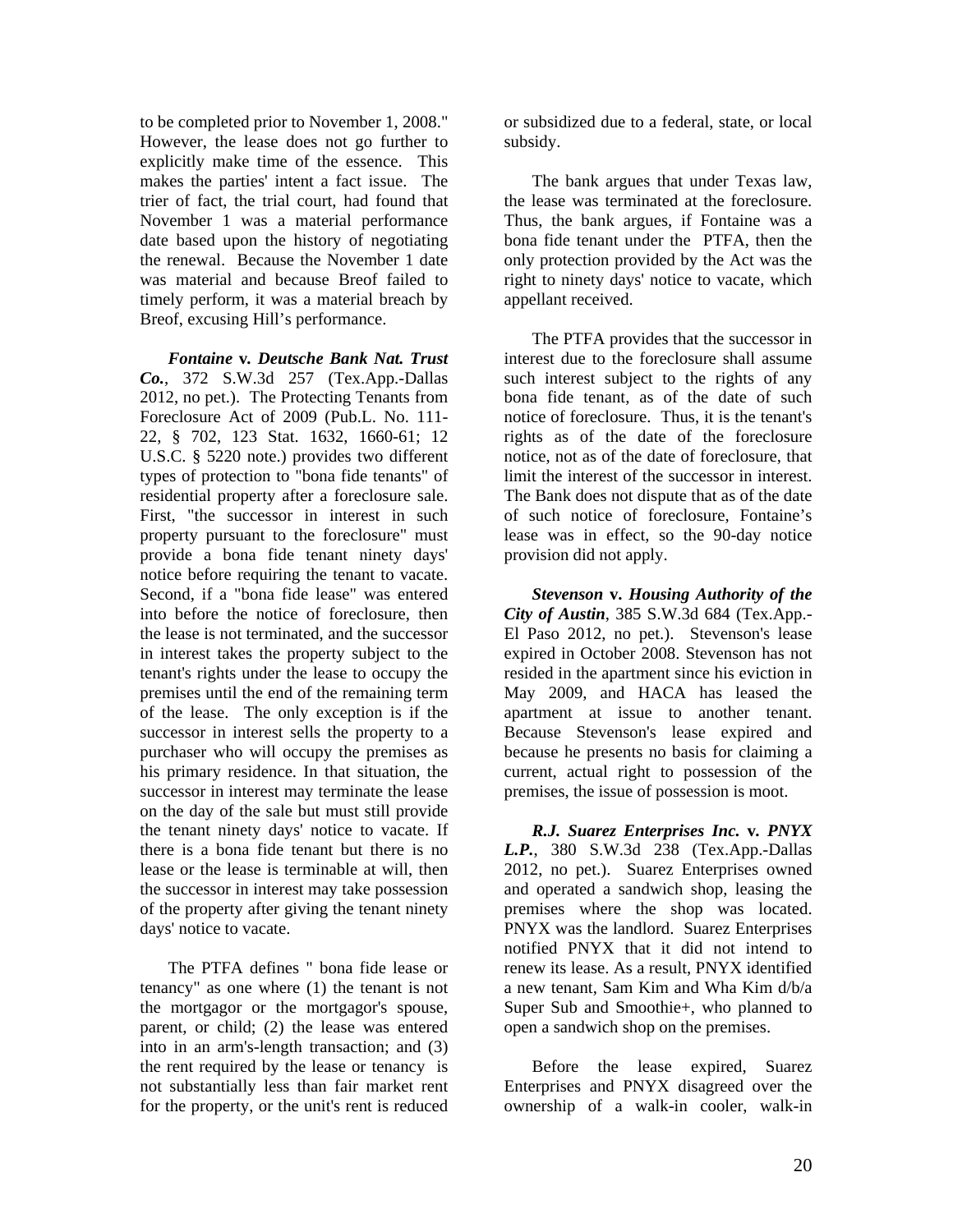freezer, sandwich unit, beverage cooler, and ice machine. Each believed that under the terms of the lease it owned the disputed property. PNYX took control of the disputed property and turned it over to Sam Kim.

Suarez Enterprises filed suit against PYNX and Sam Kim alleging claims for conversion. The trial court found in favor of Suarez Enterprises on its claim for conversion, but ordered that it take nothing on its claim because it failed to present evidence of the fair market value of the property.

A plaintiff who establishes conversion is entitled to either (1) the return of the property and damages for its loss of use during the time of its detention, or (2) the value of the property. Generally, the measure of damages for conversion is the fair market value of the property at the time and place of the conversion. Even when there is evidence supporting a finding of conversion, there must be evidence of the fair market value of the converted property to support a damages award.

Here, the evidence presented by Suarez Enterprises was its replacement costs. Suarez Enterprises maintained that the fair market value and replacement value were identical. The court held that Suarez Enterprises had not shown that the values were identical. It was required to prove fair market value and failed to do so.

#### **PART VIII VENDOR AND PURCHASER**

*Morton* **v.** *Nguyen*, No. 12-0539 (Tex. August 23, 2013). Morton sold the Nguyens a house under a contract for deed. The contract required a down payment and monthly payments for 35 years. The interest rate escalated by a point each year until it reached 12.875% per annum. The Nguyens made payments for almost three years. Morton provided annual statements showing

the amount of interest paid, but he did not provide all of the information required by Property Code § 5.077.

After a few years, the Nguyens notified Morton that they were exercising their right to rescind the contract. They stopped making payments. They demanded the return of all of the monthly payments they had made, the down payment, and the taxes and insurance premiums they had paid. Morton ordered them out of the house. He also started harassing the Nguyens with profane emails demanding payment, placing unauthorized queries on their credit reports, and putting notices of the dispute in the Nguyens' neighbors mailboxes. Morton sued, and the Nguyens counterclaimed seeking rescission of the contract and damages for violation of Property Code §§ 5.069, 5.070, 5.072, and 5.085. The trial court awarded the Nguyens well over \$200,000 in damages. The court of appeals reversed the liability on the statutory penalty but awarded the Nguyens rescission and restitution, attorneys' fees, and mental anguish damages.

Morton appealed, claiming, among other things, claiming that the court of appeals erred by denying him mutual restitution upon cancelling and rescinding the contract. Morton argued in his opening brief that if the Nguyens were entitled to rescission and restitution, then he was entitled to a setoff for the value the Nguyens received for their occupancy of the house.

A contract for deed, unlike a typical secured transaction involving a deed of trust, is a financing arrangement that allows the seller to maintain title to the property until the buyer has paid for the property in full. Various sections of the Property Code entitle the buyer to cancel and rescind the contract and receive a full refund of all payments made if the seller fails to provide all information required in annual information statements.

Morton argues that Subchapter D's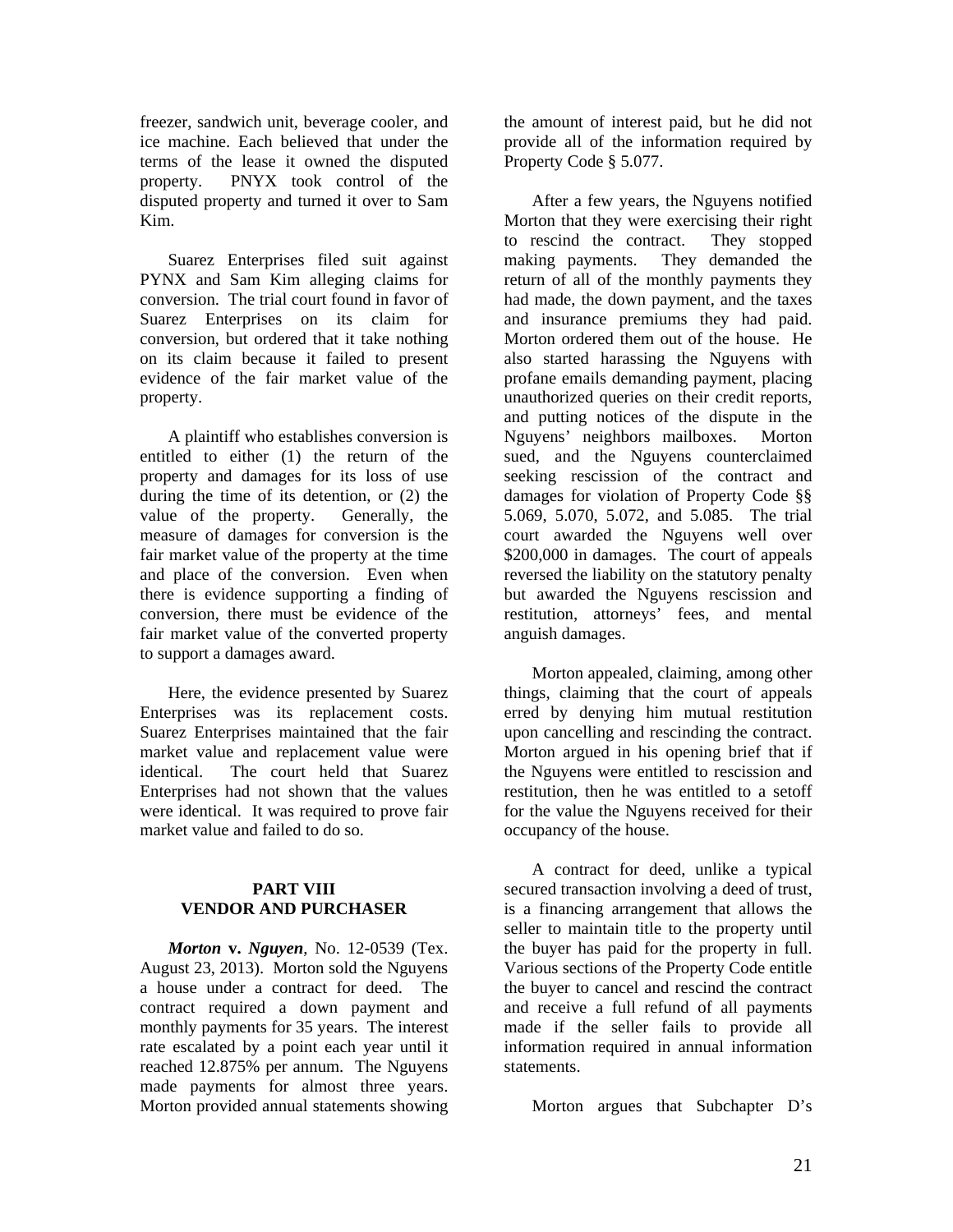cancellation-and-rescission remedy incorporates the common law principle of mutual restitution, which requires buyers under a contract for deed to restore the benefits they received under the rescinded contract. The Nguyens, on the other hand, argue that the Legislature did not intend to codify in Subchapter D the common law principle of the equitable remedy of rescission. The court agreed with Morton.

The cancellation-and-rescission remedy is not intended to be punitive—it merely provides the buyer the option of unwinding the transaction. Allowing a buyer to recover all benefits bestowed upon the seller upon rescission without also requiring the buyer to surrender the benefits that he received under the contract would result in a windfall inconsistent with the general nature of the cancellation-and-rescission remedy. Rescission is not a one-way street. Rather, rescission requires a mutual restoration and accounting, in which each party restores property received from the other. A seller's wrongdoing does not excuse the buyers from counterrestitution under the circumstances of this case. The buyer must return what it received under the contract for deed at that time—the occupation of the property. While the buyer remains entitled to "a full refund of all payments made to the seller," cancellation and rescission of a contract also requires that the buyer restore to the seller the value of the buyer's occupation of the property.

*Sewing* **v.** *Bowman*, 371 S.W.3d 321 (Tex.App.-Houston  $[1<sup>st</sup> Dist.]$  2012, pet. dismissed). Bowman sued Sewing, seeking redemption of a partnership interest and damages for breach of contract, unjust enrichment, and breach of fiduciary duty. Bowman and Sewing entered into a partnership for the purpose of acquiring and rehabilitating real property. They were to each own half of the properties. Bowman contributed money and it was put into the Sewings' checking account.

Sewing argued that Bowman's

partnership claim was "wholly derivative" of an agreement for the transfer in the interest of land and, thus, whether or not the partnership agreement technically included a transfer in the interest of land, enforcing the agreement would still be barred by the statute of frauds. Though couched in terms of a partnership agreement," Bowman's partnership redemption claim is nothing more than a claim for a one-half interest in the partnership's properties.

An agreement to share in the profits of contemplated speculative deals in real estate simply does not involve the transfer of real estate, or an interest in real estate, within the meaning of the Statute of Frauds. Thus, Bowman's claim for redemption of his partnership interest may include an interest in the proceeds from the sale of the two properties without resulting in a transfer of interest in the two properties. Merely because a partnership agreement contemplates transactions in real estate does not transform the partnership itself into a transaction for the sale of real estate, bringing it under the statute of frauds.

*Richmond* **v.** *Wells*, 395 S.W.3d 262 (Tex.App.-Eastland 2012, no pet.). In a dispute over the ownership of minerals, the question arose whether the Wellses, who had purchased the land previously owned by Richmond, were bona fide purchasers of the mineral interests in question.

The Wellses are not bona fide purchasers if they did not purchase the property in good faith, for valuable consideration, and without notice of the Richmonds' claim. The only one of those elements attacked in this case is the one that involves notice. Notice of an outstanding claim will defeat one's status as a bona fide purchaser. Notice may be either constructive or actual. Actual notice is notice that is based on personal information or knowledge. Constructive notice is that which the law imputes in various circumstances to one who does not have personal information or knowledge. One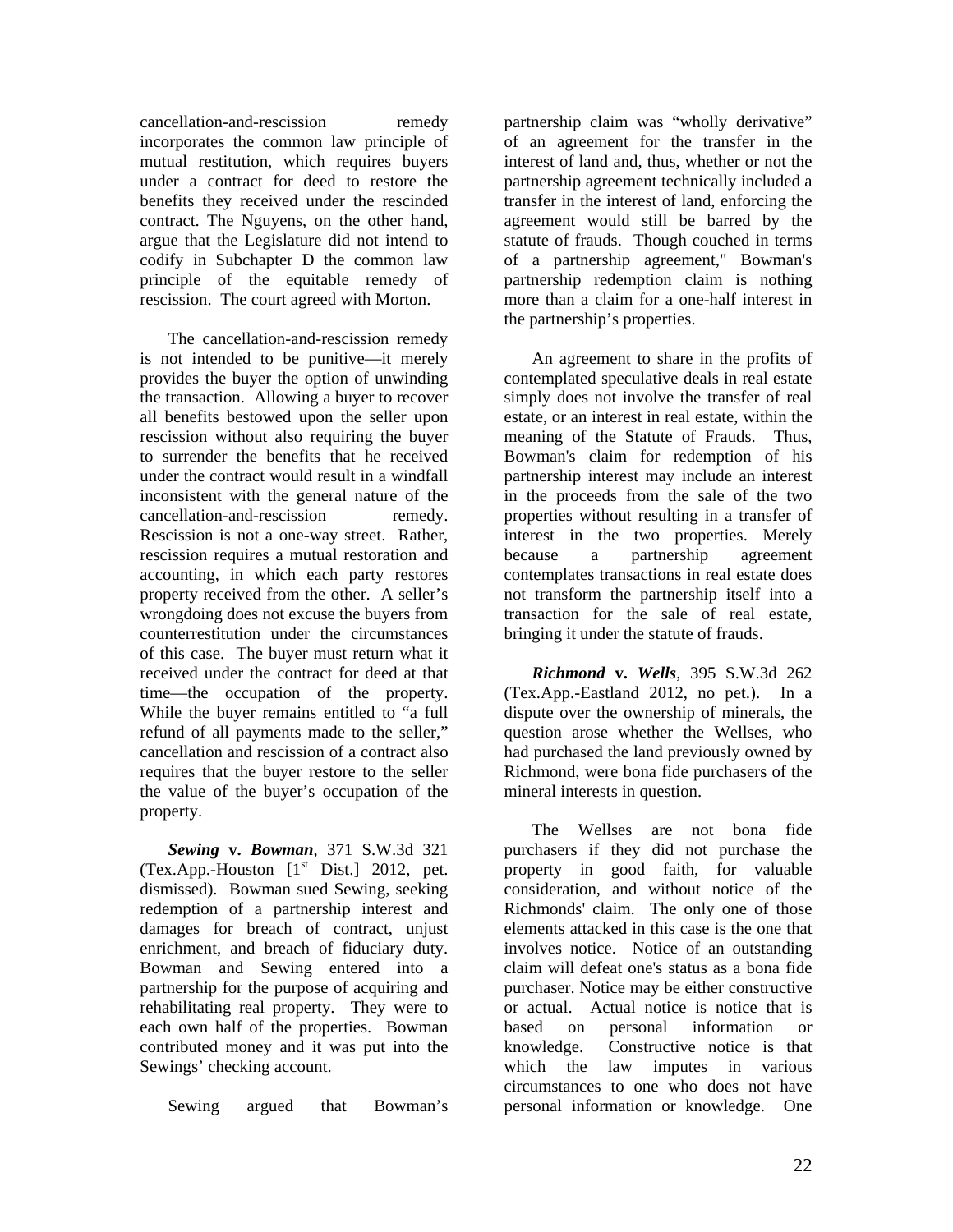such circumstance of constructive notice arises when a purchaser is charged with notice of an occupant or a possessor's claims.

Richmond argued that the presence of a pump jack and tank batteries at the well site was constructive notice to the Wellses. But it was constructive notice only as to the claims of the well operator; it was the possessor or occupier. If the Wellses were to be charged with knowledge of the rights of the occupier or possessor of the mineral estate, those would be the mineral lessee's rights. If the Wellses had inquired about the rights of the lessee, the possessor, they simply would have discovered that it possessed the property by virtue of their fee simple determinable ownership interest. That ownership interest was created when Richmond conveyed it to the lessee; a time prior when Richmond undisputedly owned the minerals, prior to the various conveyances that called such ownership into question.

#### **PART IX ADVERSE POSSESSION, TRESPASS TO TRY TITLE, AND QUIET TITLE ACTIONS**

*Vernon* **v***. Perrien*, 390 S.W.3d 47 (Tex.App.-El Paso 2012, pet. denied). Property Code § 22.001 states that a trespass to try title suit is the exclusive method to adjudicate rival claims of title to real property. Here, the Perriens filed a suit to quiet title against Mexada and they sought a declaratory judgment of their rights with respect to the Property. The Perriens sought attorney's fees under the Declaratory Judgments Act. They also alleged slander of title and asserted that Mexada is estopped from claiming ownership of the Property by virtue of the 1992 judgment under the principles of collateral estoppel and res judicata. Later, they added Vernon as a defendant. The trial court ruled in favor of the Perriens, removing the offending deeds and conveyances and awarding compensatory and exemplary damages as

well as attorneys' fees.

Vernon appealed, claiming that the judgment is void because the court adjudicated the land ownership dispute between the parties as a declaratory judgment when Texas law requires that disputes about ownership be litigated in a trespass-to-try-title action. Vernon contended that the trial court lacked subject matter jurisdiction and requested that the entire judgment be vacated and set aside.

The Declaratory Judgments Act does not alter a trial court's jurisdiction. Rather, it is merely a procedural device for deciding cases already within a court's jurisdiction. Even though a litigant couches its requested relief in terms of declaratory relief, the underlying nature of the suit is not altered. Civil Practice & Remedies Code § 37.004(a) provides that a person interested under a deed may have determined any question of construction or validity arising under the instrument and obtain a declaration of rights, status, or other legal relations thereunder.

The Perriens' specifically sought an adjudication of their rights as the owners of the Property, and requested that the offending deeds and conveyances be declared null and void, that the Perriens be declared the legal and equitable owners of the Property, and that the cloud on their title be removed. By requesting declarations that deeds are void and that the Perriens are the rightful owners of the Property, the Perriens effectively alleged a trespass to try title claim. Thus, the trial court had subject matter jurisdiction of the Perriens' claims, including the trespass to try title and suit to quiet title. The inclusion of the requests for declaratory relief did not deprive the trial court of subject matter jurisdiction.

*Bynum* **v.** *Lewis*, 393 S.W.3d 916 (Tex.App.-Tyler 2013, no pet.). Bynum moved into a farmhouse. Lewis had previously bought the property where the house was located. Lewis filed an eviction action in JP court. Bynum appealed in the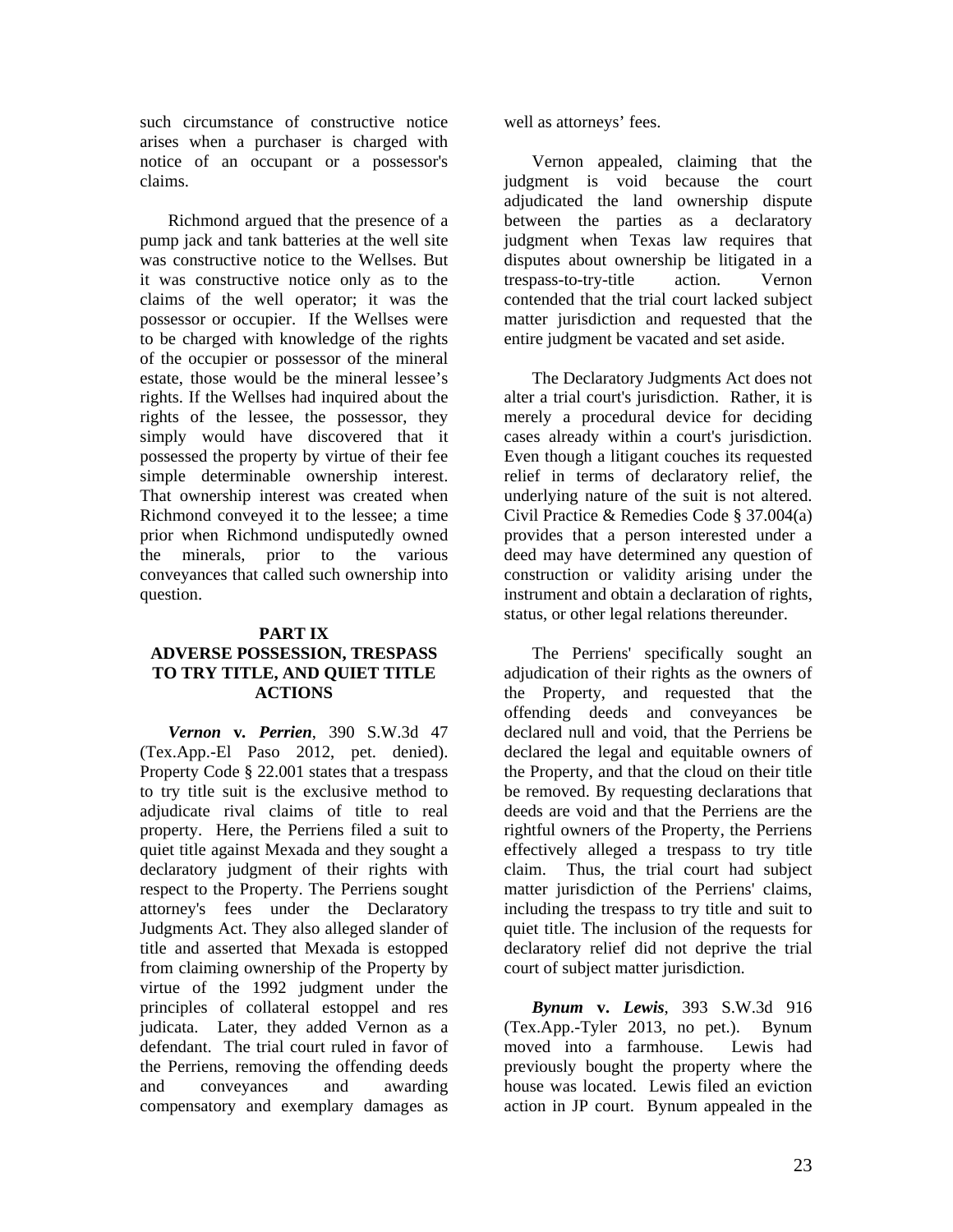county court and filed a pleading stating that he was the owner of the property by virtue of adverse possession. The county court entered judgment in Lewis's favor.

District courts have exclusive jurisdiction to determine title to real property. Chapter 24 of the Property Code governs forcible detainer actions, which provide a summary method for determining the right of a party to possession of real property. To preserve the simplicity and speedy nature of the forcible entry and detainer remedy, Texas Rule of Civil Procedure 746 provides that the "only issue shall be as to the right to actual possession; and the merits of title shall not be adjudicated." To prevail in a forcible entry and detainer action, a plaintiff is not required to prove title, but is only required to show sufficient evidence of ownership to demonstrate a superior right to immediate possession. Because a forcible entry and detainer action is not exclusive, but cumulative, of any other remedy that a party may have in the courts of this state, the displaced party is entitled to bring a separate suit in district court to determine the question of title.

However, if the resolution of a title dispute is necessarily intertwined with the issue of possession so that the right of possession depends upon it, possession may not be adjudicated without first determining title. A county court at law exercising appellate jurisdiction over a justice court judgment is limited to the original jurisdiction of the justice court. Only the district court has jurisdiction to determine title.

In sum, when the question of title is so integrally linked to the issue of possession that the right to possession cannot be determined without first determining title, the justice court and, on appeal, the county court lack subject matter jurisdiction to consider the issue. The affirmative defense of adverse possession invokes a claim to title that can defeat the jurisdiction of the

justice court and on appeal, the county court.

In the case at hand, when Bynum raised the affirmative defense of adverse possession to Lewis's forcible entry and detainer action, the title issue became an integral part of the proceeding. Based on our review of the record, the county court, in considering the pleadings before it, would have had to determine title to the property in order to determine whether Lewis had the superior right to possession. Because (1) the county court had no jurisdiction to determine title and (2) title may not be adjudicated in a forcible detainer action, but only in a trespass to try title action, the court held that the county court did not have subject matter jurisdiction to determine if Lewis had a superior right to immediate possession of the property.

#### **PART X EASEMENTS**

*McKenna* **v***. Caldwell*, 387 S.W.3d 830 (Tex.App.-Eastland 2012, no pet.). The express easement reserved in the partition deed stated that it was for the purposes of providing a perpetual free, uninterrupted and unobstructed easement for access, ingress and egress to and from the north half of the property. McKenna acquired the south half. When Caldwell quit raising cattle on the north half, McKenna installed a gate and cattle guards to prevent his cattle from roaming onto Caldwell's land.

McKenna filed suit seeking a declaratory judgment and injunction preventing Caldwell from leaving the gate open or destroying the gate. Caldwell also sued to prevent McKenna from obstructing the easement. Caldwell argued that the terms of the express easement prohibited gates as a matter of law. The trial court entered summary judgment in Caldwell's favor.

The court of appeals reversed. The reservation of the easement appears to be unambiguous on its face. It is to remain free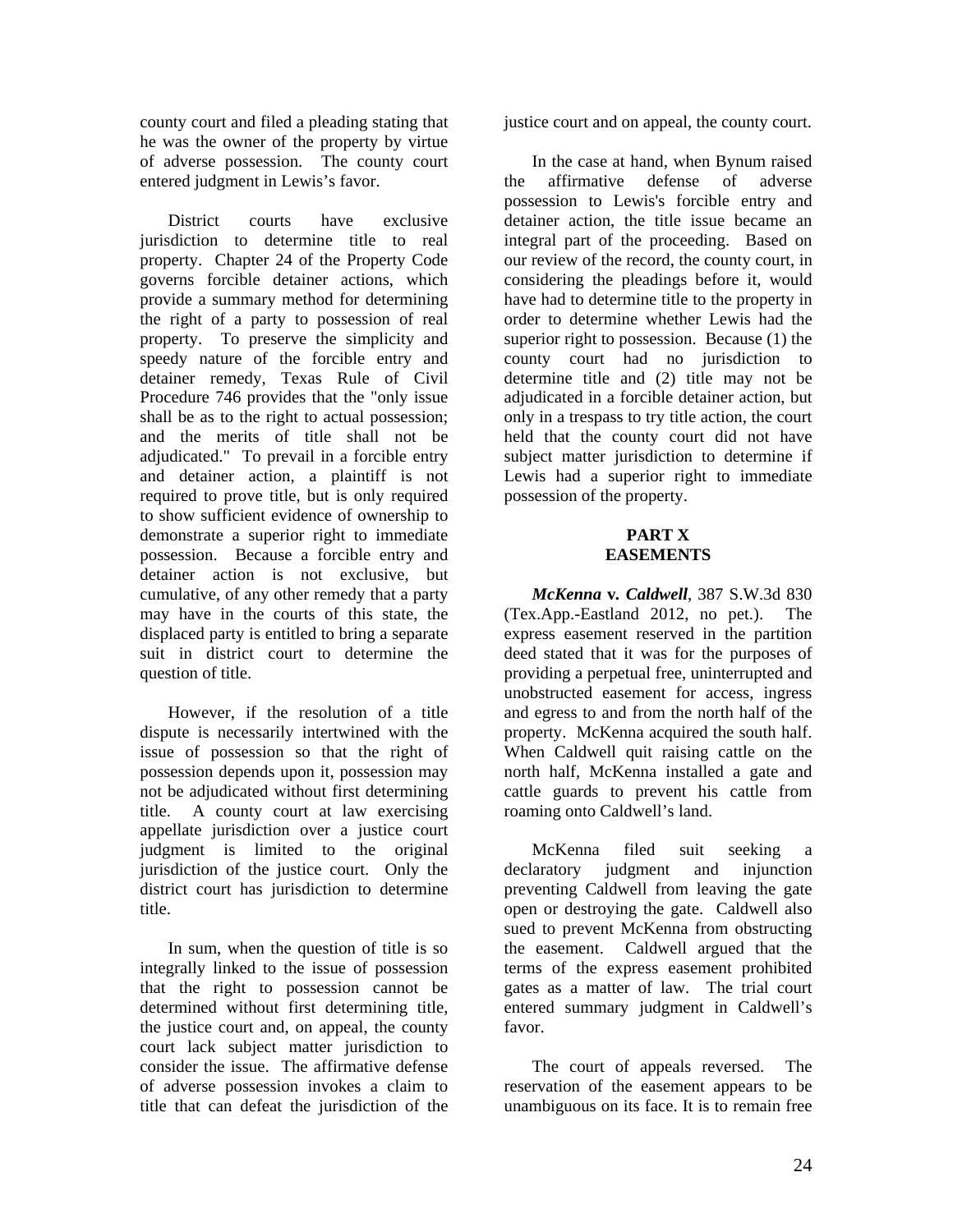of all obstructions, without breaking the flow of Caldwell's ingress and egress. Yet, an ambiguity arises when the reservation is applied to the subject matter of the actual easement and the collateral matter of McKenna's use of his property for cattle.

The summary judgment evidence shows that, at the time of the partition deed, there was already a gate at the southern entrance of the easement. Most cattle guards would not be considered an " interruption" or an " obstruction," and Caldwell acknowledged that the cattle guard was never an issue. Yet, Caldwell filled in the cattle guard that McKenna used to keep his cattle from roaming onto Caldwell's property. The trial court's final judgment prohibiting any and all obstructions across the easement could be read to include cattle guards, leaving McKenna no way to maintain his preexisting use of the property: raising cattle without the cattle roaming onto Caldwell's property or the public road.

The court concluded that a question of fact exists as to whether, when the easement was created, the parties intended the access easement to be free of gates or cattle guards. What may be considered a proper and reasonable use, as well as what may be necessary to the easement holder's beneficial use and enjoyment, is a question of fact. Because Caldwell did not meet his burden of showing that there were no genuine issues of material fact and that he was entitled to judgment as a matter of law, summary judgment was inappropriate.

*State of Texas* **v.** *NICO-WF1, L.L.C.*, 384 S.W.3d 818 (Tex. 2012). The easement in question provides for a 100-foot-wide public right of way, but the instrument dedicating the land also provides that the street's curb lines are to be fifteen feet inside the street's boundary lines. The issue is whether this curb-line condition limits the dedication such that only the seventy-foot area between the curb lines can be used for vehicular traffic.

NICO owns a building that fronts Arroyo Boulevard. The building has been there since the 1930s. Part of the building- primarily its attached concrete awning, columns, raised porch, and steps--extends several feet into Arroyo Boulevard's 100 foot public right of way. No part of the building, however, intrudes beyond the boulevard's curb line, which is fifteen feet inside the outer edge of the dedicated street line. NICO interprets the dedication to include a seventy-foot public roadway easement bounded on either side by a fifteen-foot public right-of-way easement. The State, however, contends that Arroyo Boulevard has been dedicated as a 100-footwide public street.

A street dedication is setting land apart for public use as a passageway. When a street is dedicated to the public, the governmental entity taking control of the street ordinarily acquires only an easement that it holds in trust for public benefit. The easement, however, carries with it the right to use and control as much of the surface and subsurface of the street as may be reasonably needed for street purposes. In short, a street includes the whole width of the public right of way.

 Although NICO concedes that the public right of way here is 100 feet, it nevertheless contends that the grantor did not intend to dedicate the public easement entirely for vehicular traffic. It submits that the grantor limited the State's use of the entire easement for this purpose through the curb-line condition. NICO thus concludes that the State holds a 100-foot-wide right-ofway easement subject to a condition, which limits the easement's use as a roadway to seventy feet.

The State, of course, disagrees about the condition's effect, although it does not dispute that the grantor probably intended limiting vehicular traffic to only a part of the easement. But even assuming that to be the grantor's intent, the fact remains that he dedicated the entire 100-foot area to public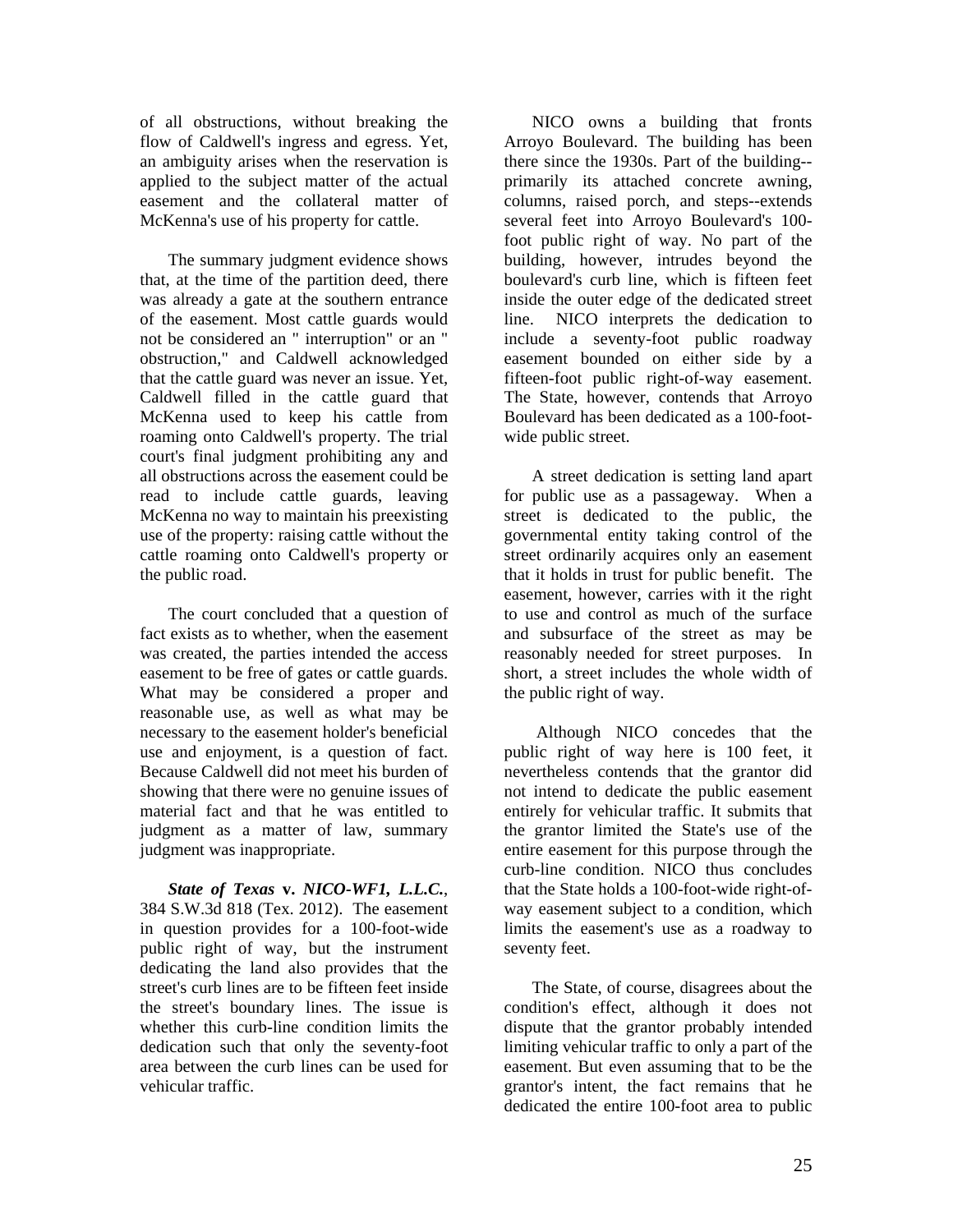use as a street. The State argues that reading the curb-line condition to limit its authority over the entire public street easement contravenes well-established public policy to the contrary.

The establishment, design, construction, and control of public streets are primarily governmental functions over which the government has full authority. Arroyo Boulevard is now part of the state highway system. By statute, the Texas Department of Transportation has exclusive and direct control of all improvement of the state highway system. Transportation Code §  $224.031(a)$ .

Texas courts have long recognized, however, that dedicating land for public use may include reasonable restrictions and limitations. But limitations imposed by the dedicator cannot be repugnant to the dedication or against public policy. When a dedication includes a condition that is inconsistent with the grant or contravenes public policy, the dedication is nevertheless effective even though the condition is not. Because the curb-line condition purports to control the construction and use of Arroyo Boulevard, it is repugnant to the State's control and authority over the public street and is void.

*Harrington* **v.** *Dawson-Conway Ranch, Ltd.*, 372 S.W.3d 711 (Tex.App.-Eastland 2012, pet. denied). A prescriptive easement is not well-regarded in the law. To obtain a prescriptive easement, one must use someone else's land in a manner that is open, notorious, continuous, exclusive, and adverse for a period of ten years or more. Exclusivity is not met when landowner and claimant both use the road. When a landowner and a claimant of an easement both use the same road, use by the claimant is not exclusive to the landowner's use and is not adverse. Joint use of a road, no matter for how long, cannot ripen into an easement by prescription.

Courts have analyzed the acquisition of

an easement by prescription as being analogous to the acquisition of title by adverse possession. Therefore, a claim of prescription must be supported by proof of all of the elements that are involved in the statute of limitations for adverse possession. The hostile and adverse character of the use necessary to establish an easement by prescription is the same as that which is necessary to establish title by adverse possession. One test to determine whether a claim is hostile as required to establish an easement by prescription is whether the adverse possessor's use, occupancy, and possession of the land is of such nature and character as to notify the true owner that the claimant is asserting a hostile claim to the land.

The party claiming an easement by prescription must give notice that its use of property is under a claim of right. Otherwise, the use (especially if joint) is presumed to be permissive, and a permissive use can never ripen into an easement by prescription. There must be an independent act of hostility to transform permissive use of an easement into an adverse use so as to begin the prescriptive period.

#### **PART XI HOMESTEAD**

**In the Matter of the Marriage of** *Peter and Keli Christodolou*, 383 S.W.3d 718 (Tex.App.-Amarillo 2012, no pet.). Early in the marriage, Peter and Keli obtained a \$201,000 unsecured loan from Peter's father (Nicholas) to buy a house. They quit making payments at some point. Nicholas died in 2008 and Peter and Keli decided to divorce in 2011. Their community estate consisted mostly of their homestead. The trial court awarded the house to Peter and ordered him to execute a note to Keli for her half of its value. The note was secured by an owelty lien on the property.

Meantime, the executor of Nicholas's estate, Peter's brother, became aware of the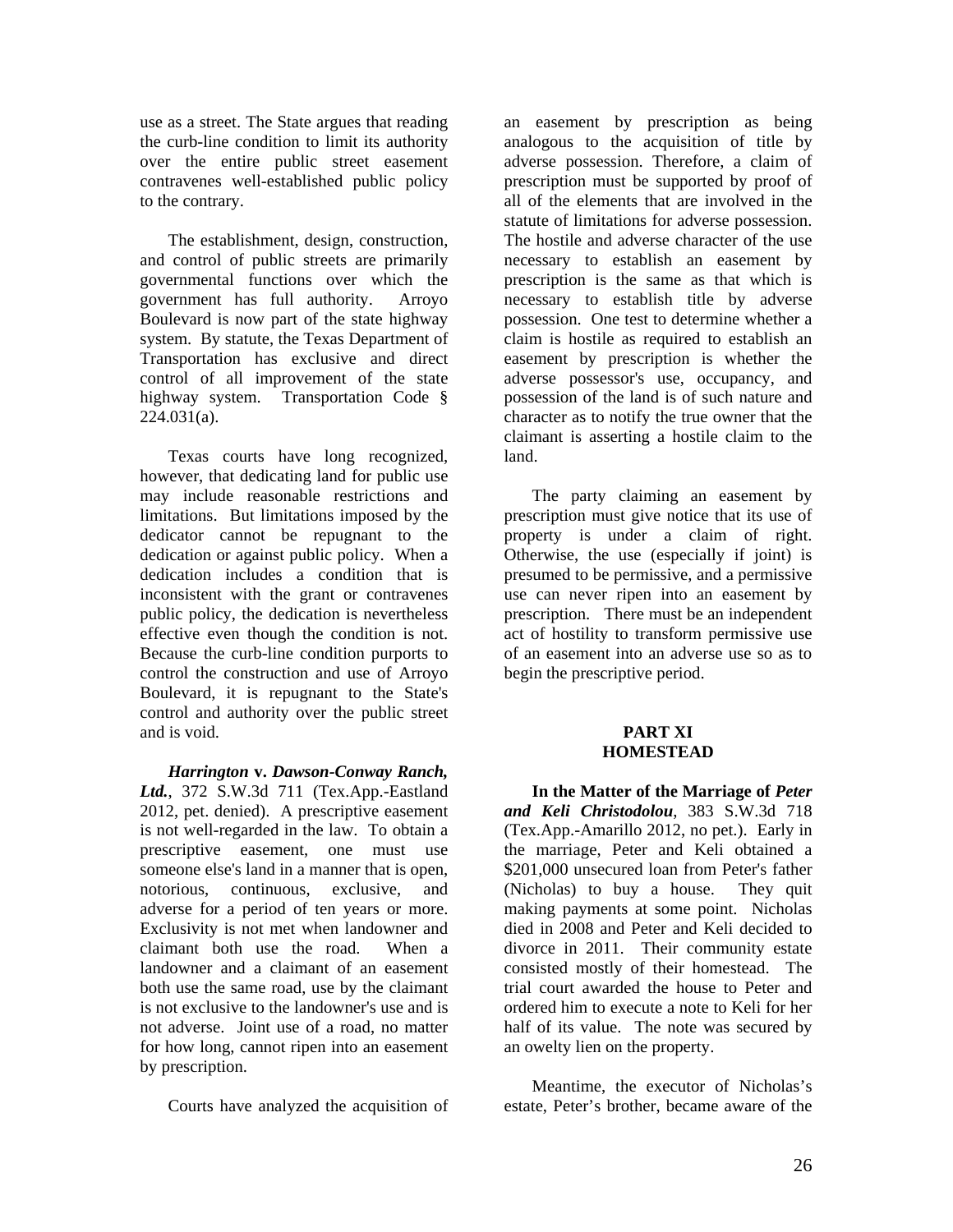unpaid loan that enabled Peter and Keli to purchase the house. The executor informed the trial court that collection of the debt would be made by offsetting against any inheritance Peter was to get. However, the trial court recognized that such an offset would mean that Peter would pay the full amount of the loan. The trial court resolved this problem by imposing an equitable lien against the promissory note he was to give Keli – in effect making her pay her half of the loan.

The way a trial court divides community assets and liabilities lies within its discretion. That discretion, however, has its limits. At the very least, it must comport with controlling guidelines and principles. And, the controlling rule or principle violated at bar, according to Keli, was article 16, § 50 of the Texas Constitution, which prohibits liens against homesteads except in limited circumstances, which extends to proceeds from homesteads as well.

Purchase money liens denote a transaction wherein a person who loans money to another to acquire property obtains a lien on the property purchased. The court noted that equitable liens cannot be imposed where the claimant failed to secure an available statutory lien.

No one disputes that the abode acquired with the monies supplied by Nicholas became the homestead of Peter and Keli. Nor does anyone dispute that at least most of the amount payable by Peter to Keli under the note represented proceeds from Keli's homestead interest in that house. Similarly undisputed is that Nicholas, as opposed to anyone else, loaned the couple the money in question. And, while it may be that the loan proceeds were earmarked for the purchase of the homestead, no one cites any evidence suggesting in any way that Nicholas, Peter, or Keli intended to secure repayment of the loan by imposing a lien on the realty.

So, what we have here is an award of a purported lien equivalent to a purchase

money security interest (1) to individuals who did not provide the loan, (2) in a transaction wherein no one intended that the home stand as security to assure repayment though the lender could have demanded as much, and (3) under circumstances suggesting that the lender lost or opted to relinquish his right to payment. None of those indicia, or any other appearing of record, satisfies the criteria for imposing an equitable lien in general or one that equates to a purchase money lien, in particular. Instead, the lien insulated the debtors from bearing more than their proportionate share of a potential debt owed to a third party. As such, it cannot be "equivalent to a purchase money lien" and thereby survive the prohibitions erected by article 16, § 50. The equitable lien encumbering the note representing Keli's proceeds from the disposition of her homestead is therefore void.

*Barras* **v.** *Barras*, 396 S.W.3d 154 (Tex.App.-Houston [14th Dist.] 2013, pet. pending). The divorce court, in making the property settlement, imposed an equitable lien on the husband's separate property homestead. The husband complained that the lien was an impermissible lien on his homestead. The Texas Constitution provides that homestead property is exempt from forced sale to pay debts, except for certain specified categories of debts. The constitutionally allowed exceptions to the homestead exemption include debts for: (1) purchase money of the property; (2) taxes due on the property; (3) owelty of partition by court order or written agreement; (4) refinance of a lien against the property; (5) certain work and material to improve, renovate, or repair the property; (6) certain extensions of credit; (7) reverse mortgages; and (8) conversion and refinance of a personal property lien secured by a manufactured home to a lien on real property. The constitution does not contain an exception allowing a lien to be imposed simply to achieve a " just and right" division of property upon divorce. A court may impose the lien, however, if it satisfies a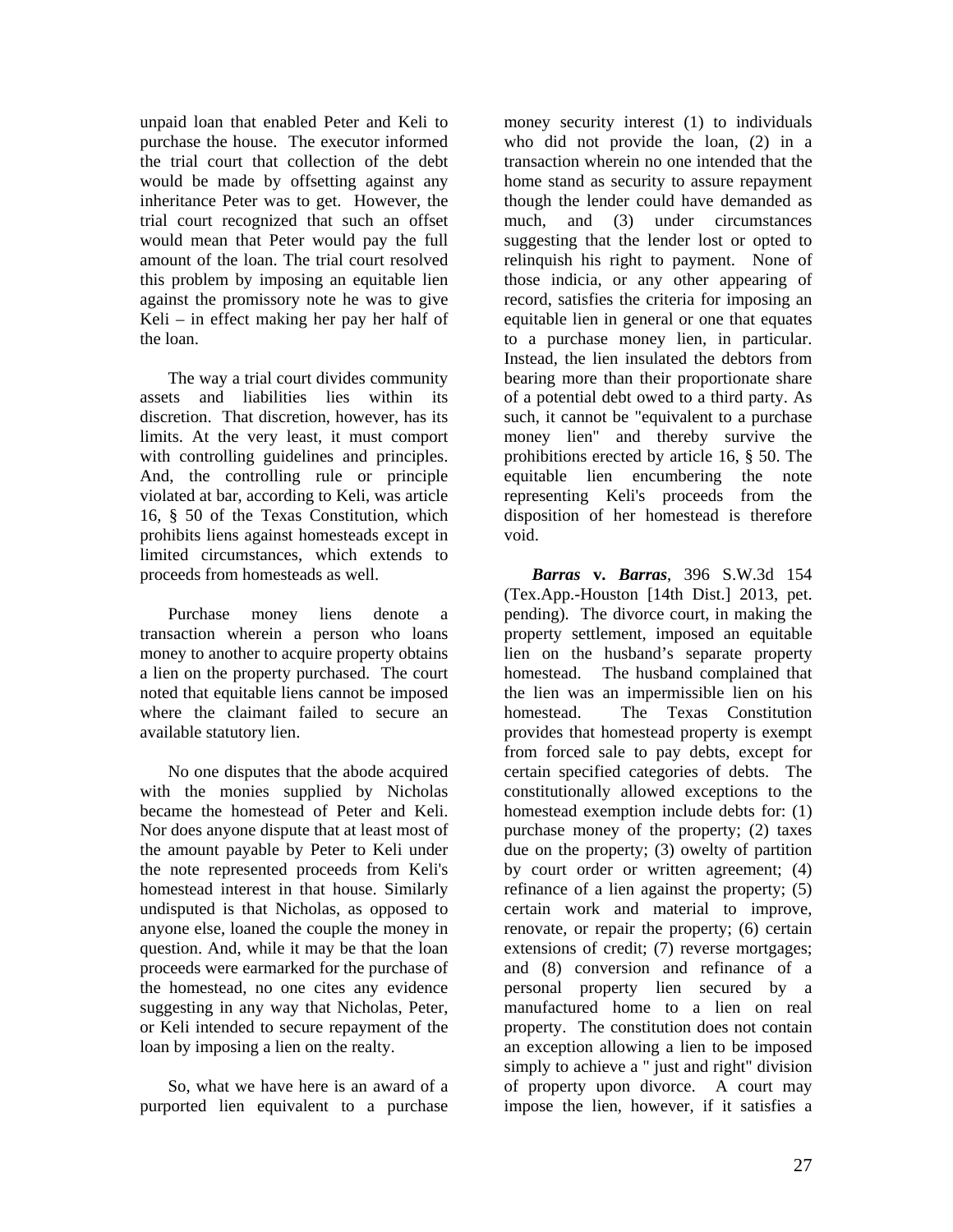constitutional exception.

In this case, the lien is supported by an implied finding that it is a purchase-money lien, and thus, it was not imposed simply to achieve a " just and right" division of the marital estate. The purchase money lien in this case was implied. When no express lien is reserved in a deed and the purchase money is not paid, a lien nevertheless arises by implication in favor of the vendor to secure payment of the purchase money.

#### **PART XII BROKERS**

*Texas Real Estate Commission* **v.**  *Bayless*, 366 S.W.3d 808 (Tex.App.-Fort Worth 2012, pet. denied). In August, 2002, Bunton executed a contract for the sale of real property to Bayless. Bunton made false representations to Bayless that there were no liens against the property. Bayless made a \$30,000 down payment on the sellerfinanced purchase of the property, took possession of the property, and made monthly payments to Bunton. After that, Bayless began receiving notices of foreclosure of the property from a financial institution that held an undisclosed mortgage on the property. Bunton did not make any payments on the undisclosed mortgage and retained all of the funds that Bayless paid to him. Bayless agreed to pay the financial institution an additional \$30,000, but the property was foreclosed on in February 2004. Bunton's misrepresentations, dishonesty, and fraud caused Bayless to lose \$37,524.66. Bayless alleged claims against Bunton for common law and statutory fraud and for violations of occupations code section  $1101.652(a)(3)$  and the DTPA, and she sought damages of \$37,524.66 and attorney's fees. The trial court granted Bayless's motions for summary judgment and in April 2010, awarded her damages.

 Approximately five months later, in September 2010, Bayless filed a claim and application for an order directing a payment

from the Real Estate Recovery Trust Account. She alleged that she had given notice of the claim to TREC, that she had obtained a final judgment against Bunton based on his violations of the Occupations Code  $$1101.652(a)(3)$ , that a writ of execution was issued but returned nulla bona, and that she had caused to be issued an abstract of judgment and perfected a judgment lien. Bayless asked the trial court to enter an order directing TREC to pay to her " an amount found to be payable on the claim" from the trust account.

TREC objected to Bayless's application for an order directing a payment out of the trust account, arguing that the claim is timebarred under Occupations Code § 1101.605(a), which, according to TREC, required Bayless to bring her underlying suit against Bunton no later than two years from February 2004, the date of the subject property's foreclosure. TREC argued that Bayless could not recover from the trust account because the limitations period had expired when she sued Bunton more than two years after February 2004.

Section 1101.605(a), titled in part, "Deadline for Action," provides that "[a]n action for a judgment that may result in an order for payment from the trust account may not be brought after the second anniversary of the date the cause of action accrues." Construing the plain and common meaning of the terms used in § 1101.605(a), the court held that legislature intended for the statute to apply to an "action" against a real estate license or certificate holder upon which an uncollectible "judgment" is based. If the legislature had instead intended for section  $1101.605(a)$  to apply to a claim against the trust account for payment of the unpaid amount of an uncollectible judgment and for the limitations period to accrue once a final judgment in the underlying action is entered, a writ of execution is returned nulla bona, and a judgment lien is perfected, then it could have simply stated as much, but it did not, and the court must presume that the legislature chose the words that it used for a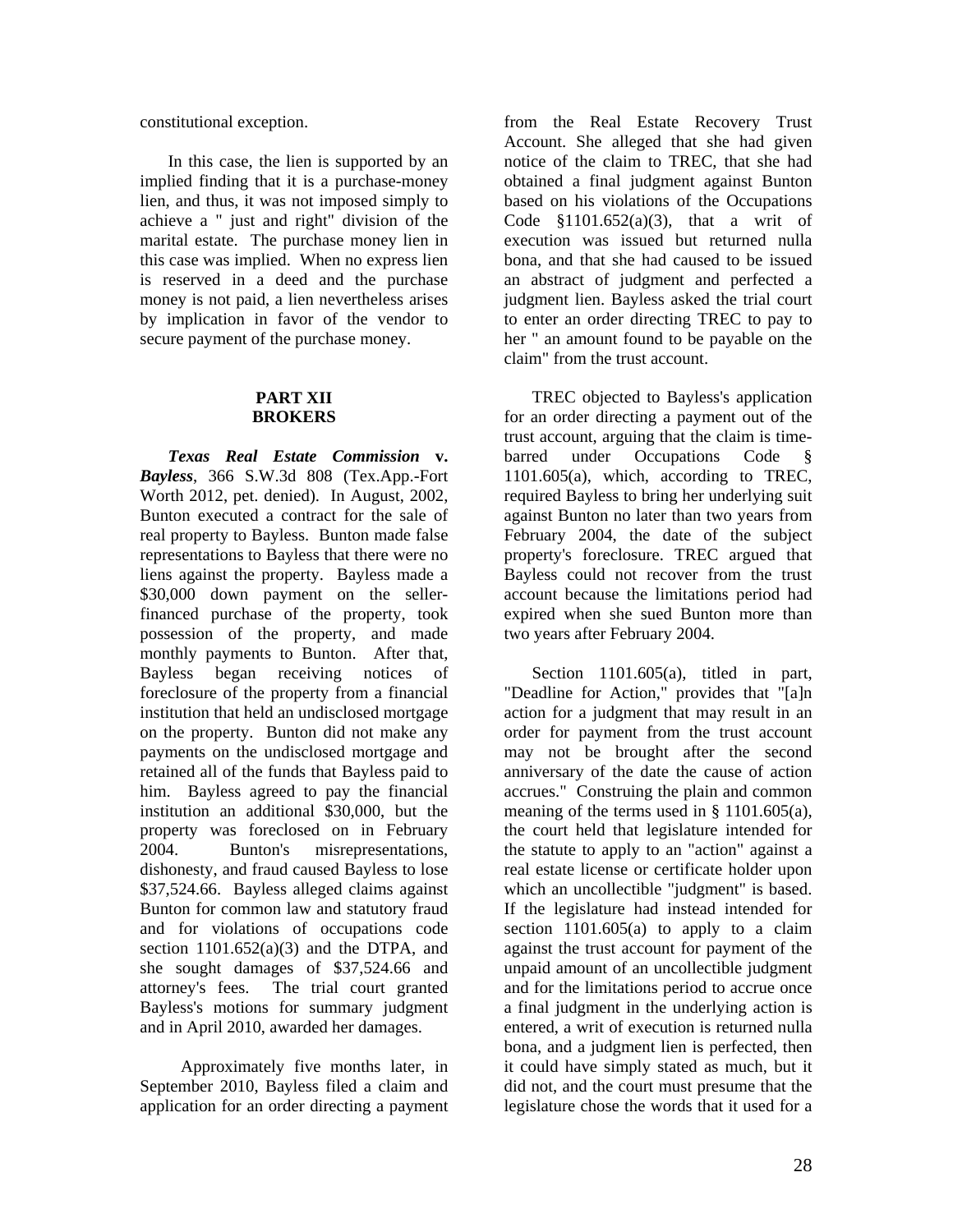purpose, and "we must not engage in a forced or strained construction of the statute."

*Litton Loan Servicing, LP* **v.** *Manning*, 366 S.W.3d 837 (Tex.App.-Dallas 2012, pet. denied). Occupations Code § 1101.806(c) provides that "A person may not maintain an action in this state to recover a commission for the sale or purchase of real estate unless the promise or agreement on which the action is based, or a memorandum, is in writing and signed by the party against whom the action is brought or by a person authorized by that party to sign the document"

Here, Manning claimed that the commission agreement was contained in an e-mail which set out some terms that had been "accepted," along with some other documents relating to the closing, constituted a written agreement to pay a commission; however, the court held that the e-mail and other documents did not provide a promise to pay a real estate commission or identify Manning as the broker to whom the commission would be paid.

*Dean A. Smith Sales, Inc.* **v***. Metal Systems, Inc.*, 397 S.W.3d 305 (Tex.App.- Dallas 2013, \*\*). Metal and Dean entered into a Standard Listing Agreement, naming Dean as the broker and Metal as the seller. The Agreement gave Dean the exclusive right to sell and authority to arrange the sale of Metal's business. The Agreement described the business and includes the notation " Real Estate Included in Sale: Yes." The Agreement detailed the commission to be paid Dean as broker. Occupations Code § 1101.806(b) provides a party may not maintain an action to collect compensation for an act as a broker or salesperson that is performed in Texas unless the party alleges and proves it was a license holder at the time the act was commenced.

Here, Dean did not allege or prove it

was a real estate license holder at the time the listing agreement was entered into. Because Dean did not allege, prove, or create a fact issue that it was a real estate license holder at the time the Agreement was signed, the court could not conclude the trial court erred in granting Metal's motion for no evidence summary judgment on Dean's breach of written contract claim.

*839 E. 19th Street, L.P.* **v.** *Friedson*, 373 S.W.3d 674 (Tex.App.-Houston [14<sup>th</sup> Dist.] 2012, no pet.). Friedson, who is a licensed broker and was doing business as National Property Income, LLC, entered into a listing agreement with Waloon, the owner of the apartment complex. The listing agreement ended on April 30, 2006, with a "protection period" covering the ninety days after the ending date. Borenstein of 839 E. 19th Street found the Mesa Ridge property in an internet search, and contacted Friedson about the property. Friedson delivered a copy of a title insurance policy, financial information, rent rolls, and other due diligence materials to Borenstein. Friedson brokered an offer from 839 E. 19th Street dated April 7, 2006, to purchase the property for \$5,800,000. Waloon rejected this offer.

After the primary term of the listing agreement with Waloon expired, Borenstein contacted Friedson. Friedson entered into a buyer representation agreement with 839 E. 19th Street, covering only the property owned by Waloon. The term of the buyer representation agreement ran from May 9, 2006, through September 29, 2006, with a "protection period" extending for 120 days after the termination of the agreement.

Friedson brokered a second offer from 839 E. 19th Street dated May 30, 2006, to purchase the property for \$6,250,000. This offer expired for lack of acceptance by Waloon. After the second offer expired, Waloon Properties told Friedson that it had decided not to sell the property, but, instead, refinance it. Borenstein represented to Friedson that he was no longer interested in purchasing the property or dealing with its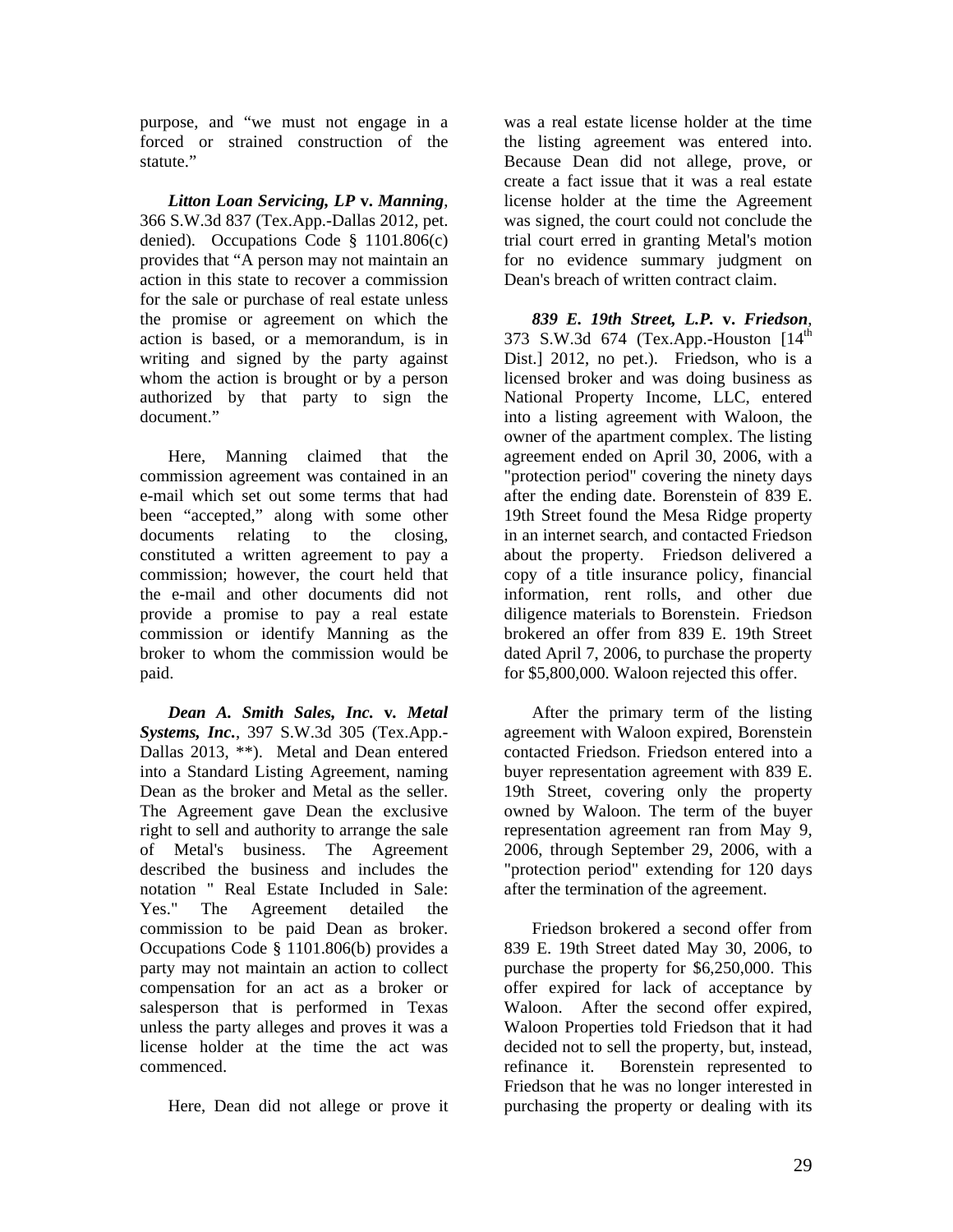owner.

Friedson did not list the prospects to be protected under the buyer representation agreement during the 120-day "protection period." 839 E. 19th Street placed the property under contract with Waloon on November 6, 2006, which was during the 120-day "protection period." Waloon sold the property to 839 E. 19th Street for \$6,350,000.00.

Friedman didn't receive a commission. He fixed a broker lien on the property and filed suit. The trial court awarded judgment based on a breach of the buyer representation agreement.

The Court of Appeals reversed. The "protection period" began May 9, 2006 and applied only to property called to the client's attention between May 9 and September 29 of that year. Friedson had called the property to the client's attention in April 2006, so the protection period did not apply.

#### **PART XIII ESCROW AGENTS**

*Dunmore* **v.** *Chicago Title Insurance Company*, 400 S.W.3d 635 (Tex.App.- Dallas 2013. \*\*). IN 2001, Dunmore entered into a contract to buy lots 8 and 9. Chicago Title was the escrow agent and title company. The closing took place at Chicago Title. The documents executed at closing included a General Warranty Deed with Vendor's Lien and a Deed of Trust in favor of Dunmore's lender. Unfortunately, both the Deed, the Deed of Trust, and the owner's title insurance policy referenced only lot 9. The lender collected and escrowed taxes only for lot 9. In 2009, the taxing authorities sued the seller to collect taxes on lot 8, and Dunmore was joined in the lawsuit.

Dunmore sued Chicago Title asserting breach of contract, negligence, breach of fiduciary duty and violations of the insurance code. Chicago Title asserted

limitations and other defenses. It paid claims related to lot 9, but refused to pay anything related to lot 8.

A statute of limitations is a procedural device operating as a defense to limit the remedy available from an existing cause of action. A cause of action accrues, and the statute of limitations begins to run, when facts come into existence that authorize a claimant to seek a judicial remedy. The general rule governing when a claim accrues, to start limitations running, is the " legal injury rule," which provides that a claim accrues " when a wrongful act causes some legal injury, even if the fact of injury is not discovered until later, and even if all resulting damages have not yet occurred." a breach of contract claim accrues when the contract is breached. A cause of action for negligence accrues on the date the negligent injury producing act is committed. Breach of fiduciary duty claims generally accrue when the claimant knows or in the exercise of ordinary diligence should know of the wrongful act and resulting injury.

Here, the breach of contract, negligence, and breach of fiduciary duty causes of action are based on the allegation that Chicago Title, as escrow agent, failed to properly describe and include lot 8 in the various documents that were filed more than nine years before Dunmore's claims against Chicago Title were filed. Because of this time difference, limitations had run, unless there is some basis for tolling the limitations periods.

Dunmore claims that, because Chicago Title had a fiduciary duty to them, the mistakes were not discoverable until the problem was corrected nine years later. Chicago Title argued that Dunmore knew or should have known of the error at the time of the closing.

An escrow agent owes a fiduciary duty to the parties to the transaction, seller and buyer under a contract. In cases where alleged injuries arise from a breach of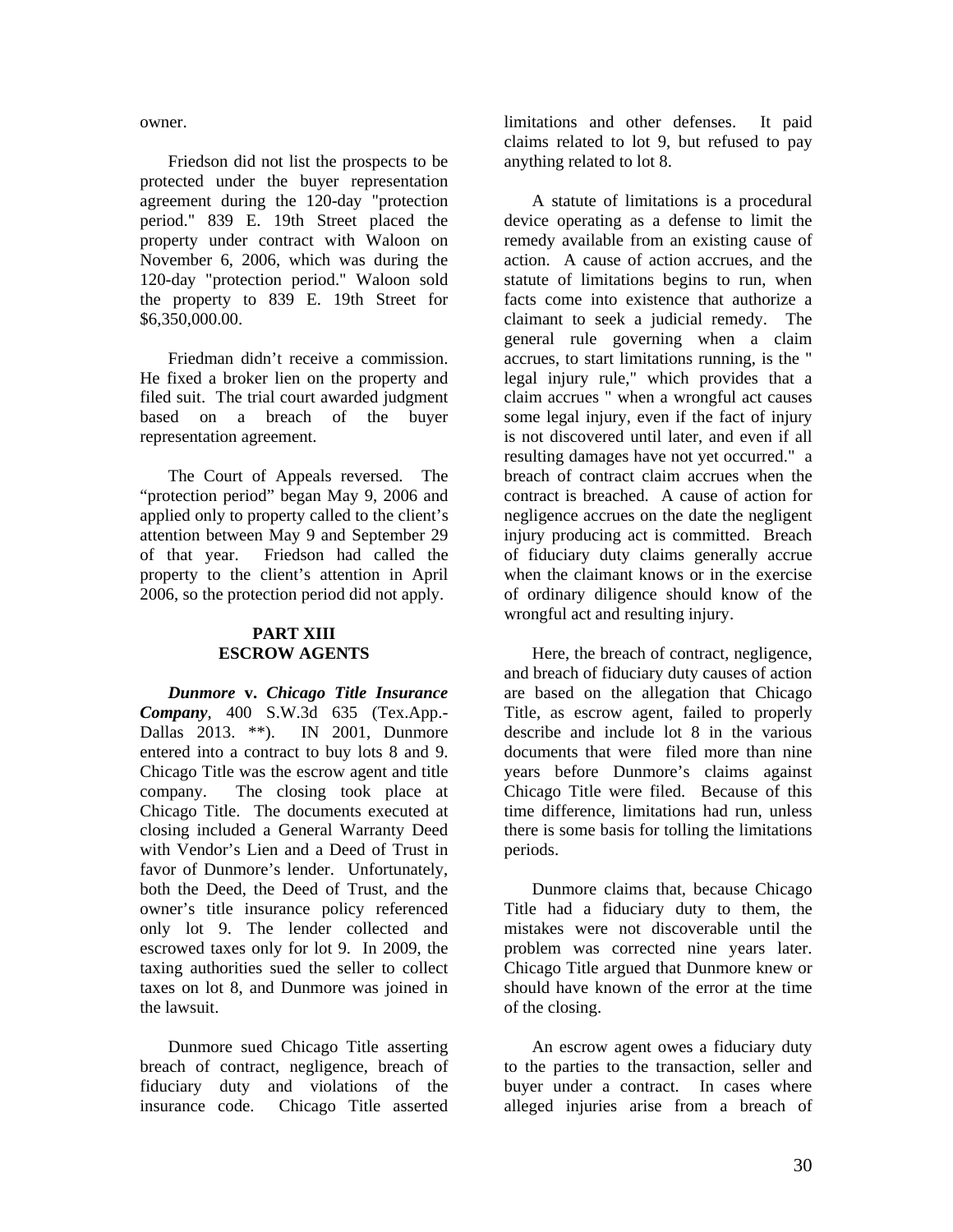fiduciary duty, a fiduciary's conduct may be inherently undiscoverable. Nonetheless, once the fiduciary's conduct becomes apparent, the claimant cannot ignore it, regardless of the fiduciary nature of the relationship. In other words, even in a breach of fiduciary duty case where a fiduciary's misconduct is inherently undiscoverable, a breach of fiduciary duty claim accrues when the claimant knows or in the exercise of ordinary diligence should know of the wrongful act and resulting injury.

The court held that, in this case, the wrongful act and resulting injury were not inherently undiscoverable. The undisputed evidence was that the closing documents showed only lot 9. Parties are presumed to have consented to the terms of agreements they sign and are charged with knowledge of the legal effect of the documents. Accordingly, Dunmore should have known of the injury at the time of closing.

#### **PART XIV CONSTRUCTION AND MECHANICS' LIENS**

*Direct Value, L.L.C.* **v.** *Stock Building Supply, L.L.C*. 388 S.W.3d 386 (Tex.App.- Amarillo 2012, no pet.). Krisel entered into a contract with Direct for it to install new windows in his house and paid it the full contract price. Direct ordered the windows from SBS. However, Direct didn't pay SBS from the funds it had received from Krisel, instead paying them to a third party. Cody is the manager and majority owner of Direct and had the ability to direct where payments went. The trial court found that Direct had breached it contract with SBS and that Cody, as a trustee under the Texas Construction Trust Act, Property Code §§ 162.001-033, had misapplied Krisel's funds.

The Texas Construction Trust Act was specifically enacted to serve as a special protection for subcontractors and materialmen when contractors refuse to pay a subcontractor or materialman for labor and

materials. Because the Act is a remedial statute, courts must give it a broad construction to effectuate its protective purposes.

Under the Act, payments made to a contractor or subcontractor or to an officer, director, or agent of a contractor or subcontractor under a construction contract for the improvement of real property are considered trust funds. Trust funds may only be distributed for purposes unrelated to the construction project after all current or past due obligations to the supplier beneficiaries have been paid. A trustee misapplies trust funds if he or she intentionally or knowingly or with the intent to defraud, directly or indirectly, retains, uses, disburses, or otherwise diverts trust funds without first paying all current or past due obligations incurred by the trustee to the beneficiaries of the trust fund. Any officer or director who has control or direction over the trust funds is also a trustee of the funds.

Direct contends that, in order to establish personal liability as a trustee, the beneficiary must prove the officer, director, or agent has the ability to sign the company's checks. Although this type of evidence has been used to establish an officer's ability to control or direct payment, the Act does not require direct evidence of such an ability. Rather, the Act requires that a beneficiary establish that an officer, director, or agent "directly or indirectly retains, uses, disburses, or otherwise diverts trust funds without first fully paying all current and past due obligations." Property Code § 161.031. Further, if Cody's brightline test were allowed, any officer, director, or agent could circumvent liability under the Act by simply directing an employee without disbursement authority to sign all company checks even though an officer, director, or agent has the ultimate authority to decide whether to pay a beneficiary. Such an interpretation would emasculate those provisions of the Act related to a trustee's liability leading to absurd and unintended consequences.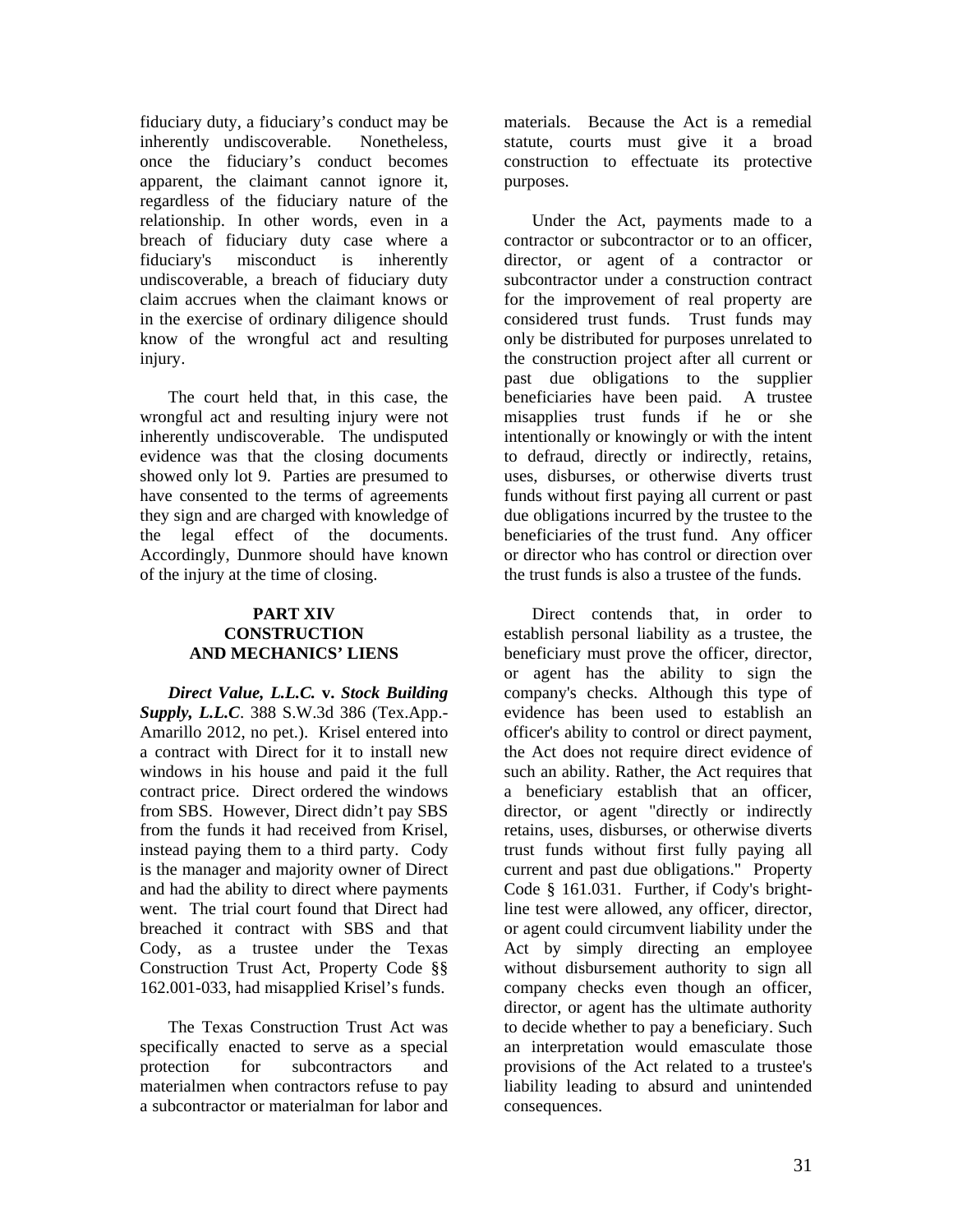*Jewelry Manufacturer's Exchange, Inc.* **v.** *Tafoya*, 374 S.W.3d 639 (Tex.App.- Dallas 2012, pet. denied). It was improper for the trial court to grant summary judgment for retainage to a subcontractor based on the original contract price when the evidence showed that work under the original contract was not completed. Because the record did not show the "portion of the work done" to establish the actual amount of retainage due, a material fact question precluded summary judgment.

In addition, it was improper to require funds trapping from contractors hired to complete the work under the terminated contract. The Texas Supreme Court has made it clear that work must be defined in relation to a particular contract, thus, the owner was not authorized to withhold funds from replacement contractors who had no relationship to the subcontractor in question.

#### **PART XV CONDEMNATION**

*City of Austin* **v.** *Whittington*, 384 S.W.3d 766 (Tex. 2012). For the expansion of the Austin Convention Center, the City originally pursued a project that would include a hotel and other amenities, including an underground parking garage. It entered into a deal with H.L. Hotels to build the hotel and parking garage. Before H.L. Hotels broke ground, it was discovered that the construction of the planned garage would be much more expensive than originally thought. So the City decided to build a smaller garage on the tract of land owned by the Whittingtons. It also decided that it wanted to use the Whittingtons' land to construct a district cooling plant. All of this had the practical effect of reducing the hotel project costs by \$10-12 million.

Negotiations between the City and the Whittingtons broke down, so the City filed a condemnation action. The trial court and later the court of appeals determined that the taking was fraudulent, in bad faith, and

arbitrary and capricious. Damages were awarded to the Whittingtons.

In the absence of allegations that the condemnor's determinations of public use and necessity were fraudulent, in bad faith, or arbitrary and capricious, the legislative declaration that a specific taking is necessary for a public use is conclusive. The questions of fraud, bad faith, and arbitrariness are affirmative defenses that the landowner has the burden to prove.

The basis for the Whittingtons' claims of fraud, bad faith, and arbitrariness was that the decision to condemn their property was made to relieve H.L. Hotels of its obligation to build the underground garage. The Supreme Court determined that the condemnation was not fraudulent because the parking garage was for a public use, was not in bad faith because bad faith requires an intent to injure or some other improper motive, which was not proven here, and was not arbitrary and capricious because the decision was made according to reason and judgment.

Justice Hecht wrote and concurring and dissenting opinion joined in by Justice Willett, which was primarily based on his belief that the taking was for the private benefit of H.L. Hotels.

*El Dorado Land Company, L.P.* **v.** *City of McKinney*, 395 S.W.3d 798 (Tex. 2013). El Dorado sold several acres of land to the City to use as a park. The deed provided that the conveyance was "subject to the requirement and restriction that the property shall be used only as a Community Park." If the City did not use the property for that purpose, El Dorado had the option to purchase the property for the lesser of what the City paid for it or market value. El Dorado had the right to inspect the property and had to close within 90 days after inspection.

Ten years after acquiring the property, the City built a library on it. The City did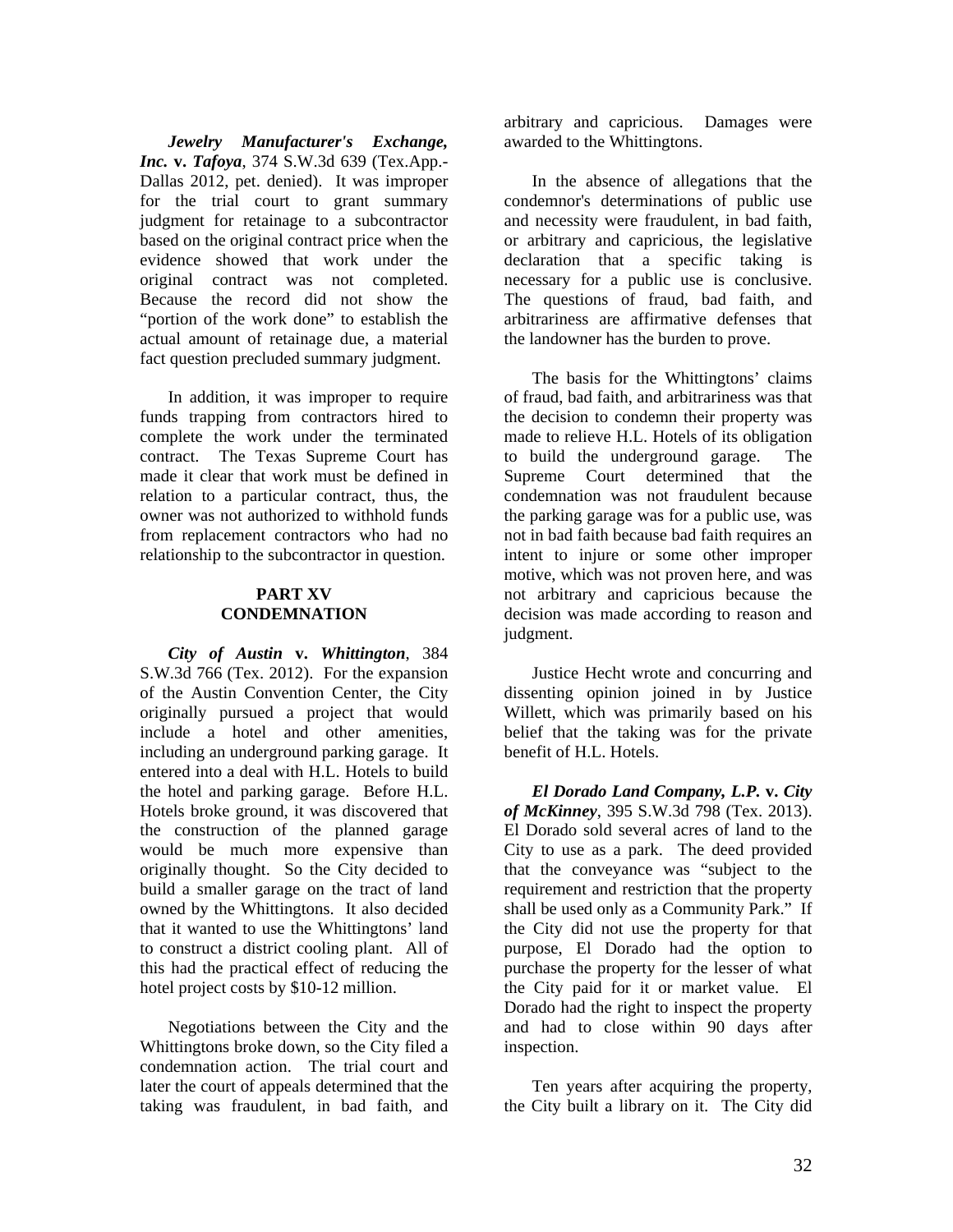not offer El Dorado the right to purchase the property or even give notice before building the library. After learning about the library, El Dorado notified the City by letter that it intended to exercise its option to purchase. When the City failed to acknowledge its obligations, El Dorado sued for inverse condemnation. The City countered that El Dorado's claim did not involve a compensable taking of property, but a mere breach of contract for which the City's sovereign immunity had not been waived. The trial court and court of appeals agreed with the City.

El Dorado argues that its right to purchase this property is a real property interest, in the nature of a reversionary interest, and more particularly described as a right of reentry. The City, on the other hand, contends that El Dorado's option is not a real property interest but a mere contract right. As such, the City argues that the option is unenforceable against it absent an express waiver of the City's governmental immunity. Because the Legislature has not chosen to waive governmental immunity for this particular type of contract claim, the City concludes that the court of appeals correctly affirmed the dismissal of El Dorado's claim.

The court of appeals similarly reasoned that the deed restriction and option were merely contract rights that were not compensable against a governmental entity under the Texas Constitution. The court of appeal accordingly rejected El Dorado's argument that, pursuant to the deed provision, it held a reversionary interest or the possibility of reverter' in the property. The Supreme Court agreed that the deed did not create a possibility of reverter, but disagreed that El Dorado did not retain another type of reversionary interest in the property.

Under the deed, El Dorado's possessory interest was contingent on the property's use. If the City violated the deed restriction, El Dorado retained the power to terminate the City's estate. The deed referred to this

power or right as an option, but it effectively functioned as a power of termination, or as El Dorado labels it, a right of reentry. El Dorado's deed conveyed a defeasible estate (i.e., a fee simple subject to a condition subsequent), retaining a conditional future interest -- the power to terminate the City's defeasible estate on the occurrence of a condition subsequent. The Supreme Court has previously equated this right to an estate or interest in land.

Contrary to the court of appeals, the Supreme Court held that El Dorado retained a reversionary interest in the property. It likewise disagreed with the court of appeals' analysis of El Dorado's claim as a contract right dependent on a statutory waiver of the City's governmental immunity. A statutory waiver of immunity is unnecessary for a takings claim because the Texas Constitution waives governmental immunity for the taking, damaging or destruction of property for public use.

The court ultimately held that the reversionary interest retained by El Dorado would support a takings claim. The court did not express an opinion as to whether a taking had occurred and remanded the case for that determination.

*Hanford-Southport, LLC* **v.** *City of San Antonio*, 387 S.W.3d 849 (Tex.App.-San Antonio 2012, pet. denied). Hanford-Southport was not entitled to value trees and other flora separately from the land. Rather, precedent states that although trees and other improvements on the land can be considered as possible enhancements to the value of the land (if they actually enhance the value), they cannot be valued separately, and the market value of the land as land is the proper method by which a condemnation award is determined.

#### **PART XVI LAND USE PLANNING, ZONING, AND RESTRICTIONS**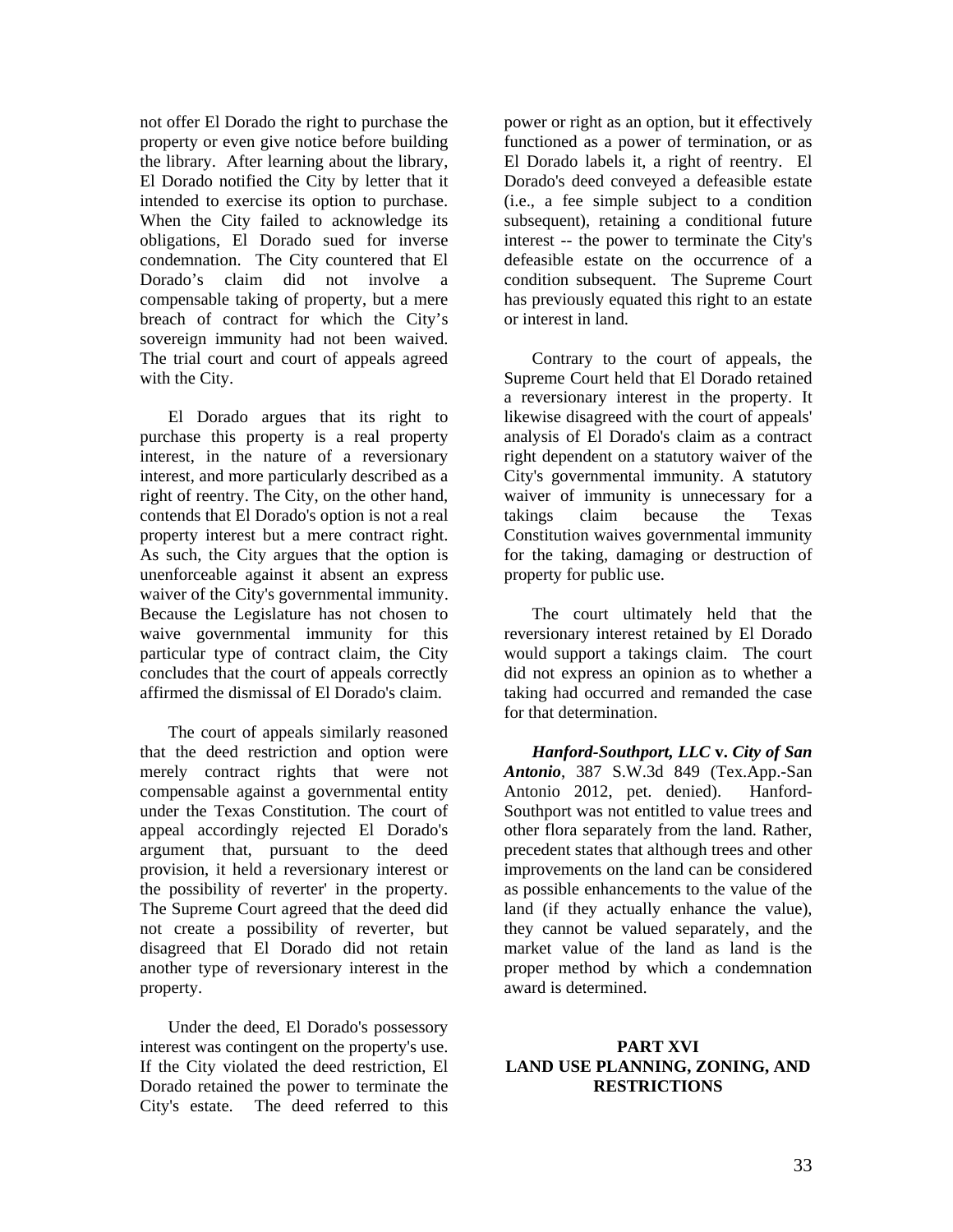*Wiese* **v.** *Heathlake Community Association*, 384 S.W.3d 395 (Tex.App.- Houston [14 Dist.] 2012, no pet.). The Association's Declaration prohibited boats from being stored in public view. Wiese repeatedly left his boat out in the open and was repeatedly told he was in violation of the Declaration. He usually cured within the period of time given him to do so, but after a while, the neighbors got tired of it, so the Association sued for an injunction and statutory penalties. The trial court entered a permanent injunction prohibiting Wiese from keeping his boat unscreened for more than 24 consecutive hours. Wiese appealed.

To obtain injunctive relief, a party must ordinarily show (1) the existence of a wrongful act; (2) the existence of imminent harm; (3) the existence of irreparable injury; and (4) the absence of an adequate remedy at law. When the basis for suit is the enforcement of a deed restriction, instead of showing proof of irreparable injury, the party seeking relief need only demonstrate that the defendant intends to do an act that would breach the restrictive covenant. Once granted, an injunction must be specific in its terms to be enforceable, describing in clear and precise detail the acts sought to be restrained. It should be broad enough to prevent subsequent violations of those already committed, but not so broad as to enjoin a defendant from activities that are a lawful and proper exercise of his rights.

The trial court concluded as a matter of law that a boat stored in excess of 24 hours is being stored "semipermanently" in violation of the Declaration. The trial court's injunction forbids Wiese from having a boat that is not screened from public view in excess of twenty four consecutive hours.

Wiese first argues that the covenant creates an irreconcilable conflict. He contends that the covenant's first sentence absolutely prohibits all storage because it states that "no ... boats ... shall be semipermanently or permanently stored in the public street right-of-way or on

driveways." Wiese contends this prohibition is inconsistent with the second sentence, which permits a boat to be stored if it is " screened from public view, either within the garage or behind a fence which encloses the rear of the Lot." The court said these were not inconsistent. The first provision bars the storage of boats on a permanent or semipermanent basis, but it does so based on a geographic limitation applying only to streets and driveways. No part of the prohibition can be read to encompass garages or areas enclosed by a fence. Because the sentences are tailored to distinguish between separate areas, the covenant's restriction may be given a definite legal meaning. It is not ambiguous.

In his next argument, Wiese contends that the injunction's 24-hour rule is unsupported by the Declaration. Wiese insists that this rule cannot be enforced because the Declaration neither defines the term "semipermanently" nor contains a provision expressly restricting homeowners from storing their boats unscreened for more than 24 consecutive hours. The Association argues that the injunction comports with the Declaration because, even without explicit definitions or provisions, the covenant always has been understood to bar the storage of boats for more than 24 consecutive hours. In support of this argument, the Association relies on its own history of enforcement practices. A member of the Architectural Control Committee testified at trial that the Association has been enforcing a 24-hour rule for more than two decades. Past and current officers of the the Association's board agreed that the 24-hour rule was a reasonable interpretation of the covenant because it afforded homeowners a practical period of time for someone to use a boat in a normal way then get it out of their driveway or street. The Association also produced evidence that its board members had been developing official interpretations of the Declaration. The evidence showed that the 24-hour rule was included in one of those proposed interpretations, but these interpretations were not formally ratified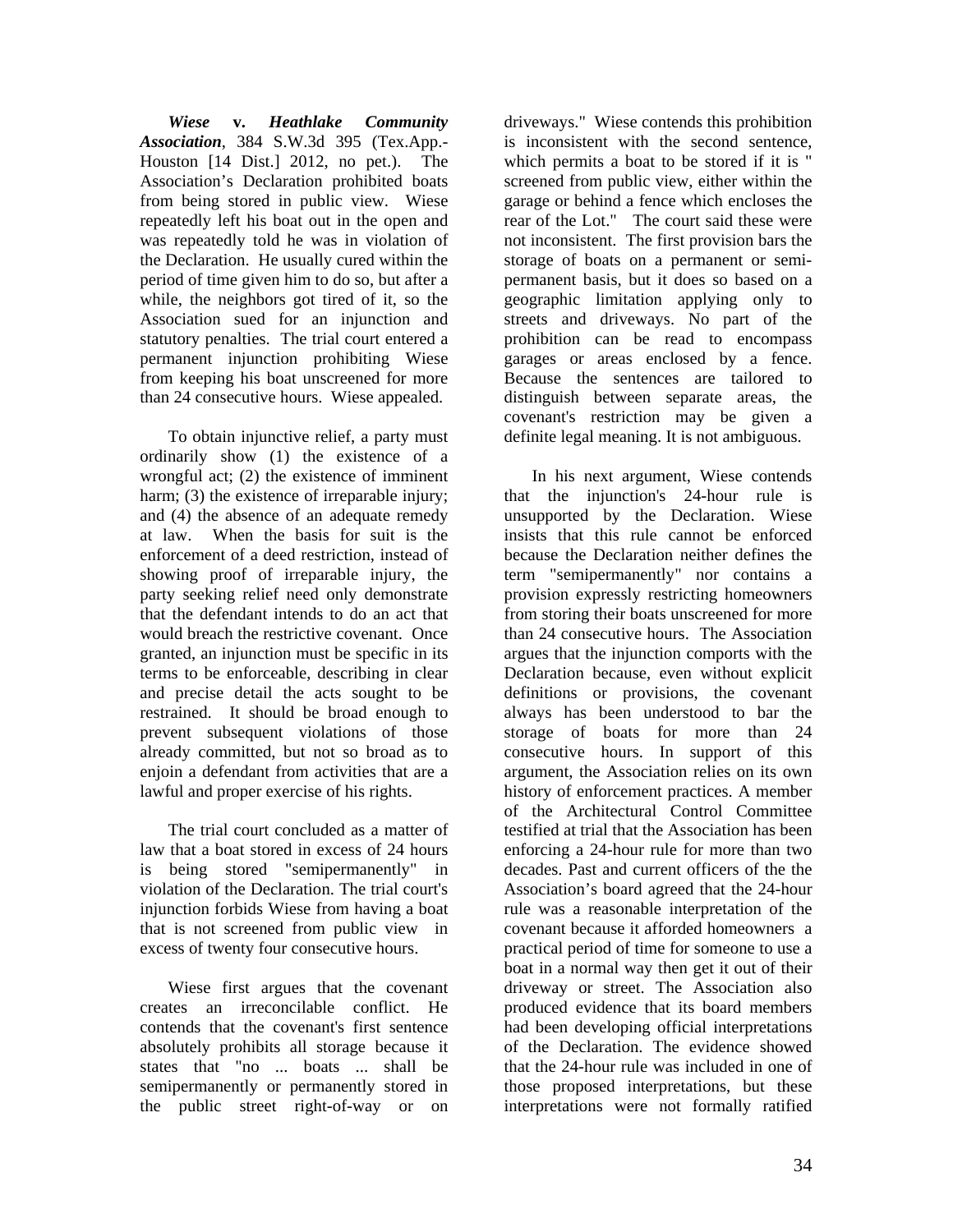and published for the benefit of homeowners.

Covenants restricting the free use of land are not favored at common law, but they will be enforced if clearly worded and confined to a lawful purpose. All restrictive covenants in instruments governing certain residential developments, regardless of the date on which they were created, must be liberally construed to give effect to their purpose and intent. Property Code §§  $202.002(a)$  and  $003(a)$ . Texas appellate courts have not been consistent in their discussion or application of these two rules of construction. Some courts, including our own, have held or suggested that the Property Code's liberal construction rule has superseded the common law's approach to strictly construing restrictive covenants. By contrast, others have held that there is no discernible conflict between the two rules. Among these courts, there persists a separate disagreement as to how the rules should be applied. Some courts have continued applying the common law rule without attempting to reconcile it with the Property Code. Other courts have applied the common law rule only when confronted with an ambiguity, but these courts first apply the Property Code's liberal construction rule to determine if such an ambiguity exists.

Other courts, including this one, have continued to apply the common law rule without any reference to the Property Code. In similar fashion, some courts have applied the Property Code without mentioning the common law standard. The Texas Supreme Court has noted, but has not addressed, the potential tension between these two methods of construction. But, said this court, "We need not confront this tension to resolve the case presently before us. Under either approach, the covenant at issue is incapable of supporting the 24-hour rule adopted in the injunction."

The term "semipermanently" is nowhere defined in the Declaration, and its ordinary

meaning has no certain limits. One dictionary defines the word "semipermanent" as "permanent in some respects: partly permanent" and "lasting for an indefinite time: virtually permanent." The term is amorphous, having no authoritative definition that can be measured in precise units of time. Without a definite meaning, the covenant must be strictly construed against the Association and in favor of Wiese.

The outcome is the same even when the covenant is liberally construed. After reading the covenant as a whole, the intent of the drafters appears to be mainly aesthetic. The restriction applies to boats, large trailers, and other vehicles not usually found in front of a standard suburban home. The covenant aims to reduce visual clutter by limiting the presence of these objects; this preserves a cleaner image of the community and enables all residents to fully enjoy their individual properties. At trial, members of the Associations board also testified that the covenant can advance certain safety concerns, such as preventing the opportunity for theft and other property crimes. Even with this backdrop, a liberal construction of the covenant does not answer the difficult question of how much time must elapse before storage becomes semi-permanent. "Six weeks plus" is probably semipermanent. The limits are not so obvious, however, when we consider more transitory periods of storage.

*Sanchez* **v.** *Southampton Civic Club, Inc.*, 367 S.W.3d 429 (Tex.App.-Houston  $[14<sup>th</sup> Dist.]$  2012, no pet.). The restrictive covenant reserved a 3-foot strip of land at the rear of each lot for "the laying of gas mains, water mains, storm and sanitary sewer laterals and connections, and electric light poles, telephone poles and other proper or necessary public utility other than railroad, street railway, and other transportation lines."

The strip has a number of uses. Most importantly, it has been used for garbage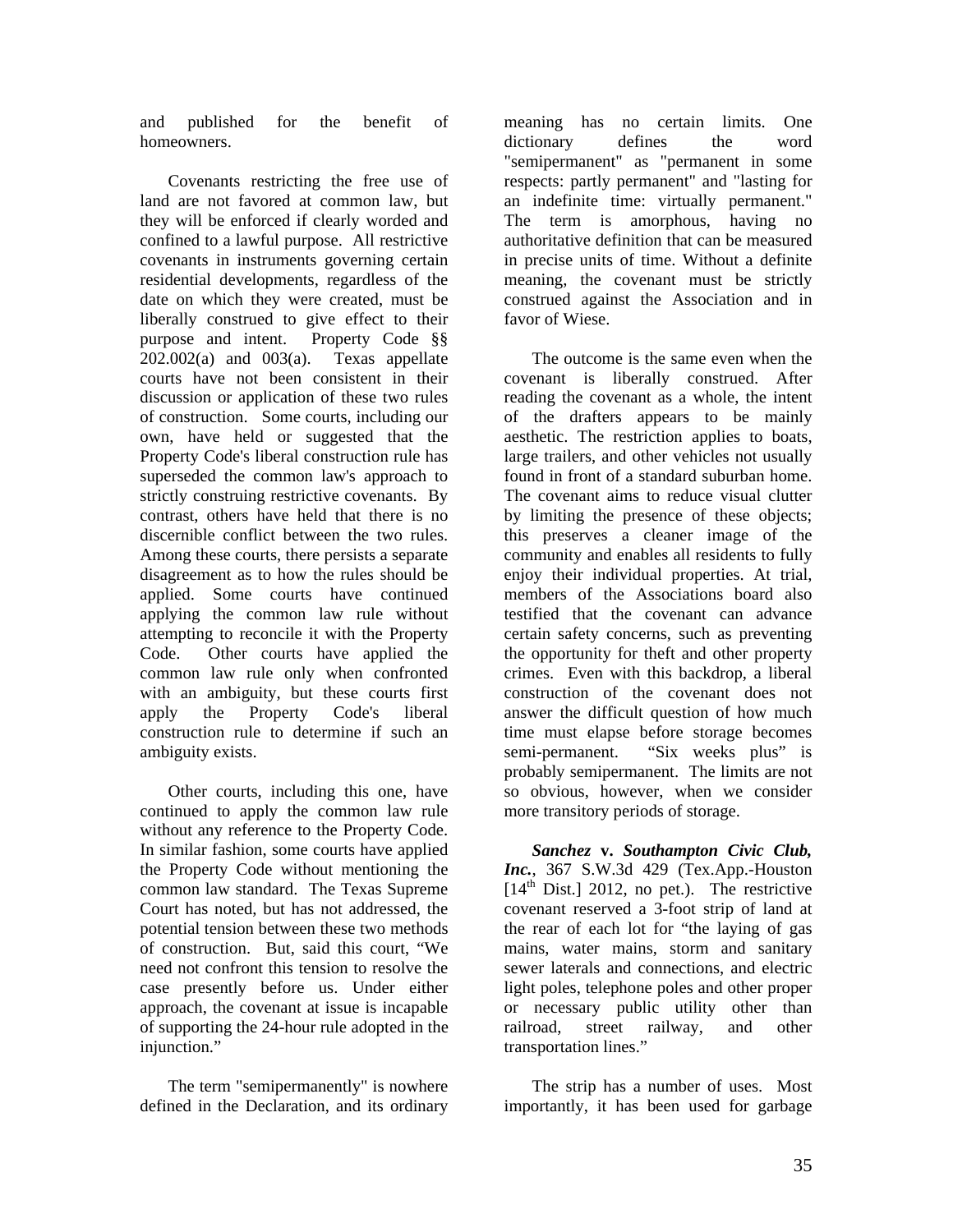collection throughout the subdivision. The City's trucks are too big, so the Southampton subdivision uses a private service.

Sanchez moved into the subdivision in 2009 and immediately began constructing a new fence within the three-foot tract on his property. After several meetings with Southampton representatives, in which they told him about an enhanced enforcement policy to remove obstructions and asked him to stop, Sanchez continued to build the fence. Southampton sued, seeking a permanent injunction for removal of the fence. The trial court ordered the removal of the fence.

In construing a restrictive covenant, the court's primary task is to determine the intent of the framers of the covenant. In that regard, it must decide whether the restrictive covenant is ambiguous, which is a question of law. If it is unambiguous, then its construction is also a question of law. The court held that the restriction was not ambiguous. It also held that garbage collection is a public utility falling within the boundaries of the restrictive covenant. Furthermore, the fact that a private contractor, as opposed to a government agency, is collecting the garbage has no bearing on whether the activity is a public utility.

#### **PART XVII AD VALOREM TAXATION**

**In re** *Nestle USA, Inc.*, No. 12-0518 (Tex. October 19, 2012). The Texas Supreme Court has again upheld the Margins Tax on constitutional grounds. Nestle had argued that the tax bears no "reasonable relationship" to the value of the privilege of doing business in Texas, because of its many deductions and exemptions, and that the tax treats similarly situated taxpayers differently. Accordingly, Nestle contended that the Margins Tax

violates the Texas Constitution's requirement of equal and uniform taxation (Texas Constitution article VIII, § 1(a)) and the U.S Constitutions' Fourteenth Amendment's Equal Protection and Due Process guarantees. It also argued that the tax violates the Commerce Clause of the U.S. Constitution because the tax is higher for manufacturers located outside of Texas and, so, discriminates against interstate commerce.

The Texas Supreme Court held that the Margins Tax doesn't violate the requirement of equal and uniform taxation. The court noted that exact uniformity and equality is unattainable. Differentiation among different classes of taxpayers is not prohibited as long as the differentiation is rational. The court wrote that the tax's classifications must relate to differences in doing business that affect the value of the privilege of doing business in Texas. Nestle pointed out a number of classifications that it didn't like, but the court concluded that the Legislature's structure of the franchise tax is reasonably related to its object and held that there was no violation of the Equal and Uniform Clause.

Turning to the Equal Protection arguments, the court held that, since it had held that the Legislature had a rational basis for structuring the franchise tax the way it did, it did not violate Equal Protection in doing so.

*Morris* **v.** *Houston Independent School District*, No. 11-0650 (Tex. October 26, 2012). Harris CAD listed the Taxpayers as owners of 9.38 acres that the Taxpayers actually owned and as owners of .96 acres that the Taxpayers didn't own. The Taxpayers did not timely challenge this determination administratively. The Taxing Units filed suit against the Taxpayers to collect taxes unpaid on all 10.34 acres for the years 1983 through 2003. The Taxing Units placed a lien on the properties to secure the payment of taxes, penalties, interest, and costs. The Taxpayers answered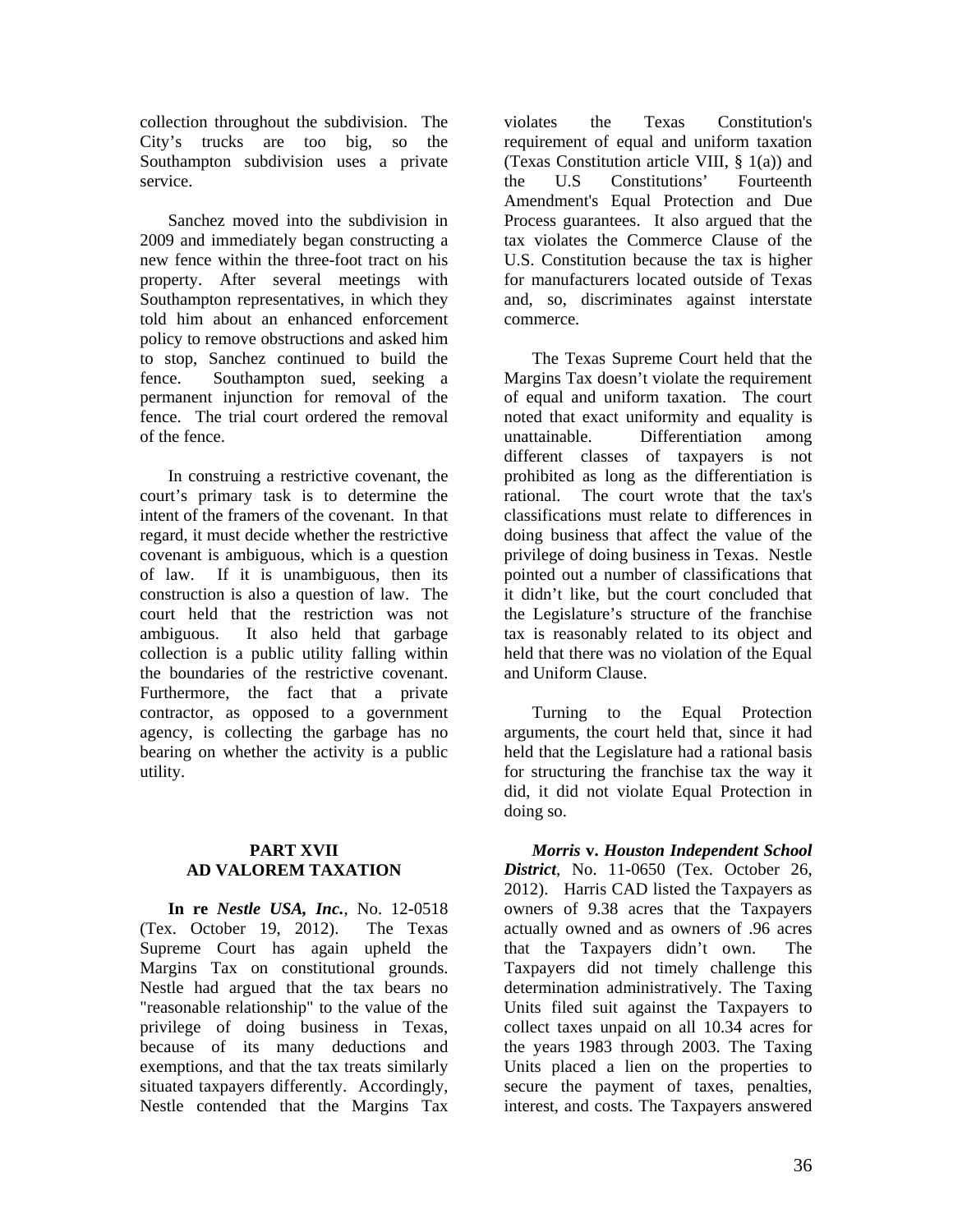with a general denial and affirmative defenses, including that the petition failed to comply with the requirements in the Tax Code, that the Taxing Units never properly notified the Taxpayers of the delinquent taxes, that the assessment of taxes is erroneous based on the description of the property, and that designated parties to the lawsuit have no ownership interest in the properties.

While the suit was pending, the Taxpayers, under protest, paid the taxes to stop further penalties and interest from accruing, to avoid foreclosure of the 9.38 acres that they did own, and to avoid breaching a contract to sell the 9.38 acres. The Taxpayers explained that they paid under protest the entire amount because the Taxing Units would not accept payment of the taxes apportioned between the 9.38 acres that the Taxpayers did own and the .96 acres that the Taxpayers did not own. Shortly after paying the taxes, the Taxpayers filed a counterclaim for a refund of the taxes, penalties, and interest they had paid on the .96 acres. After receiving payment, the Taxing Units nonsuited their claims for delinquent taxes. At the Taxpayers' motion, the district court realigned the parties, designating them as the plaintiffs.

The Taxpayers contended they have never owned any interest in the .96 acres for which they paid taxes under duress and they sought a refund of that amount through a declaratory judgment. The Taxing Units answered by asserting affirmative defenses of governmental immunity, failure to exhaust administrative remedies, voluntary payment, and other allegations. The Taxing Units filed a plea to the jurisdiction asserting the district court lacked jurisdiction because the Taxpayers failed to exhaust their administrative remedies as required by the Tax Code.

The court of appeals reversed and granted the plea to the jurisdiction. 355 S.W.3d 668, 671. The court of appeals reasoned that after the realignment, the

Taxpayers became plaintiffs so the affirmative defense of non-ownership was no longer available under section  $42.09(b)(1)$ . Since the only other means for bringing up non-ownership was a protest before the appraisal review board under section  $41.41(a)(7)$ , and the Taxpayers brought no timely protest, the court of appeals held that the trial court lacked jurisdiction due to the Taxpayers' failure to exhaust administrative remedies.

The Taxpayers appealed, arguing that they were not stripped of their affirmative defense of nonownership when the taxing units non-suited and the Taxpayers were realigned as plaintiffs. The Supreme Court agreed and held that the court of appeals erred in reversing the trial court's order denying the taxing authorities' plea to the jurisdiction.

The Tax Code establishes a detailed set of proced dures that property owners must abide by to contest the imposition of property taxes. Those procedures are exclusive and a taxpayer must exhaust the remedies provided in order to raise most grounds of protest in defense of a suit to collect taxes or as a basis for a claim for relief. Section 42.09(b)(1), however, allows a person sued for delinquent taxes to assert as an affirmative defense "that the defendant did not own the property on which the tax was imposed" if the suit is to enforce personal liability.

The court of appeals emphasized the distinction between the Taxpayers' assertion of non-ownership as an affirmative defense and non-ownership as the basis for an affirmative claim for reimbursement of taxes paid under protest. That there is a distinction between an affirmative defense and an affirmative claim for relief is beyond dispute. But the technical distinction between the two is insignificant in this context. In section 42.09(b)(1), the Legislature provided taxpayers a mechanism to avoid the imposition of tax liability for property they do not own. Under the court of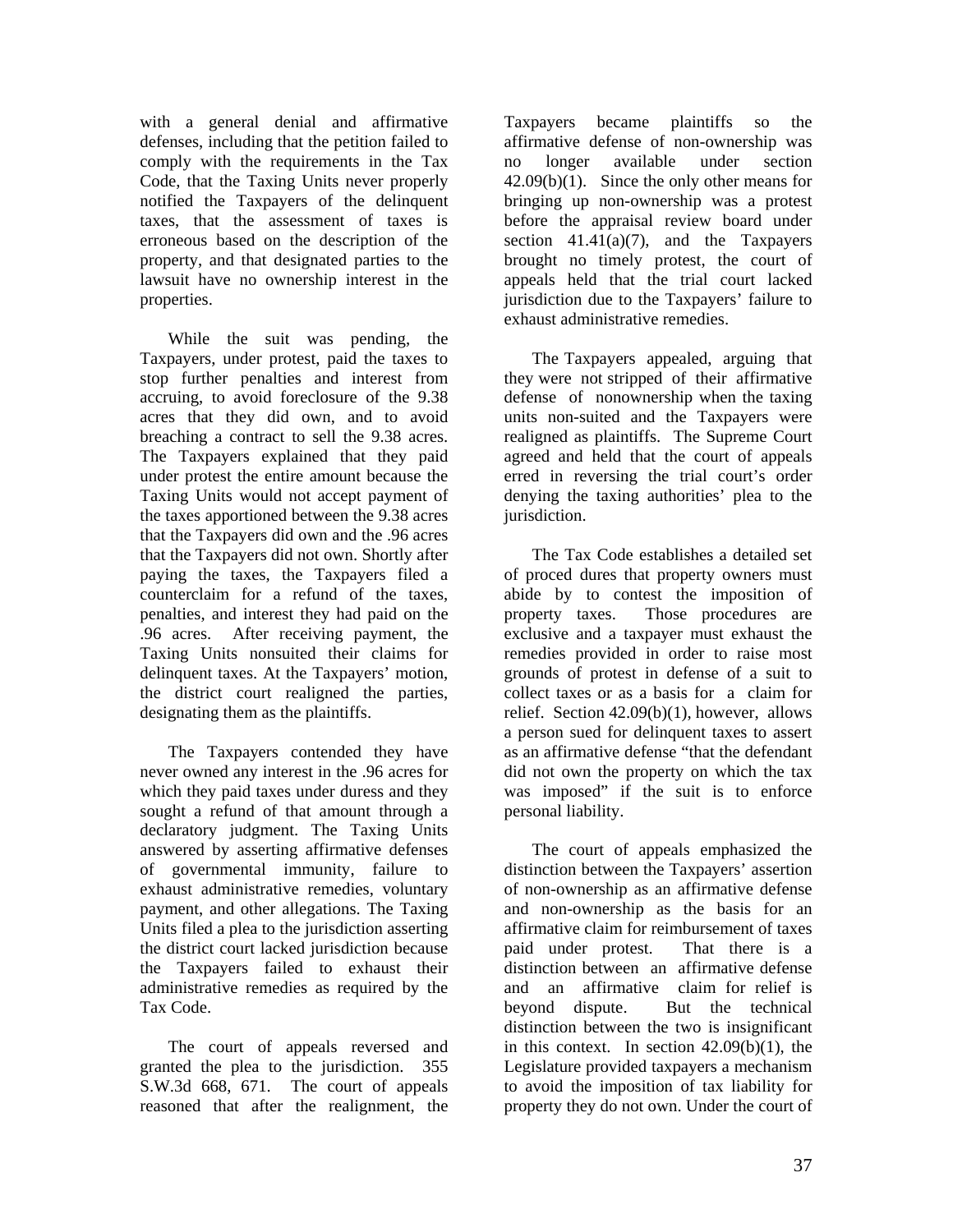appeals' reading of the statutory scheme, however, even persons who were never provided an opportunity to pursue the administrative remedy provided in section 41.41(a)(7) of the Code would be unable to recoup taxes paid under protest after being sued for delinquent taxes on property they did not own if the taxing authorities nonsuited. Further, the court of appeals' construction of the statute discourages taxpayers' compliance with section 42.08 of the Tax Code, which requires prepayment of taxes under protest as a condition of judicial review; as the Taxpayers in this case note, they would have been in a better position had they resisted payment and pursued the litigation to the end, despite not availing themselves of administrative remedies.

While Section 42.09(b)(1) refers to nonownership as an affirmative defense, it evidences the Legislature's intention to provide taxpayers with an opportunity to avoid tax liability for property that they do not own. Taxing statutes are construed strictly against the taxing authority and liberally for the taxpayer. The court of appeals' reading of the statute contravenes that precept: it allows taxing authorities to thwart the Legislature's intent by accepting taxes paid under protest and then nonsuiting, just as happened in this case.

So, the Supreme Court held that the Taxpayers did not lose their entitlement to contest tax liability on the basis of nonownership when the taxing units non-suited and the Taxpayers were realigned as plaintiffs.

#### **PART XVIII MISCELLANEOUS**

*Strickland* **v.** *Medlen*, No. 12-0047 (Tex. April 5, 2013). "Texans love their dogs. Throughout the Lone Star State, canine companions are treated—and treasured—not as mere personal property but as beloved friends and confidants, even family members. Given the richness that

companion animals add to our everyday lives, losing "man's best friend" is undoubtedly sorrowful. Even the gruffest among us tears up (every time) at the end of Old Yeller."

In this case, poor old Avery, a "mixed breed dog" (aka, mutt) owned by the Medlens, escaped their back yard and was picked up by animal control and taken to the pound. The Medlens went to retrieve him, but didn't bring enough money to spring Avery. The shelter hung a "hold for owner" sign on Avery's cage to alert employees that the Medlens were coming for him. Despite the sign, Strickland mistakenly placed Avery on the euthanasia list and he was put to sleep.

The Medlens and their children learned of Avery's fate a few days later. Devestated, they sued Strickland for causing Avery's death and sought "sentimental or intrinsic value" damages since Avery had little or no market value and could not be replaced.

The trial court dismissed the suit, stating that Texas law barred such damages. The court of appeals reversed, becoming the first Texas court to hold that a dog owner may recover intangible loss-of-companionship damages in the form of intrinsic or sentimental-value property damages. Stating that Texas has changed, and noting that in several non-dog cases where property has little or no market value courts have awarded damages based on sentimental or intrinsic value. "Emphasizing these iron truths—that "[d]ogs are unconditionally devoted to their owners" and owners, reciprocally, have a deep attachment "to their beloved family pets" —the court of appeals declared "the special value of 'man's best friend' should be protected."

The Supreme Court, despite the sloppy sentimentality about Old Yeller, did not agree. The "true rule" in Texas remains this: Where a dog's market value is unascertainable, the correct damages